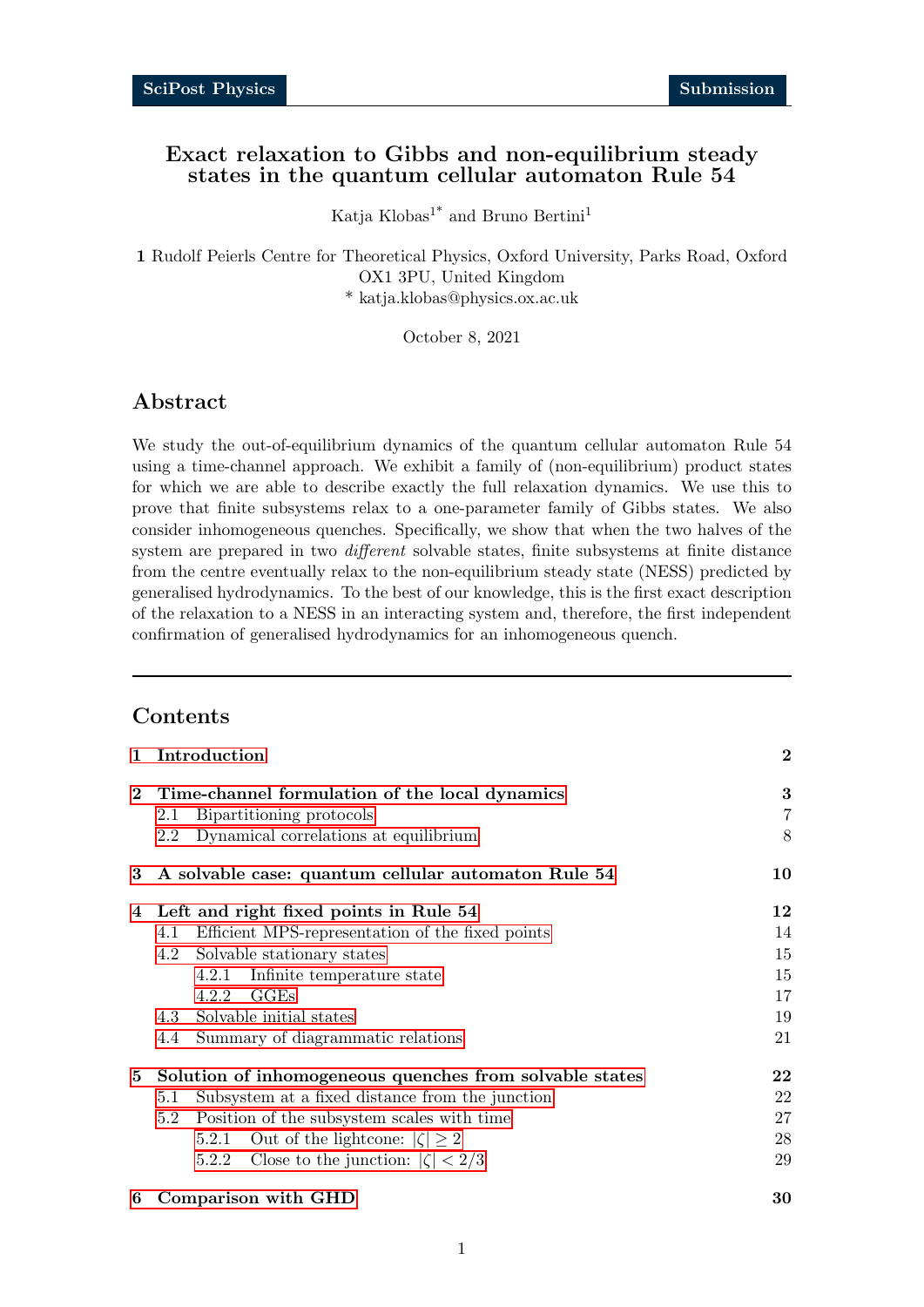| 7 Conclusions                                            | 32 |
|----------------------------------------------------------|----|
| A Explicit form of fixed-point bulk and boundary tensors | 33 |
| B Properties of fixed-point tensors                      | 34 |
| B.1 Normalisation of the fixed-point MPS                 | 34 |
| B.2 Proof of Property 2                                  | 34 |
| B.3 Additional details on the proof of Property 3        | 35 |
| References                                               | 37 |

# <span id="page-1-0"></span>1 Introduction

Over the last two decades intense efforts by both experimentalists and theorists have greatly advanced our understanding of isolated quantum matter out of equilibrium [\[1–](#page-36-1)[9\]](#page-36-2). It is now established that at asymptotically large times expectation values of local observables relax to time-independent numbers in translationally invariant systems [\[6,](#page-36-3) [9\]](#page-36-2), while they follow slow dynamics governed by emergent classical hydrodynamic equations [\[10–](#page-37-0)[12\]](#page-37-1) when the translational invariance is weakly broken. This surprising onset of relaxation in isolated systems is induced by the effective bath created by the system on its own parts, and the final (quasi) stationary state of the system is determined by the conservation laws with local densities [\[13\]](#page-37-2).

In spite of the aforementioned great progress many questions remain wide open. In particular, it is still unclear how and when the slow hydrodynamic regime is reached and what is the role played by the local conservation laws in the relaxation process. This question is related to the more general problem of describing the dynamics of out-ofequilibrium quantum matter for large but finite times. This is arguably one of the key challenges of modern theoretical physics and no general method to address it is currently known. In particular, while generic interacting many-body systems are clearly out of the scope of analytical methods, available computational approaches can reach late times only by introducing drastic approximations of the microscopic dynamics [\[14–](#page-37-3)[16\]](#page-37-4). Exact methods are limited to small systems [\[4,](#page-36-4) [17\]](#page-37-5) or to initial states with ultra-short-ranged correlations [\[18\]](#page-37-6). Even in one dimension, where advanced techniques based on matrix product states [\[19](#page-37-7)[–21\]](#page-37-8) are able to tackle large systems in an exact fashion, numerical studies are limited by the rapid growth of entanglement and can only describe short times. Furthermore, continuum models — which describe many cold-atom experiments — provide even more serious challenges for the numerics.

Surprisingly, the situation is no better in the case of interacting integrable systems, i.e. systems characterised by an extensive number of local conservation laws. Indeed, even though integrability gives direct access to thermodynamics [\[22\]](#page-37-9), it is generically of little help when it comes to address the finite-time dynamics in the presence of interactions. This is essentially due to the fact that the eigenstates of integrable models, although in principle known, have a very complicated structure [\[22\]](#page-37-9), which prevents most practical manipulations. In fact, in recent years a substantial number of non-trivial results concerning quantum many-body dynamics have not come from integrable systems, but rather from the opposite limiting case of minimally structured (or maximally chaotic) systems, i.e. systems without local conservation laws [\[23–](#page-37-10)[39\]](#page-38-0). In particular, the so called dual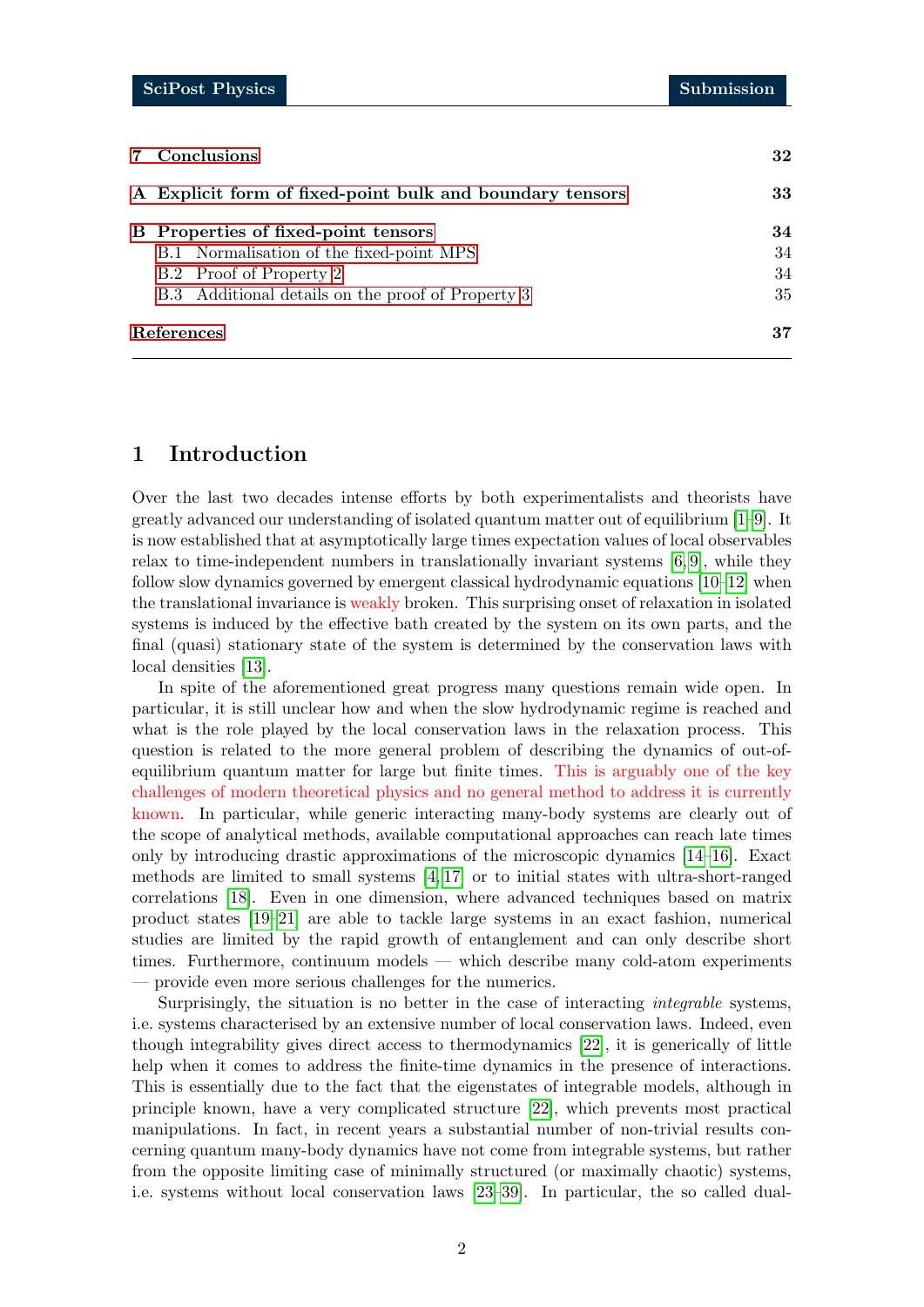unitary circuits [\[40\]](#page-38-1) have been shown to offer an invaluable testing ground where many dynamical quantities [\[40–](#page-38-1)[49\]](#page-39-0), including the time evolution of local observables [\[43,](#page-39-1)[47\]](#page-39-2), can be determined exactly.

Understanding the dynamics of integrable systems remains, however, of crucial importance, for instance it could unveil the role played by conservation laws in the relaxation. An interesting route to achieve this goal has recently been pointed out in Refs. [\[50–](#page-39-3)[56\]](#page-40-0), which showed that in some *special* integrable models one can indeed access the full time evolution of local observables. In particular Ref. [\[50\]](#page-39-3) adopted a tensor network formulation to compute the full (local) dynamics of a class of "solvable" initial states in the quantum cellular automaton Rule 54 [\[57\]](#page-40-1), up to their eventual relaxation to the infinite temperature state. The main observation leading to exact results has been that the dynamics of the system are simple when observed from the time channel, i.e. when propagating in space rather than in time.

Here we provide a highly non-trivial extension of these results computing the exact local dynamics of a larger class of initial states that, at infinite times, relax to non-trivial Gibbs ensembles. A very interesting consequence of our results is that we can study exactly settings originating non-trivial transport of conservation laws at asymptotically large times, when the system is expected to follow the prediction of *generalized hydrodynamics* (GHD) [\[58,](#page-40-2) [59\]](#page-40-3). This gives the unprecedented possibility of testing this expectation. In particular, here we derive ab initio the prediction of GHD for the non-equilibrium steady state attained by the system following a bipartitioning protocol, i.e. the sudden junction of two halves of the system prepared in different homogeneous states.

This is the first of two papers devoted to the study of the dynamics of Rule 54 from the aforementioned extended family of solvable initial states. While here we consider the dynamics of local observables, in Ref. [\[60\]](#page-40-4) (from now on Paper II) we study the growth of entanglement.

The rest of the paper is laid out as follows. In Sec. [2](#page-2-0) we introduce the general timechannel approach that we adopt to find our results. In Sec. [3](#page-9-0) we specialise the treatment to the case of Rule 54. In Sec. [4](#page-11-0) we determine the extended family of solvable initial states and in Sec. [5](#page-21-0) we present an exact solution of the quench dynamics. In Sec. [6](#page-29-0) we compare our exact results with the asymptotic description of GHD and, finally, in Sec. [7](#page-31-0) we report our conclusions. Several technical points and proofs are relegated to the two appendices.

# <span id="page-2-0"></span>2 Time-channel formulation of the local dynamics

In this section we introduce a general time-channel (or dual) description of the dynamics of local operators. It is based on the simple observation that the time evolution generated by a unitary matrix product operator (MPO) can be thought of as an evolution in space rather than in time. Even though this applies very widely — the evolution generated by a local Hamiltonian can be approximated arbitrary well by a unitary MPO  $[61,62]$  $[61,62]$  — it generically gives no clear computational advantage  $[42,63-65]$  $[42,63-65]$  $[42,63-65]$ . Interestingly, however, in certain cases this alternative picture becomes extremely powerful leading to exact results [\[40,](#page-38-1) [41,](#page-39-5) [43,](#page-39-1) [44,](#page-39-6) [47,](#page-39-2) [50,](#page-39-3) [66–](#page-40-9)[70\]](#page-41-0) and efficient computations [\[47,](#page-39-2) [71](#page-41-1)[–79\]](#page-41-2).

Let us consider a one-dimensional chain of  $2L$  qudits (with d internal states) defined in the Hilbert space

$$
\mathcal{H}_L = \bigotimes_{x=1}^{2L} \mathbb{C}^d \,, \tag{2.1}
$$

and study the situation in which the system is driven out of equilibrium through a standard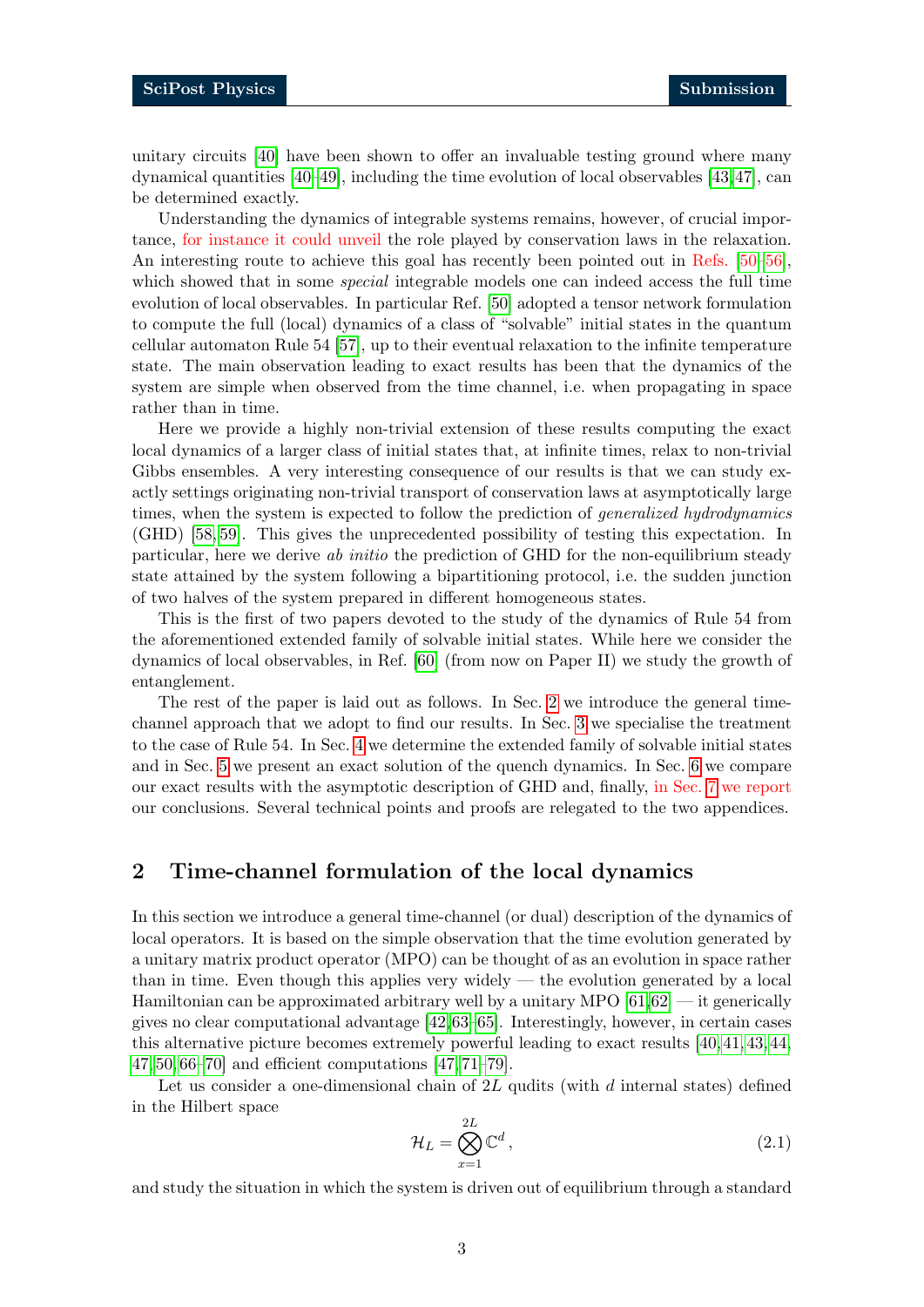quantum quench protocol [\[80,](#page-41-3) [81\]](#page-41-4). First it is prepared in a non-stationary state  $|\Psi_0\rangle$  and then let to evolve according to a unitary propagator U. Here we consider the case in which the initial state is a two-site shift invariant matrix product state (MPS)

$$
|\Psi_0\rangle = \sum_{r_j \in \mathbb{Z}_d} \text{tr}\left[ R^{r_1} S^{r_2} R^{r_3} \cdots S^{r_{2L}} \right] |r_1 r_2 \cdots r_{2L}\rangle, \qquad (2.2)
$$

where  $R^r$  and  $S^r$  are  $\chi' \times \chi'$  matrices —  $\chi'$  is commonly referred to as *bond dimension* and the propagator has a staggered structure in time

<span id="page-3-0"></span>
$$
\mathbb{U} = \mathbb{U}_{\text{o}} \mathbb{U}_{\text{e}}.\tag{2.3}
$$

Moreover, we assume that the propagators for even and odd times are expressed in the following MPO-form

<span id="page-3-2"></span>
$$
\mathbb{U}_{e} = \sum_{s_{j}, r_{j} \in \mathbb{Z}_{d}} \text{tr} \left[ E^{s_{1}r_{1}} F^{s_{2}r_{2}} E^{s_{3}r_{3}} \cdots F^{s_{2}r_{2}r_{2}r_{2}} \right] |r_{1}r_{2} \cdots r_{2}r_{2} \times s_{1} s_{2} \cdots s_{2}r_{2} |,
$$
\n
$$
\mathbb{U}_{o} = \sum_{s_{j}, r_{j} \in \mathbb{Z}_{d}} \text{tr} \left[ F^{s_{1}r_{1}} E^{s_{2}r_{2}} F^{s_{3}r_{3}} \cdots E^{s_{2}r_{2}r_{2}r_{2}} \right] |r_{1}r_{2} \cdots r_{2}r_{2} \times s_{1} s_{2} \cdots s_{2}r_{2} |,
$$
\n
$$
(2.4)
$$

where  $E^{sr}$  and  $F^{sr}$ , are  $\chi \times \chi$  matrices (the bond dimension  $\chi$  of those matrices is generically different from  $\chi'$ ). The objects introduced above admit an intuitive graphical representation given respectively by

<span id="page-3-3"></span>|Ψ0i = 2L , (2.5)

and

$$
\mathbb{U}_{e} = \frac{1}{\sqrt{1-\frac{1}{2}(\frac{1}{2})-\frac{1}{2}(\frac{1}{2})-\frac{1}{2}(\frac{1}{2})-\frac{1}{2}(\frac{1}{2})-\frac{1}{2}(\frac{1}{2})-\frac{1}{2}(\frac{1}{2})-\frac{1}{2}(\frac{1}{2})-\frac{1}{2}(\frac{1}{2})-\frac{1}{2}(\frac{1}{2})-\frac{1}{2}(\frac{1}{2})-\frac{1}{2}(\frac{1}{2})-\frac{1}{2}(\frac{1}{2})-\frac{1}{2}(\frac{1}{2})-\frac{1}{2}(\frac{1}{2})-\frac{1}{2}(\frac{1}{2})-\frac{1}{2}(\frac{1}{2})-\frac{1}{2}(\frac{1}{2})-\frac{1}{2}(\frac{1}{2})-\frac{1}{2}(\frac{1}{2})-\frac{1}{2}(\frac{1}{2})-\frac{1}{2}(\frac{1}{2})-\frac{1}{2}(\frac{1}{2})-\frac{1}{2}(\frac{1}{2})-\frac{1}{2}(\frac{1}{2})-\frac{1}{2}(\frac{1}{2})-\frac{1}{2}(\frac{1}{2})-\frac{1}{2}(\frac{1}{2})-\frac{1}{2}(\frac{1}{2})-\frac{1}{2}(\frac{1}{2})-\frac{1}{2}(\frac{1}{2})-\frac{1}{2}(\frac{1}{2})-\frac{1}{2}(\frac{1}{2})-\frac{1}{2}(\frac{1}{2})-\frac{1}{2}(\frac{1}{2})-\frac{1}{2}(\frac{1}{2})-\frac{1}{2}(\frac{1}{2})-\frac{1}{2}(\frac{1}{2})-\frac{1}{2}(\frac{1}{2})-\frac{1}{2}(\frac{1}{2})-\frac{1}{2}(\frac{1}{2})-\frac{1}{2}(\frac{1}{2})-\frac{1}{2}(\frac{1}{2})-\frac{1}{2}(\frac{1}{2})-\frac{1}{2}(\frac{1}{2})-\frac{1}{2}(\frac{1}{2})-\frac{1}{2}(\frac{1}{2})-\frac{1}{2}(\frac{1}{2})-\frac{1}{2}(\frac{1}{2})-\frac{1}{2}(\frac{1}{2})-\frac{1}{2}(\frac{1}{2})-\frac{1}{2}(\frac{1}{2})-\frac{1}{2}(\frac{1}{2})-\frac{1}{2}(\frac{1}{2})
$$

$$
\mathbb{U}_{o} = \frac{1}{\sqrt{1-\frac{1}{2}+\frac{1}{2}+\frac{1}{2}+\frac{1}{2}+\frac{1}{2}+\frac{1}{2}+\frac{1}{2}+\frac{1}{2}+\frac{1}{2}+\frac{1}{2}+\frac{1}{2}+\frac{1}{2}+\frac{1}{2}+\frac{1}{2}+\frac{1}{2}+\frac{1}{2}+\frac{1}{2}+\frac{1}{2}+\frac{1}{2}+\frac{1}{2}+\frac{1}{2}+\frac{1}{2}+\frac{1}{2}+\frac{1}{2}+\frac{1}{2}+\frac{1}{2}+\frac{1}{2}+\frac{1}{2}+\frac{1}{2}+\frac{1}{2}+\frac{1}{2}+\frac{1}{2}+\frac{1}{2}+\frac{1}{2}+\frac{1}{2}+\frac{1}{2}+\frac{1}{2}+\frac{1}{2}+\frac{1}{2}+\frac{1}{2}+\frac{1}{2}+\frac{1}{2}+\frac{1}{2}+\frac{1}{2}+\frac{1}{2}+\frac{1}{2}+\frac{1}{2}+\frac{1}{2}+\frac{1}{2}+\frac{1}{2}+\frac{1}{2}+\frac{1}{2}+\frac{1}{2}+\frac{1}{2}+\frac{1}{2}+\frac{1}{2}+\frac{1}{2}+\frac{1}{2}+\frac{1}{2}+\frac{1}{2}+\frac{1}{2}+\frac{1}{2}+\frac{1}{2}+\frac{1}{2}+\frac{1}{2}+\frac{1}{2}+\frac{1}{2}+\frac{1}{2}+\frac{1}{2}+\frac{1}{2}+\frac{1}{2}+\frac{1}{2}+\frac{1}{2}+\frac{1}{2}+\frac{1}{2}+\frac{1}{2}+\frac{1}{2}+\frac{1}{2}+\frac{1}{2}+\frac{1}{2}+\frac{1}{2}+\frac{1}{2}+\frac{1}{2}+\frac{1}{2}+\frac{1}{2}+\frac{1}{2}+\frac{1}{2}+\frac{1}{2}+\frac{1}{2}+\frac{1}{2}+\frac{1}{2}+\frac{1}{2}+\frac{1}{2}+\frac{1}{2}+\frac{1}{2}+\frac{1}{2}+\frac{1}{2}+\frac{1}{2}+\frac{1}{2}+\frac{1}{2}+\frac{1}{2}+\frac{1}{2}+\frac{1}{2}+\frac{1}{2}+\frac{1}{2}+\frac{1}{2}
$$

where we introduced the tensors

<span id="page-3-1"></span>
$$
\stackrel{s}{\downarrow} = R^s, \qquad \stackrel{s}{\downarrow} = S^s, \qquad \stackrel{r}{\downarrow} = E^{sr}, \qquad \stackrel{r}{\downarrow} = F^{sr}.
$$
 (2.7)

Note that the space-time staggering considered here is inessential and can be easily removed by fusing the two time-steps  $\mathbb{U}_{\text{o}}$  and  $\mathbb{U}_{\text{e}}$ , and, at the same time, merging together two local sites. This results in a homogeneous MPO with larger bond dimension and qudits with more internal states. Here, however, we prefer to keep the staggering because it arises naturally in the quantum cellular automaton Rule 54 (see Sec. [3\)](#page-9-0), which is the concrete example considered in this paper. We also remark that in the case of an MPO [\(2.3\)](#page-3-0) describing *local* interactions (which is e.g. the case of Rule  $54$  – see Sec. [3\)](#page-9-0), the tensors fulfil additional constraints. Since the upcoming discussion is largely independent of these constraints, we ignore them for the sake of simplicity. The only assumption that we make on the tensors [\(2.7\)](#page-3-1) is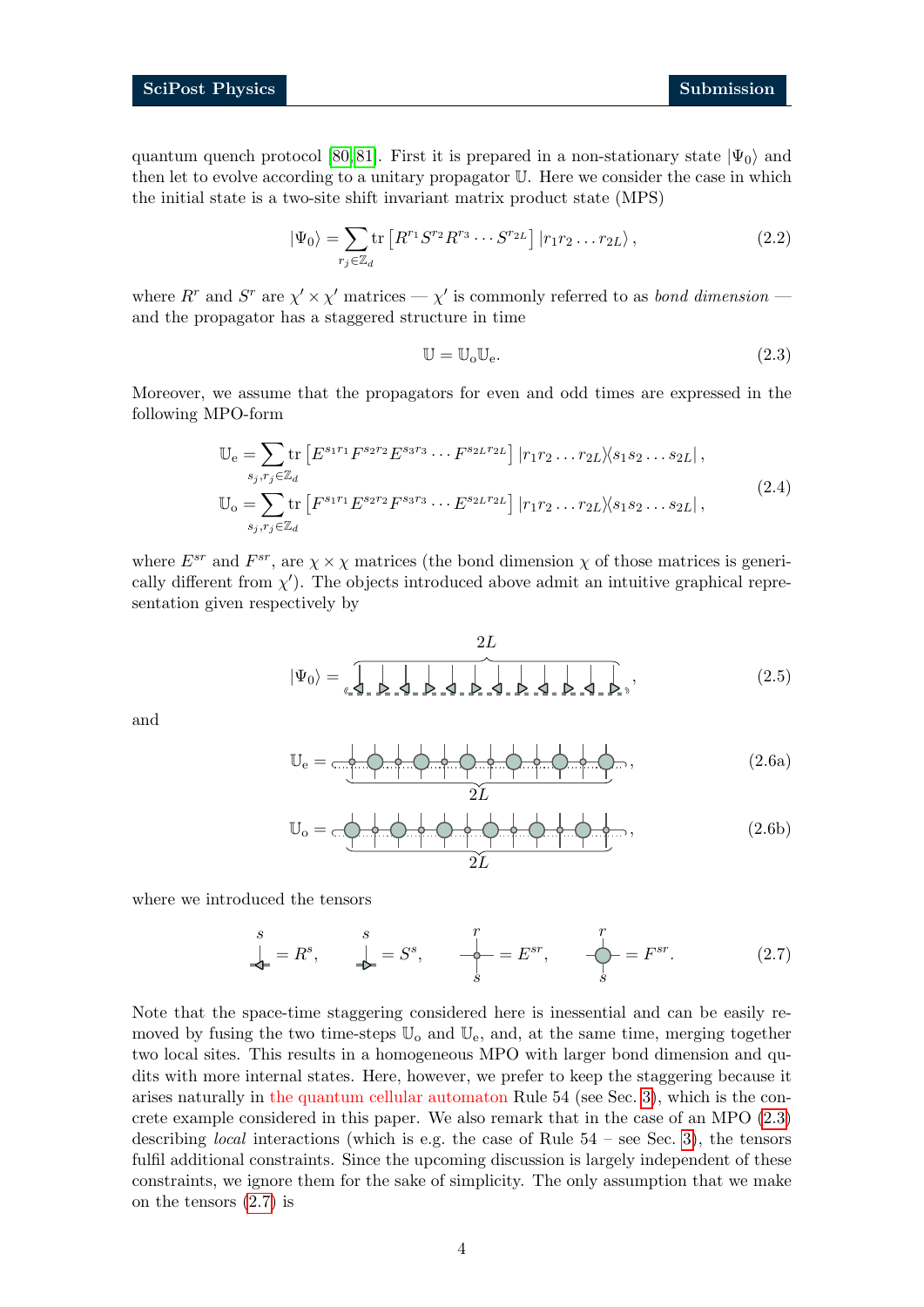<span id="page-4-2"></span>Assumption 1. The state transfer matrix

<span id="page-4-3"></span>
$$
\tau = \sum_{s,r} (S^{s*} \otimes S^s)(R^{r*} \otimes R^r), \qquad (2.8)
$$

has a unique maximal eigenvalue, which, without loss of generality, can be taken equal to one. Namely, the geometric and algebraic multiplicity of the eigenvalue one are equal to one.

We remark that, since

$$
\langle \Psi_0 | \Psi_0 \rangle = \text{tr} \left[ \tau^L \right], \tag{2.9}
$$

the above assumption ensures that  $|\Psi_0\rangle$  is normalised to one in the thermodynamic limit.

Let us consider the expectation value of a local operator  $\mathcal{O}_x$  on the state at time t, where the subscript  $x$  denotes the position of the left edge of the operator's support. Using our graphical representation, we can depict it as follows

<span id="page-4-0"></span>

where we defined

$$
|\Psi_t\rangle = \mathbb{U}^t |\Psi_0\rangle, \qquad (2.11)
$$

and introduced the symbols

$$
\uparrow = \downarrow^*, \quad \uparrow = \downarrow^*, \quad \downarrow = -\downarrow^*, \quad \downarrow = -\downarrow^*, \quad \downarrow = -\downarrow^*, \quad (2.12)
$$

for the complex conjugate of the tensors [\(3.7\)](#page-10-0).

We now interpret the tensor network [\(2.10\)](#page-4-0) in terms of an evolution in the space direction [\[63](#page-40-7)[–65\]](#page-40-8). Specifically, by defining space transfer matrices as

<span id="page-4-1"></span>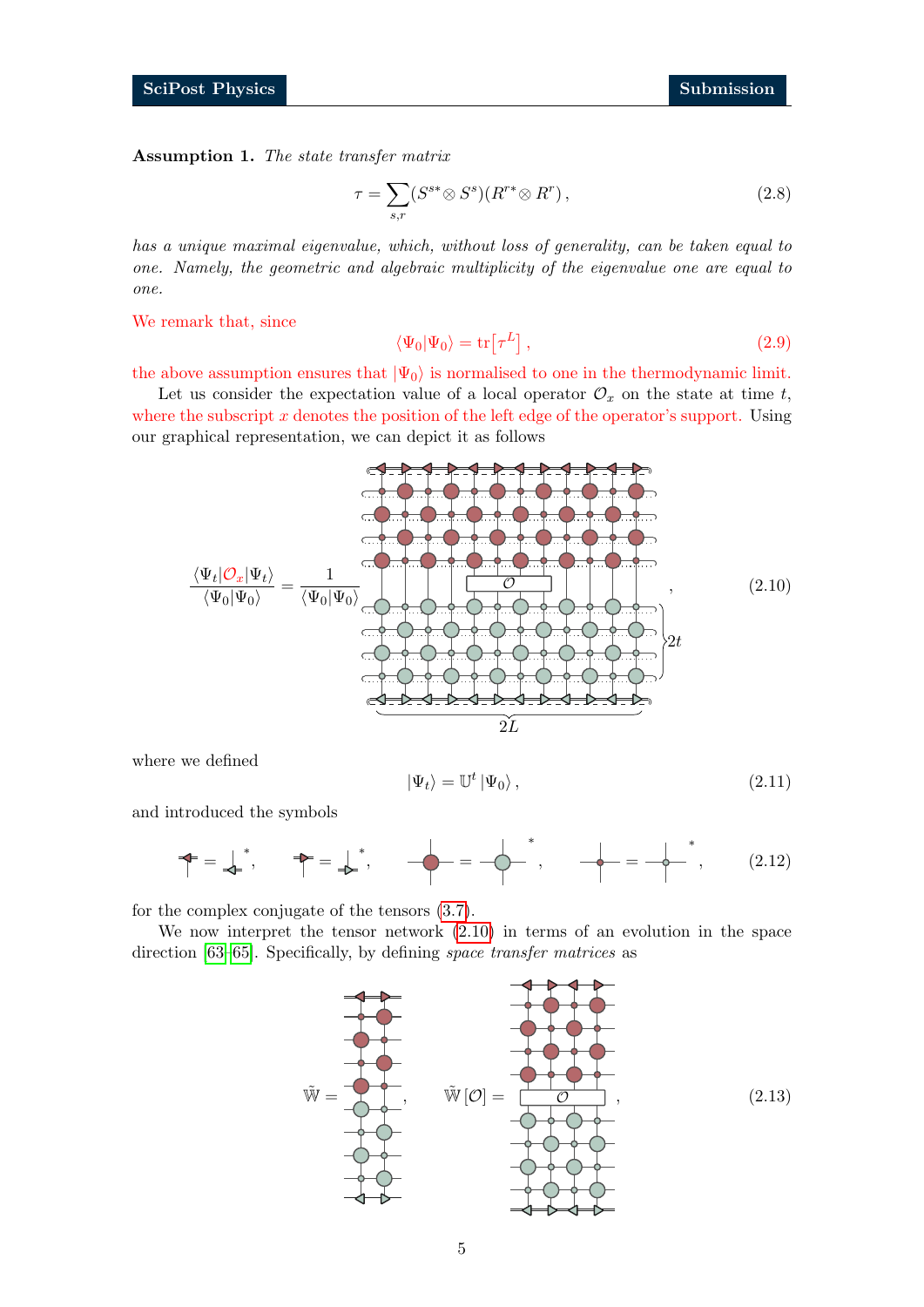we can rewrite Eq. [\(2.10\)](#page-4-0) as

<span id="page-5-0"></span>
$$
\frac{\langle \Psi_t | \mathcal{O}_x | \Psi_t \rangle}{\langle \Psi_0 | \Psi_0 \rangle} = \frac{\text{tr}\left(\tilde{\mathbb{W}}^{L-s\mathcal{O}/2} \tilde{\mathbb{W}}[\mathcal{O}]\right)}{\langle \Psi_0 | \Psi_0 \rangle},\tag{2.14}
$$

where  $s_{\mathcal{O}}$  is support of  $\mathcal{O}$  (e.g.  $s_{\mathcal{O}} = 4$  in [\(2.10\)](#page-4-0) and [\(2.13\)](#page-4-1)), which we conveniently take to be even.

To characterise the behaviour of the r.h.s. of [\(2.14\)](#page-5-0) in the limit of large system sizes, we should then understand the spectral properties of the space transfer matrix  $\tilde{W}$ . The latter are summarised by the following general property.

<span id="page-5-1"></span>Property 1. Whenever the time evolution is unitary and the state transfer matrix has unique maximal eigenvalue 1, the transfer matrix  $\tilde{W}$  [\(2.31\)](#page-8-0) has also a unique eigenvalue  $\lambda_0 = 1$  while all other eigenvalues of  $\tilde{W}$  are strictly contained in the unit circle.

Proof. The unitarity of time-evolution implies

$$
1 = \frac{\langle \Psi_t | \Psi_t \rangle}{\langle \Psi_0 | \Psi_0 \rangle} = \frac{1}{\langle \Psi_0 | \Psi_0 \rangle} \operatorname{tr} \left[ \tilde{\mathbb{W}}^L \right] = \frac{1}{\langle \Psi_0 | \Psi_0 \rangle} \sum_{j \ge 0} \lambda_j^L,
$$
 (2.15)

where the second equality follows from unitarity and the third one from the definition [\(2.31\)](#page-8-0). Since

$$
\lim_{L \to \infty} \langle \Psi_0 | \Psi_0 \rangle = 1 \tag{2.16}
$$

in the limit  $L \to \infty$  the above equality is satisfied only if  $\lambda_0 = 1$  and  $|\lambda_{j\geq 1}| < 1$ .  $\Box$ 

As a consequence of Property [1](#page-5-1) we have

<span id="page-5-2"></span>
$$
\lim_{L \to \infty} \frac{\langle \Psi_t | \mathcal{O}_x | \Psi_t \rangle}{\langle \Psi_0 | \Psi_0 \rangle} = \frac{\langle L | \widetilde{\mathbb{W}} \left[ \mathcal{O}_x \right] | R \rangle}{\langle L | R \rangle},\tag{2.17}
$$

where we respectively denoted by  $\langle L|$  and  $|R\rangle$  the left and right leading eigenvectors of W (also referred to as fixed points), i.e. the vectors fulfilling

$$
\langle L | \tilde{\mathbb{W}} = \langle L | , \qquad \tilde{\mathbb{W}} | R \rangle = | R \rangle . \tag{2.18}
$$

Property [1](#page-5-1) ensures that these vectors are unique up to a multiplicative constant. Since  $(2.17)$  holds for any local observable  $\mathcal{O}$ , we can represent the density matrix reduced to a subsystem  $S$  by means of the following diagram

<span id="page-5-3"></span>
$$
\rho_{\mathcal{S}}(t) = \lim_{L \to \infty} \text{tr}_{\bar{\mathcal{S}}} |\Psi_t \rangle \langle \Psi_t | = \frac{1}{\langle L | R \rangle} \begin{bmatrix} \mathcal{L} \\ \mathcal{L} \\ \mathcal{L} \end{bmatrix} \langle L | \begin{bmatrix} \mathcal{L} \\ \mathcal{L} \\ \mathcal{L} \end{bmatrix} | R \rangle, \tag{2.19}
$$

where blue rectangles denote  $\langle L|$  and  $|R\rangle$  and  $\overline{S}$  indicates the complement of S.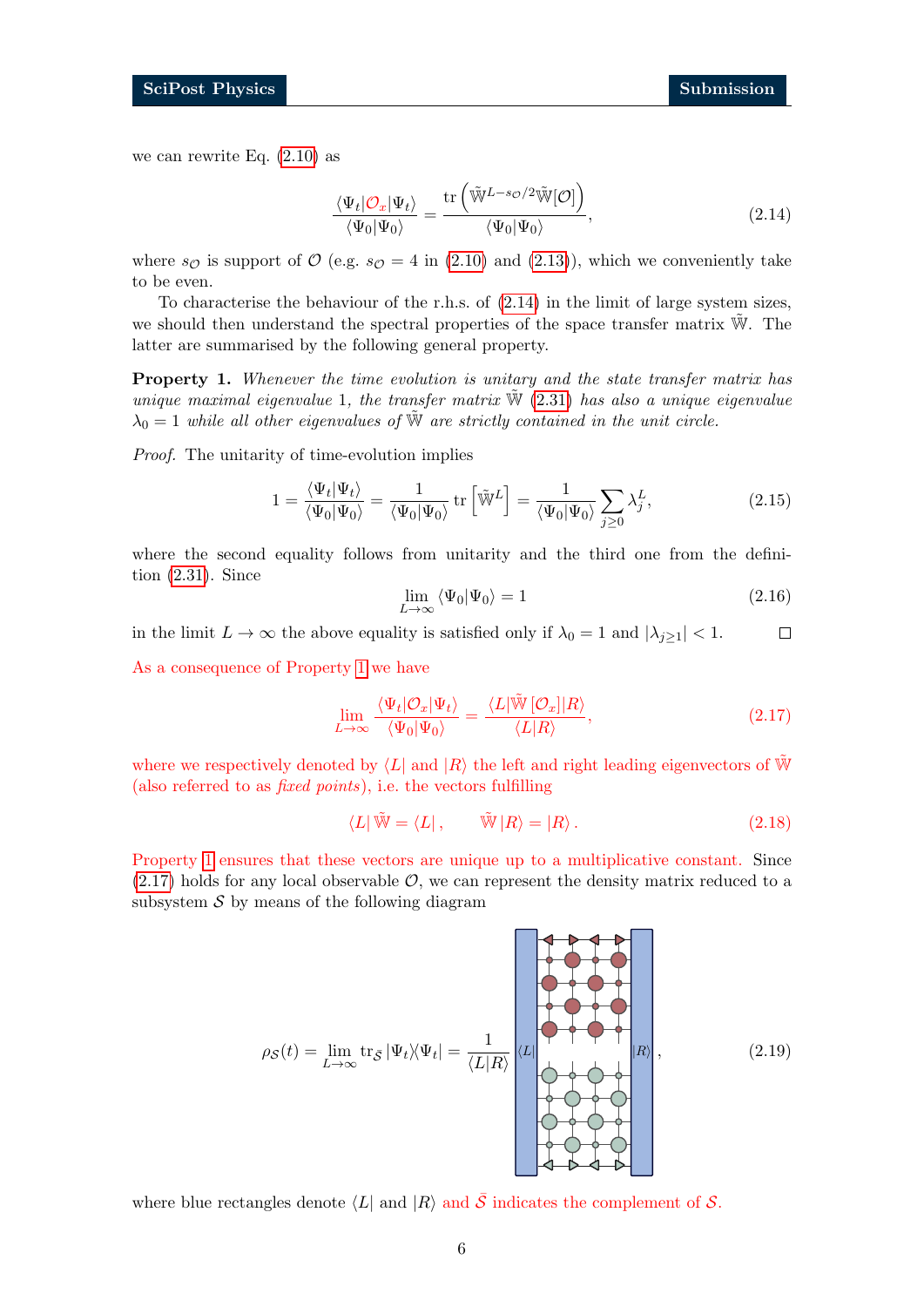The above equations give us an intuitive interpretation of fixed-points: they describe quantitatively the effective bath created by  $\mathcal S$  in the thermodynamic limit (with  $\mathcal S$  remaining finite). The emergence of such an effective bath is what allows  $S$  to reach a stationary state, see e.g. Refs. [\[6,](#page-36-3) [42,](#page-39-4) [50\]](#page-39-3).

The practical utility of the representations  $(2.17)$  and  $(2.19)$  in determining the relaxation dynamics of  $S$  depends on the form of the fixed points. For instance, they become extremely useful when the fixed points can be represented as MPSs with a constant (in time) bond dimension. Indeed, as demonstrated in Ref. [\[50\]](#page-39-3), in this case the full dynamics of any local observable can be accessed by diagonalising a finite-dimensional matrix.

The bond dimension of the fixed points directly reflects the nature of the effective bath. Specifically, when the bath is Markovian the fixed points become product states [\[42\]](#page-39-4). This is expected to occur at large times in systems with no local conservation laws. For intermediate times, however, the bond dimension of the fixed points is typically observed to grow exponentially [\[63,](#page-40-7) [64\]](#page-40-10). An important exception are dual-unitary circuits evolving from solvable states, where the bath is Markovian for all times [\[43,](#page-39-1) [67\]](#page-40-11).

The situation is even more complicated in integrable systems: since the bath is never expected to become Markovian, the fixed points have no reason to be simple even for large times. Nevertheless, approaches based on the space transfer matrix (also called quantum transfer matrix in this context) have a relative long history in the literature of integrable models [\[82](#page-41-5)[–84\]](#page-42-0). In particular, Refs. [\[68–](#page-40-12)[70\]](#page-41-0) have proposed a programme aiming at combining time channel approaches with Bethe Ansatz to access the finite time dynamics. Up to now, however, this only led to the calculation of the so-called Loschmidt echo, which is easier to treat but less physically transparent than, for instance, local observables or entanglement.

Remarkably, as we discuss below, Rule 54 represents an exception. Even though the system is integrable, there exist a class of initial states for which its fixed points are simple (MPSs with bond dimension three) for all times [\[50\]](#page-39-3).

Before concluding this general discussion we will show that, besides homogeneous quantum quenches, the formalism described here can be directly applied to two additional physically relevant quench problems

- Bipartitioning protocols [\[10,](#page-37-0)[11,](#page-37-11)[85,](#page-42-1)[86\]](#page-42-2), i.e. quenches from inhomogeneous states that are composed by joining two different homogeneous pieces (or "leads").
- Dynamical correlation functions in a stationary state, i.e. local quenches.

#### <span id="page-6-0"></span>2.1 Bipartitioning protocols

In the case of bipartitioning protocols one considers an initial state of the form

|Ψ0i = L L L L L L R R R R R R L L , (2.20)

where

$$
\downarrow_{\mathbb{R}}, \qquad \downarrow_{\mathbb{R}}, \tag{2.21}
$$

and

$$
\downarrow_{\mathcal{L}}, \qquad \downarrow_{\mathcal{L}}, \tag{2.22}
$$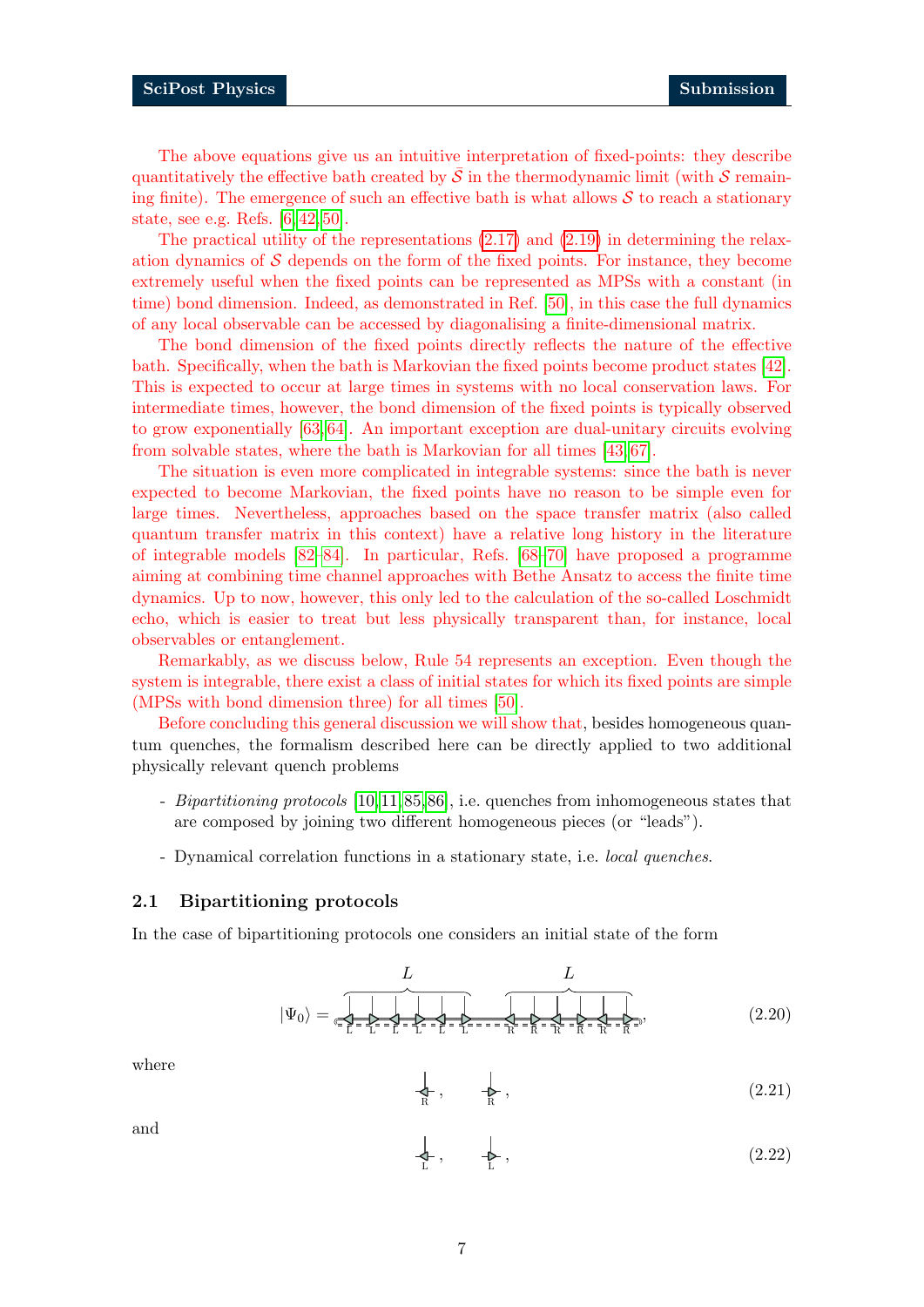are different tensors (all fulfilling Assumption [1\)](#page-4-2). Repeating the steps above we have that the expectation value of an observable at distance  $x \geq 0$  from the junction is given by

$$
\frac{\langle \Psi_t | \mathcal{O}_x | \Psi_t \rangle}{\langle \Psi_0 | \Psi_0 \rangle} = \frac{\text{tr}\left(\tilde{\mathbb{W}}_{\text{L}}^{L/4} \tilde{\mathbb{W}}_{\text{R}}^{x/2} \tilde{\mathbb{W}}_{\text{R}}[\mathcal{O}] \tilde{\mathbb{W}}_{\text{R}}^{(L-2s_{\mathcal{O}}-2x)/4}\right)}{\langle \Psi_0 | \Psi_0 \rangle},\tag{2.23}
$$

where we introduced the space transfer matrices of the two leads

$$
\tilde{W}_{R/L} = \underbrace{\tilde{W}_{R/L} R/L}_{R/L} [\mathcal{O}] = \underbrace{\tilde{W}_{R/L} [\mathcal{O}]}_{R/L} \tag{2.24}
$$

Considering the thermodynamic limit, for finite  $x \geq 0$  we find

$$
\lim_{L \to \infty} \frac{\langle \Psi_t | \mathcal{O}_x | \Psi_t \rangle}{\langle \Psi_0 | \Psi_0 \rangle} = \frac{\langle L_{\rm L} | \tilde{\mathbb{W}}_{\rm R}^{\mathcal{X}/2} \tilde{\mathbb{W}}_{\rm R}[\mathcal{O}] | R_{\rm R} \rangle}{\langle L_{\rm L} | R_{\rm R} \rangle},\tag{2.25}
$$

where the normalisation can be fixed by choosing  $\mathcal{O}_x$  equal to the identity operator. This gives access to the reduced density matrix of any finite subsystem at distance  $x$  from the junction



#### <span id="page-7-0"></span>2.2 Dynamical correlations at equilibrium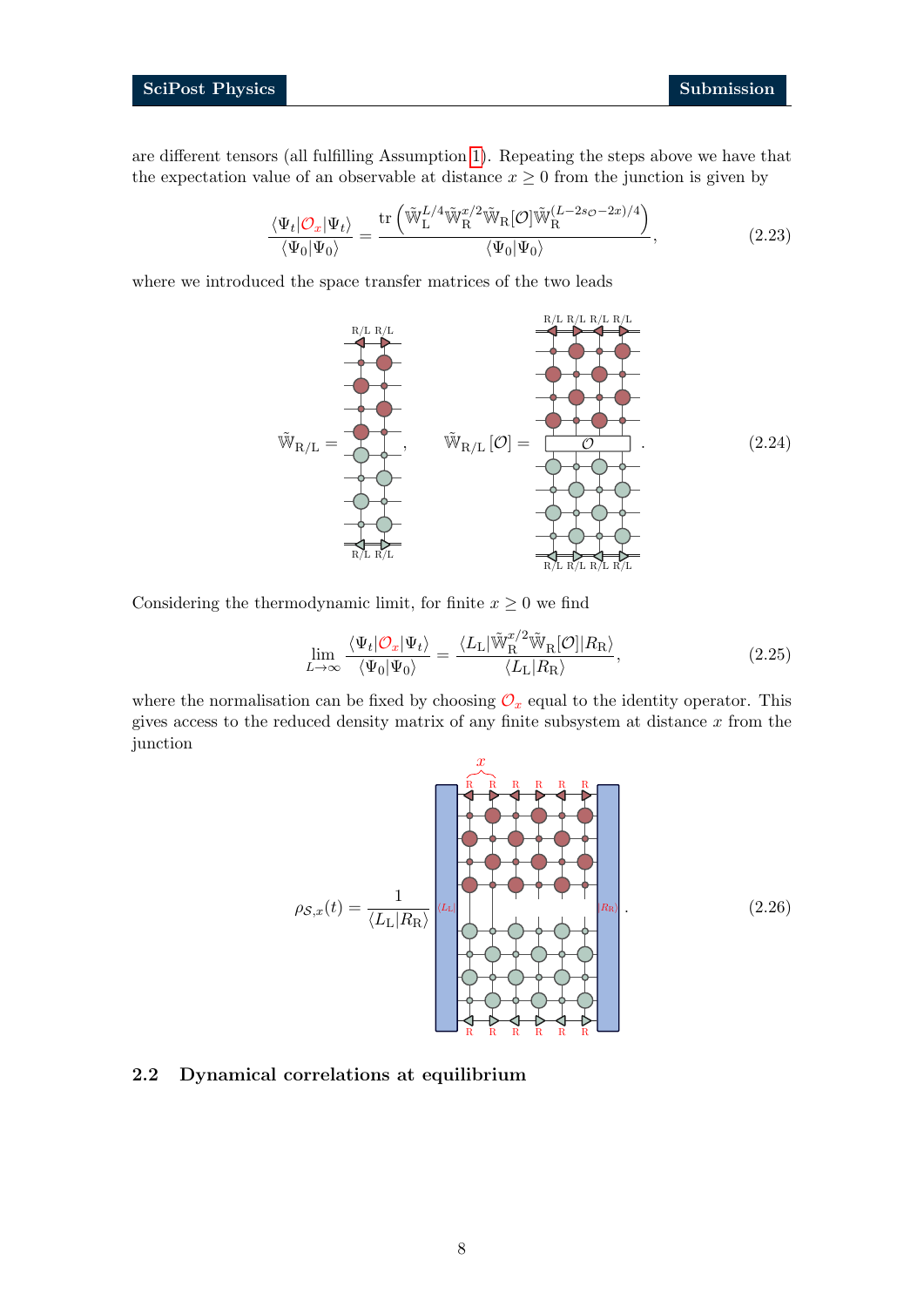### SciPost Physics Submission

The dynamical correlation function between two generic local observables  $\mathcal{O}_{1,0}$  and  $\mathcal{O}_{2,x}$ in a stationary state  $\rho_s$  can be represented by means of the following diagram

Here we considered a stationary state written as an MPO with the same (two-site) trans-

lational symmetry as the time-evolution operator, i.e. we represented it as 1

<span id="page-8-2"></span>
$$
\rho_{\rm s} = \frac{1}{Z} \epsilon \sqrt{1 - \frac{1}{Z}} = \sqrt{1 - \frac{1}{Z}} \sqrt{1 - \frac{1}{Z}} = \sqrt{1 - \frac{1}{Z}} \sqrt{1 - \frac{1}{Z}} \sqrt{1 - \frac{1}{Z}} \tag{2.28}
$$

where Z is the normalisation. We again assume that the state transfer matrix of  $\rho_s$ , i.e.

<span id="page-8-1"></span>
$$
\tau_{\rm s} = \frac{\left| \begin{matrix} 1 & 0 \\ 0 & 1 \end{matrix} \right|}{\left| \begin{matrix} 1 & 0 \\ 0 & 1 \end{matrix} \right|},\tag{2.29}
$$

has unique maximal eigenvalue one. Therefore

$$
\lim_{L \to \infty} Z = \lim_{L \to \infty} \text{tr}[\tau^L] = 1. \tag{2.30}
$$

As before, we introduce the transfer-matrix in the space direction

<span id="page-8-0"></span> $\tilde{W}_s =$ 

which fulfils Property [1](#page-5-1) (the proof is completely analogous). This implies that, in the thermodynamic limit, the correlation function can again be expressed as a finite tensor-



 $(2.31)$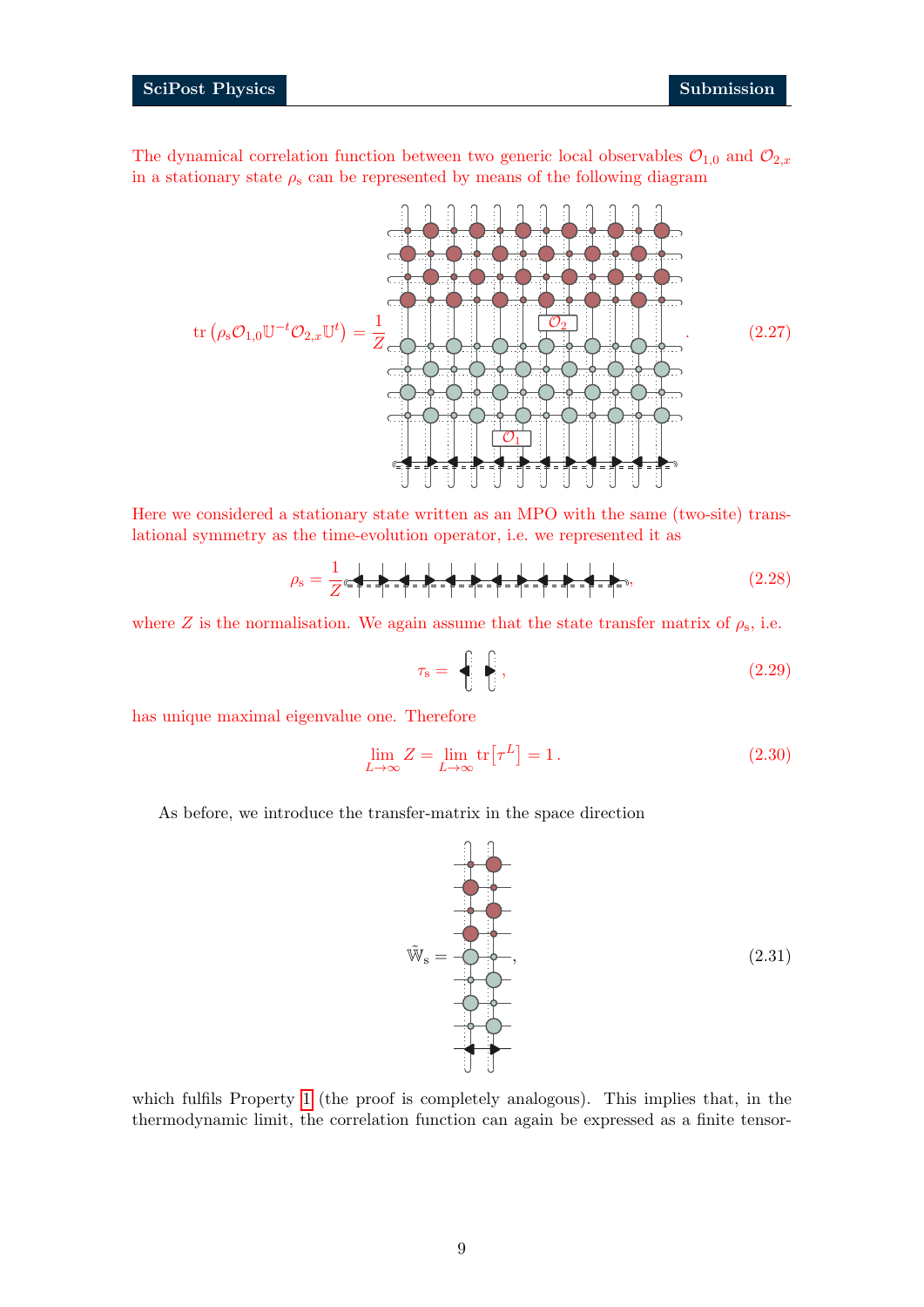network with the fixed-points  $\langle L_s |, |R_s \rangle$  on the left and right edge



# <span id="page-9-0"></span>3 A solvable case: quantum cellular automaton Rule 54

In this paper we adopt the time channel approach summarised in the previous section to describe the non-equilibrium dynamics of a specific integrable system: the reversible cellular automaton given by the Rule 54 in the classification of Ref. [\[87\]](#page-42-3) (it corresponds 250R in the earlier classification of Ref. [\[88\]](#page-42-4)), which can be seen as a deterministic discretetime limit of the Fredrickson-Andersen model [\[89\]](#page-42-5). In recent years, this model has been recognised as one of the simplest examples of interacting integrable systems, where many non-equilibrium properties can be described exactly, both in the classical [\[90–](#page-42-6)[97\]](#page-42-7) (see also a recent review [\[57\]](#page-40-1)), and in the quantum realm [\[50,](#page-39-3)[98–](#page-42-8)[102\]](#page-43-0). The integrability of the model was conjectured already in [\[87\]](#page-42-3), and later confirmed in Ref. [\[100\]](#page-43-1), which derived its Bethe Ansatz equations. However, many exact results obtained in this model (including the ones discussed here) go beyond what is possible for typical interacting integrable systems and, furthermore, they do not explicitly use any integrability-related property.

The model can be defined as a local — brickwork-like — quantum circuit on qubits. In this system, however, the gates are not applied in the standard two-site shift invariant pattern but act non-trivially on three consecutive sites, see Fig. [1.](#page-10-1) More specifically, the system is defined in a periodic chain of 2L qubits with Hilbert space

$$
\mathcal{H}_L = \bigotimes_{x=1}^{2L} \mathbb{C}^2, \tag{3.1}
$$

and  $\{|s_x\rangle_x\}_{s_x=0,1}$  denotes the standard computational basis (i.e. the basis of eigenstates of all  $\{\sigma_{3,x}\}_{x\in\mathbb{Z}_{2L}}$ , where  $\sigma_{3,x}$  is the third Pauli matrix at site x). The time evolution is discrete and generated by the unitary operator

$$
\mathbb{U} = \mathbb{U}_{e} \mathbb{U}_{o},\tag{3.2}
$$

with

<span id="page-9-1"></span>
$$
\mathbb{U}_{o} = \prod_{x \in \mathbb{Z}_{L}} U_{2x+1}, \qquad \mathbb{U}_{e} = \prod_{x \in \mathbb{Z}_{L}} U_{2x}.
$$
 (3.3)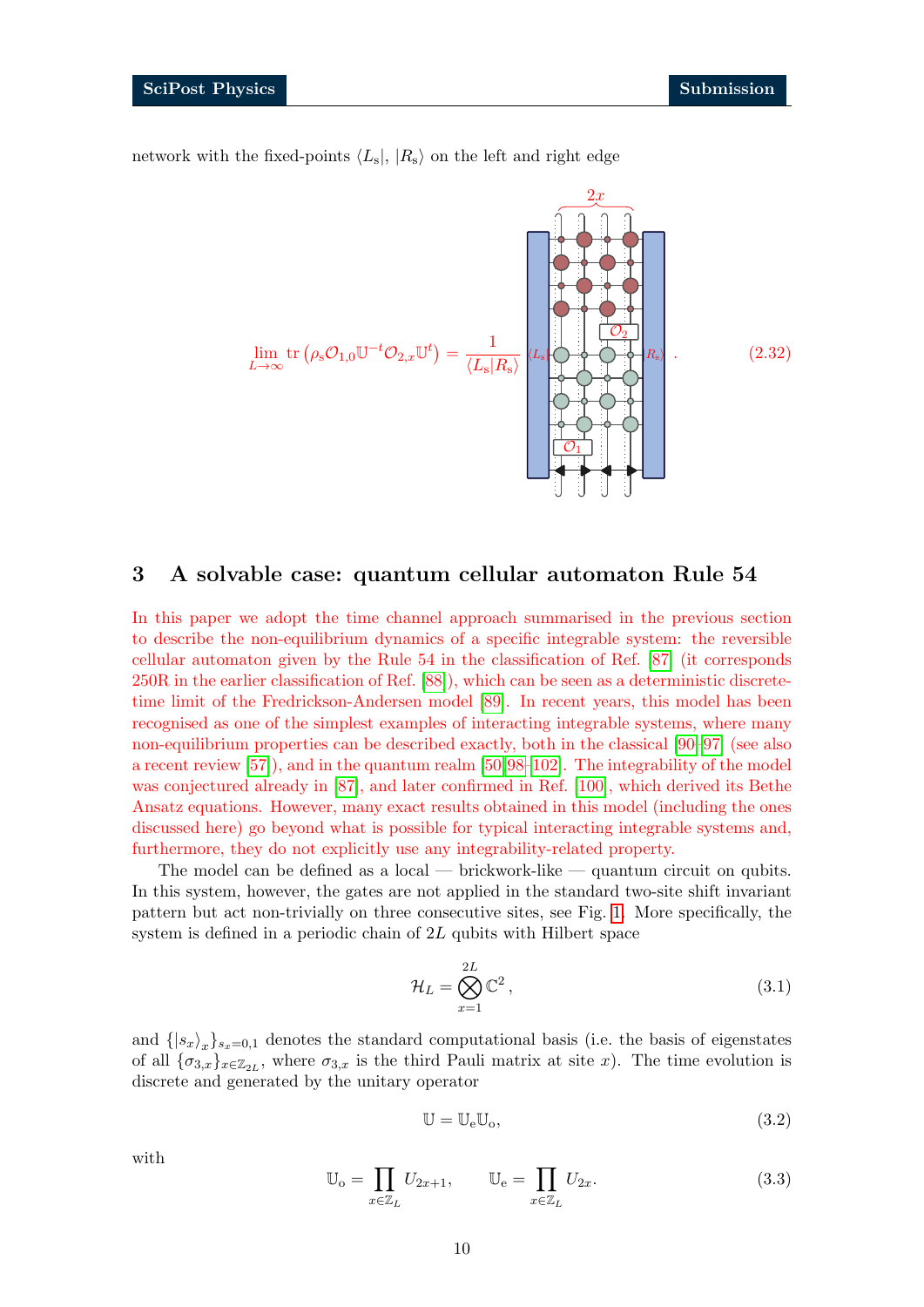

<span id="page-10-1"></span>Figure 1: Graphical representation of the time evolution operator up to time  $t = 2$ .

Here we introduced the notation

$$
U_x = \mathbb{1}^{\otimes (x-1)} \otimes U \otimes \mathbb{1}^{\otimes (2L-x-2)},\tag{3.4}
$$

where  $\mathbbm{1}$  denotes the identity operator on one qubit and U is the three-site local gate defined by the following matrix elements in the computational basis

$$
U_{s_1s_2s_3}^{s_1's_2's_3'} = \frac{\begin{array}{c|c} \\ \hline \\ \end{array}}{\begin{array}{c|c} \\ \hline \\ \end{array}} = \delta_{s_1,s_1'} \delta_{\chi(s_1,s_2,s_3),s_2'} \delta_{s_3,s_3'} , \qquad (3.5)
$$

where the "updated value" of the middle site is determined by

$$
\chi(s_1, s_2, s_3) \equiv s_1 + s_2 + s_3 + s_1 s_3 \pmod{2}.
$$
 (3.6)

Note that, since  $U_x$  and  $U_{x+2}$  commute, the ordering of the products [\(3.3\)](#page-9-1) is inessential.

The time evolution operators for even and odd times (cf. [\(3.3\)](#page-9-1)) can be expressed in the MPO form  $(2.4)$ , by identifying tensors  $(2.7)$  as

<span id="page-10-0"></span>
$$
s_{1} \longrightarrow s_{3} = \delta_{\chi(s_{1}, s_{2}, s_{3}), s_{4}}, \qquad s_{1} \longrightarrow s_{3} = \prod_{j=1}^{3} \delta_{s_{j}, s_{j+1}}.
$$
 (3.7)

To establish the equivalence between [\(2.4\)](#page-3-2) and [\(3.3\)](#page-9-1) we generalise the definition of the "small circle" tensor to  $k$  legs

$$
s_k \n\quad \frac{s_k}{s_1 \cdot \sum_{j=1}^{k-1} \delta_{s_j, s_{j+1}} \cdot \qquad (3.8)
$$

Now we are able to express  $U$  in terms of small and big circles as

$$
U = \frac{|A|}{|A|} = \phi \cdot \phi,
$$
\n(3.9)

and the equivalence follows immediately using

s4

<span id="page-10-2"></span>
$$
\uparrow = \uparrow = \uparrow = \uparrow.
$$
\n(3.10)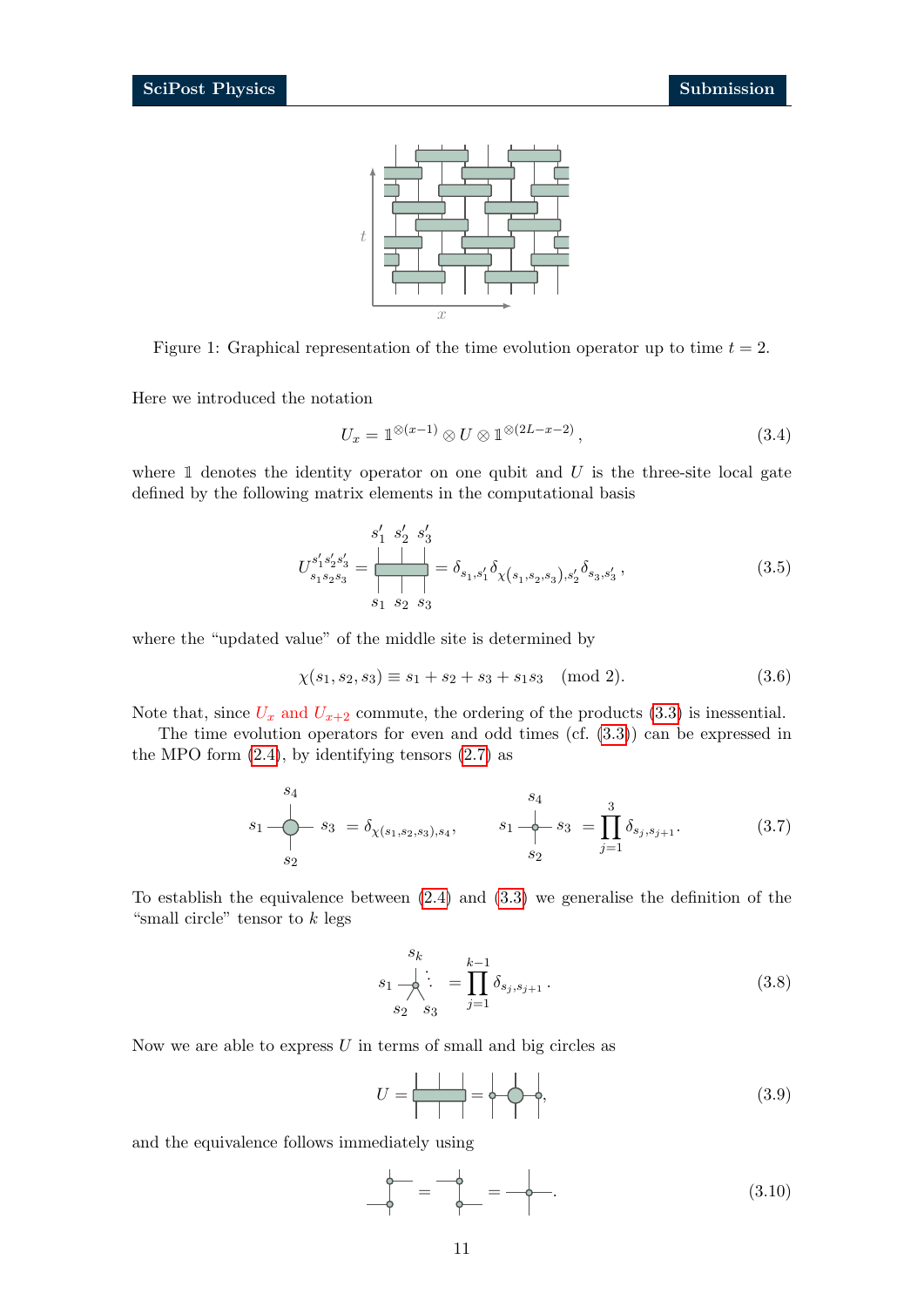# <span id="page-11-0"></span>4 Left and right fixed points in Rule 54

Using the fact that the MPO [\(2.3\)](#page-3-0) is local for Rule 54 (i.e. it can be equivalently represented in terms of mutually commuting local unitary gates [\(3.3\)](#page-9-1)), we can immediately express the left and right fixed points of the space transfer-matrix  $\tilde{W}$  [\(2.13\)](#page-4-1) for any initial MPS fulfilling Assumption [1](#page-4-2) as

<span id="page-11-1"></span>

where

<span id="page-11-2"></span>
$$
\begin{array}{ccc}\n\bullet & & \bullet & \\
\bullet & & & \bullet \\
\bullet & & & & \end{array}
$$
\n
$$
\tag{4.2}
$$

are respectively the left fixed point of  $\tau$  (cf. [\(2.8\)](#page-4-3)), and the right fixed point of

$$
\tau' = \begin{array}{c}\n\bullet \\
\bullet \\
\bullet\n\end{array}
$$
\n
$$
\tag{4.3}
$$

which differs from  $\tau$  because of the two triangular tensors being swapped. Analogously, the fixed points of  $\tilde{\mathbb{W}}_s$  are expressed as



where we took  $\tau_s$  (cf. [\(2.29\)](#page-8-1)) and

$$
\tau'_{\rm s} = -\frac{\left| \cdot \cdot \cdot \right|}{\left| \cdot \right|},\tag{4.5}
$$

with a unique maximal eigenvalue 1 and left and right fixed points given by

$$
\Box, \qquad \Box \tag{4.6}
$$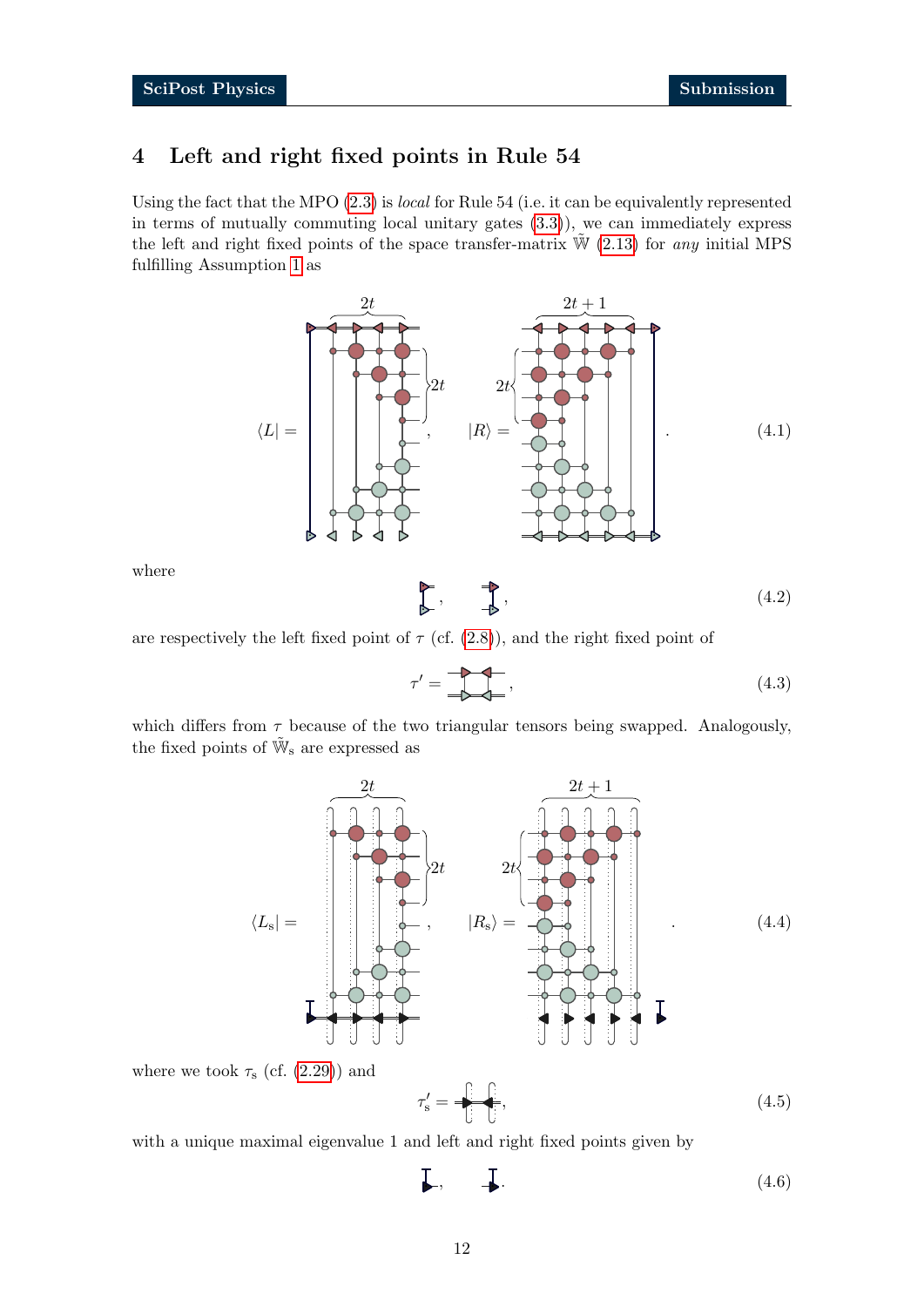We can immediately verify that  $\langle L|$  in [\(4.1\)](#page-11-1) is indeed a left eigenvector of  $\tilde{W}$  corresponding to eigenvalue 1



where we repeatedly use the unitarity of  $U$ , i.e.

= , (4.8)

together with the identity [\(3.10\)](#page-10-2). In the last step we also used that the first of [\(4.2\)](#page-11-2) is the left fixed point of  $\tau$ . The proof of the relations

$$
\tilde{\mathbb{W}}|R\rangle = |R\rangle, \qquad \langle L_s|\tilde{\mathbb{W}}_s = \langle L_s|, \text{ and } \tilde{\mathbb{W}}_s|R_s\rangle = |R_s\rangle, \qquad (4.9)
$$

is completely analogous.

The general form of the fixed points suggests a more convenient diagrammatic representation obtained by bending the top half of tensor networks behind the bottom half and introducing folded tensors [\[63\]](#page-40-7)

<span id="page-12-1"></span>
$$
-\overleftarrow{\varphi} = -\overleftarrow{\varphi}, \qquad -\overleftarrow{\varphi} = -\overleftarrow{\varphi}, \qquad \varphi = |, \qquad \overleftarrow{\varphi} = \overleftarrow{\varphi}, \qquad \overrightarrow{\varphi} = \overrightarrow{\varphi},
$$
\n
$$
= -\overleftarrow{\varphi}, \qquad \overrightarrow{\varphi} = \overleftarrow{\varphi}, \qquad \overrightarrow{\varphi} = \overrightarrow{\varphi}, \qquad \overrightarrow{\varphi} = \overrightarrow{\varphi},
$$
\n(4.10)

where the local Hilbert space on which these objects act is effectively  $\omega$  doubled — it corresponds to two qubits rather than 1. Using the folded representation, the space transfer matrices  $\tilde{W}$  and  $\tilde{W}_{s}$ , defined in Eqs. [\(2.13\)](#page-4-1) and [\(2.31\)](#page-8-0) respectively, take the form

<span id="page-12-0"></span>
$$
\tilde{\mathbf{W}} = \begin{bmatrix} \mathbf{0} & \mathbf{0} & \mathbf{0} \\ \mathbf{0} & \mathbf{0} & \mathbf{0} \\ \mathbf{0} & \mathbf{0} & \mathbf{0} \end{bmatrix} 2t , \qquad \tilde{\mathbf{W}}_{\rm s} = \begin{bmatrix} \mathbf{0} & \mathbf{0} \\ \mathbf{0} & \mathbf{0} \\ \mathbf{0} & \mathbf{0} \end{bmatrix} 2t , \qquad (4.11)
$$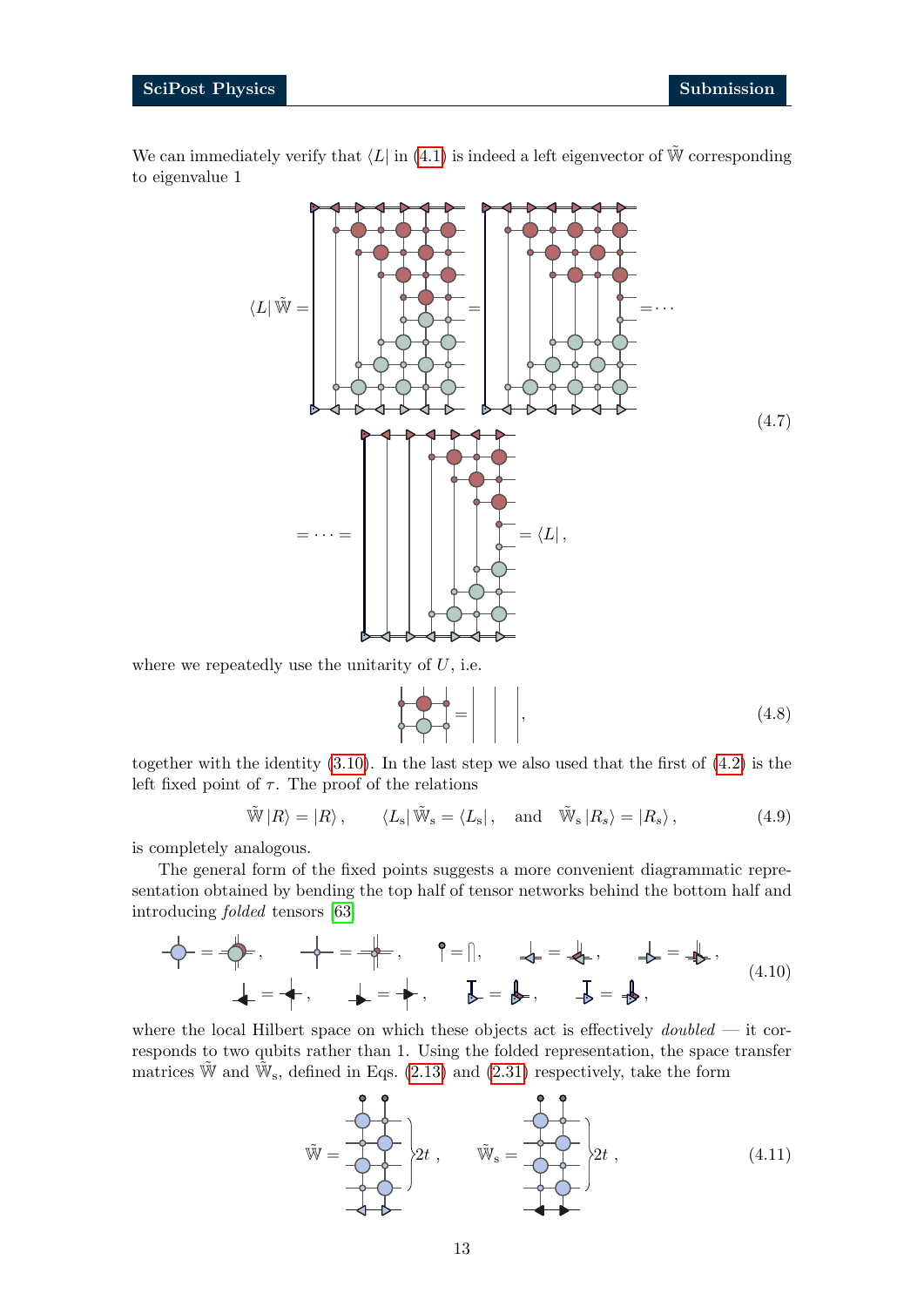while their fixed-points can be written as

<span id="page-13-8"></span>

The fixed-points given by the diagrams [\(4.12\)](#page-13-1) generically exhibit bond dimension that grows exponentially with time  $t$ . However, as we argue below (and part of it was shown in [\[50\]](#page-39-3)), in Rule 54 we can identify initial states and stationary states for which [\(4.12\)](#page-13-1) reduce to an MPS with *constant* bond dimension  $\chi = 3$ .

### <span id="page-13-0"></span>4.1 Efficient MPS-representation of the fixed points

Here we identify a class of initial states  $(2.5)$  and stationary states  $(2.28)$  for which the tensor networks [\(4.12\)](#page-13-1) can be simplified. We begin by writing the following MPS ansatz

<span id="page-13-2"></span><span id="page-13-1"></span>
$$
\langle L_{\mathbf{A}}| = \begin{matrix} \downarrow & \downarrow & \downarrow \\ \downarrow & \downarrow & \downarrow \\ \downarrow & \downarrow & \downarrow \\ \downarrow & \downarrow & \downarrow \\ \downarrow & \downarrow & \downarrow \end{matrix} \tag{4.13}
$$

where  $\langle L_A |$  and  $|R_A\rangle$  can be either fixed points of  $\tilde{W}$  or of  $\tilde{W}_s$  and we introduced the (so far unknown) "bulk tensors"

<span id="page-13-3"></span>
$$
\left\{\!\!\!\begin{array}{ccc}\n\cdot & & \cdot \\
\hline\n\cdot & & \cdot \\
\hline\n\cdot & & \cdot\n\end{array}\right\}.
$$
\n(4.14a)

<span id="page-13-4"></span>
$$
-\left\{\!\!\left\{\!\!\begin{array}{cc}\n & -\frac{1}{4} \\
 & -\frac{1}{4}\n\end{array}\right\}\n\right\}
$$
\n
$$
(4.14b)
$$

and "boundary vectors"

<span id="page-13-7"></span><span id="page-13-6"></span><span id="page-13-5"></span>
$$
\mathsf{T},\tag{4.15a}
$$

$$
\downarrow \qquad \qquad \downarrow \qquad \qquad (4.15b)
$$

$$
\downarrow, \qquad \downarrow. \tag{4.15c}
$$

Next, we prove the ansatz [\(4.13\)](#page-13-2) in two steps.

(i) Find a set of local algebraic conditions for the tensors [\(4.14\)](#page-13-3) and [\(4.15\)](#page-13-4) that ensure invariance of [\(4.13\)](#page-13-2) under the left/right action of space transfer matrix.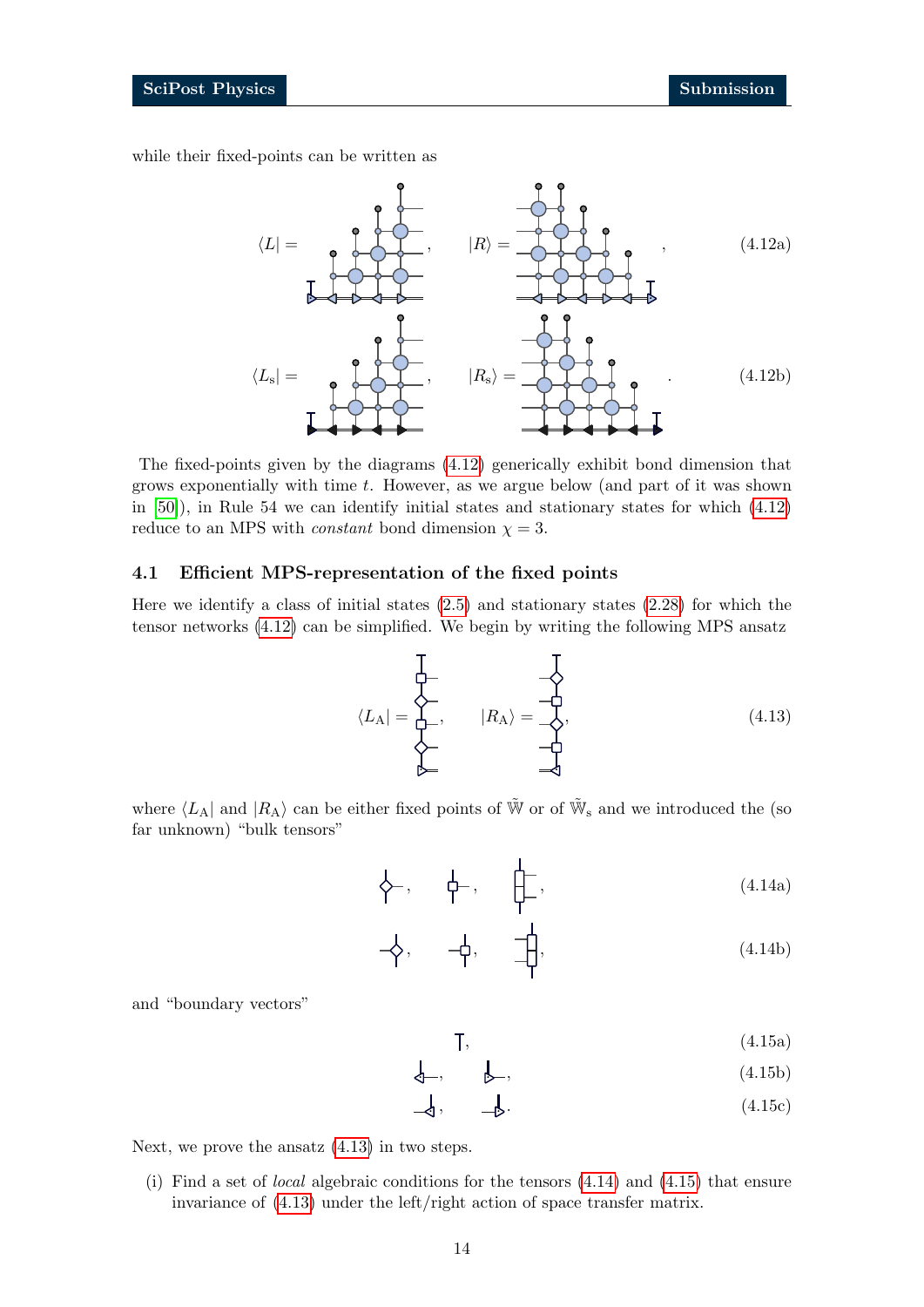<span id="page-14-2"></span>(ii) Solve them to find explicit representations of the tensors.

The step [\(ii\)](#page-14-2) can be achieved only for certain initial or stationary states: these will form the "solvable" class.

To identify the solvable class it is useful to first consider the case of stationary states. Then, for a given solvable stationary state, we will find a corresponding family of solvable initial states with fixed points described by the same tensors [\(4.14\)](#page-13-3) (but different boundary vectors [\(4.15\)](#page-13-4)). Intuitively this means that we will search for a family of initial states that relaxes to a given solvable stationary state.

#### <span id="page-14-0"></span>4.2 Solvable stationary states

#### <span id="page-14-1"></span>4.2.1 Infinite temperature state

It is instructive to begin by reviewing the construction presented in Ref. [\[50\]](#page-39-3) for the fixed points corresponding to the infinite temperature state. Namely we consider

$$
\rho_{\infty} = \frac{1}{2^{2L}} 1^{\otimes 2L} = \frac{1}{2^{2L}} \overline{\int \int \int \int \int \int \int \int \int \int \int \int \int \int \int \int \cdot} \cdot}.
$$
\n(4.16)

where the tensor

$$
\mathbf{Q} = \mathbf{P}^{\dagger} \tag{4.17}
$$

is nothing but the identity operator in the folded representation. The space transfer matrix [\(4.11\)](#page-12-0) corresponding to  $\rho_{\infty}$  reads as

$$
\mathbb{W}_{\infty} = \frac{1}{4} \underbrace{\underbrace{\begin{array}{c} \bullet & \bullet \\ \bullet & \bullet \\ \bullet & \bullet \end{array}}_{\bullet} }_{\bullet} \bigg|_{2t} . \tag{4.18}
$$

Since the top and bottom boundary vectors for this matrix are the same we simplify the Ansatz [\(4.13\)](#page-13-2) and consider

<span id="page-14-3"></span>
$$
\langle L_{\mathbf{A}}| = \begin{matrix} \downarrow & & \downarrow \\ \downarrow & & \downarrow \\ \downarrow & & \downarrow \\ \downarrow & & \downarrow \end{matrix} \tag{4.19}
$$

where

$$
\mathbf{I} = \mathbf{T}^{\dagger}.\tag{4.20}
$$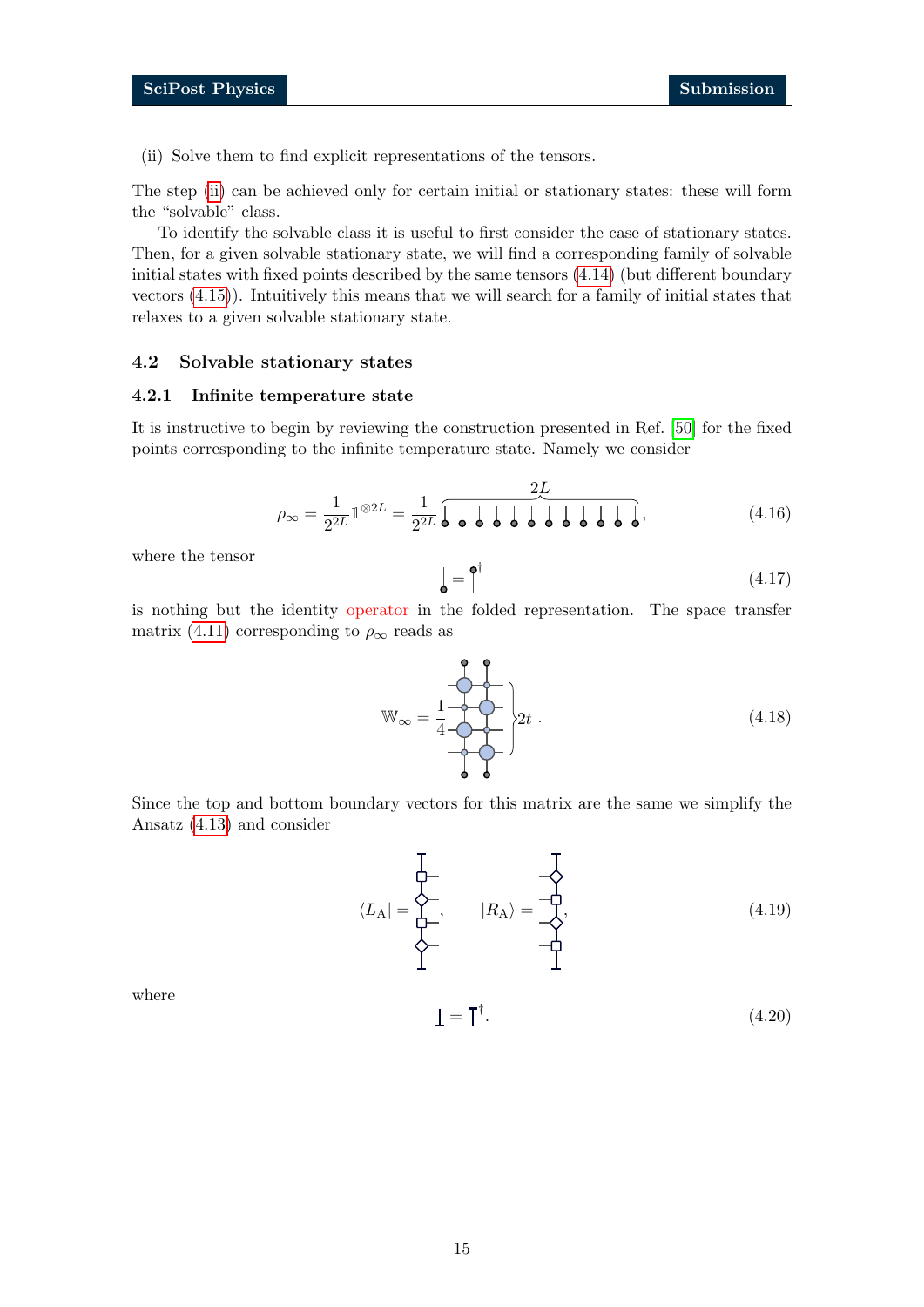At this point we note that if the tensors in [\(4.14\)](#page-13-3) and [\(4.15\)](#page-13-4) satisfy the following set of algebraic relations

<span id="page-15-3"></span>

<span id="page-15-1"></span> $\overrightarrow{A}$  =  $\overrightarrow{A}$  =  $\overrightarrow{A}$  =  $\overrightarrow{A}$  =  $\overrightarrow{A}$  =  $\overrightarrow{A}$  (4.21b)

we have

<span id="page-15-0"></span>
$$
\langle L_{\mathcal{A}} | \tilde{\mathbb{W}}_{\infty} = \frac{1}{4} \begin{matrix} 1 & 1 & 1 \\ 1 & 1 & 1 \\ 1 & 1 & 1 \\ 1 & 1 & 1 \end{matrix} = \frac{1}{2} \begin{matrix} 1 & 1 & 1 \\ 1 & 1 & 1 \\ 1 & 1 & 1 \end{matrix} = \begin{matrix} 1 & 1 & 1 \\ 1 & 1 & 1 \\ 1 & 1 & 1 \end{matrix} \tag{4.22}
$$

Namely  $\langle L_A |$  is the left fixed point of  $\tilde{W}_{\infty}$ . To establish [\(4.22\)](#page-15-0) we apply the first identity in [\(4.21a\)](#page-15-1), which creates the 2-site tensor

<span id="page-15-2"></span>
$$
\downarrow \qquad (4.23)
$$

We then repeatedly move it upwards by the first of [\(4.21b\)](#page-15-2) until it is absorbed at the top by the application of the second relation in [\(4.21b\)](#page-15-2). The second step proceeds analogously starting with the second equality in [\(4.21a\)](#page-15-1) and finishing with the last one of [\(4.21b\)](#page-15-2).

The above construction shows that if one can find some tensors [\(4.14a\)](#page-13-5) and [\(4.15a\)](#page-13-6) solving [\(4.21\)](#page-15-3) for some given small and large circles (cf. [\(4.10\)](#page-12-1)), then the state  $\langle L_{\infty} |$ (cf. [\(4.19\)](#page-14-3)) is the left fixed point of  $\tilde{W}_{\infty}$ . Remarkably, when big and small circles are the time-evolution tensors of Rule  $54$  (cf.  $(3.7)$ ) the relations  $(4.21)$  admit a solution with bond dimension 3

$$
\left\{\rightarrow \mapsto \leftarrow, \qquad \leftarrow \mapsto \leftarrow, \qquad \leftarrow \rightarrow \leftarrow, \qquad \leftarrow \rightarrow \leftarrow, \qquad \mathsf{T} = \begin{bmatrix} 1 & 1 & 0 \end{bmatrix}. \tag{4.24}
$$

In particular the one-site blue tensors are given by

<span id="page-15-5"></span>
$$
\begin{aligned}\n\leftarrow 00 &= \frac{1}{2} \begin{bmatrix} 1 & 1 & -1 \\ 1 & 1 & 1 \\ 1 & -1 & -1 \end{bmatrix}, \quad \leftarrow 01 = \leftarrow 10 = \frac{1}{2} \begin{bmatrix} 0 & 1 & -1 \\ 1 & 0 & 0 \\ 1 & 0 & 0 \end{bmatrix}, \\
\leftarrow 11 &= \begin{bmatrix} 0 & 1 & 0 \\ 1 & 0 & 0 \\ 0 & 0 & 0 \end{bmatrix}, \quad \leftarrow rs = \begin{bmatrix} \delta_{s,0}\delta_{r,0} & 0 & 0 \\ 0 & \delta_{s,1}\delta_{r,1} & 0 \\ 0 & 0 & \delta_{s,1}\delta_{r,1} \end{bmatrix},\n\end{aligned} \tag{4.25}
$$

while the two-site one is reported in Eq. [\(A.1\)](#page-32-1) of Appendix [A.](#page-32-0)

Finally we note that, since [\(3.7\)](#page-10-0) are symmetric under left-right flips, if the left tensors [\(4.14a\)](#page-13-5) fulfil [\(4.21\)](#page-15-3), then

<span id="page-15-4"></span>
$$
-\overrightarrow{\mathbf{r}} = \overrightarrow{\mathbf{r}}, \qquad -\overrightarrow{\mathbf{r}} = \overrightarrow{\mathbf{r}}, \qquad -\overrightarrow{\mathbf{r}} = \overrightarrow{\mathbf{r}}, \qquad (4.26)
$$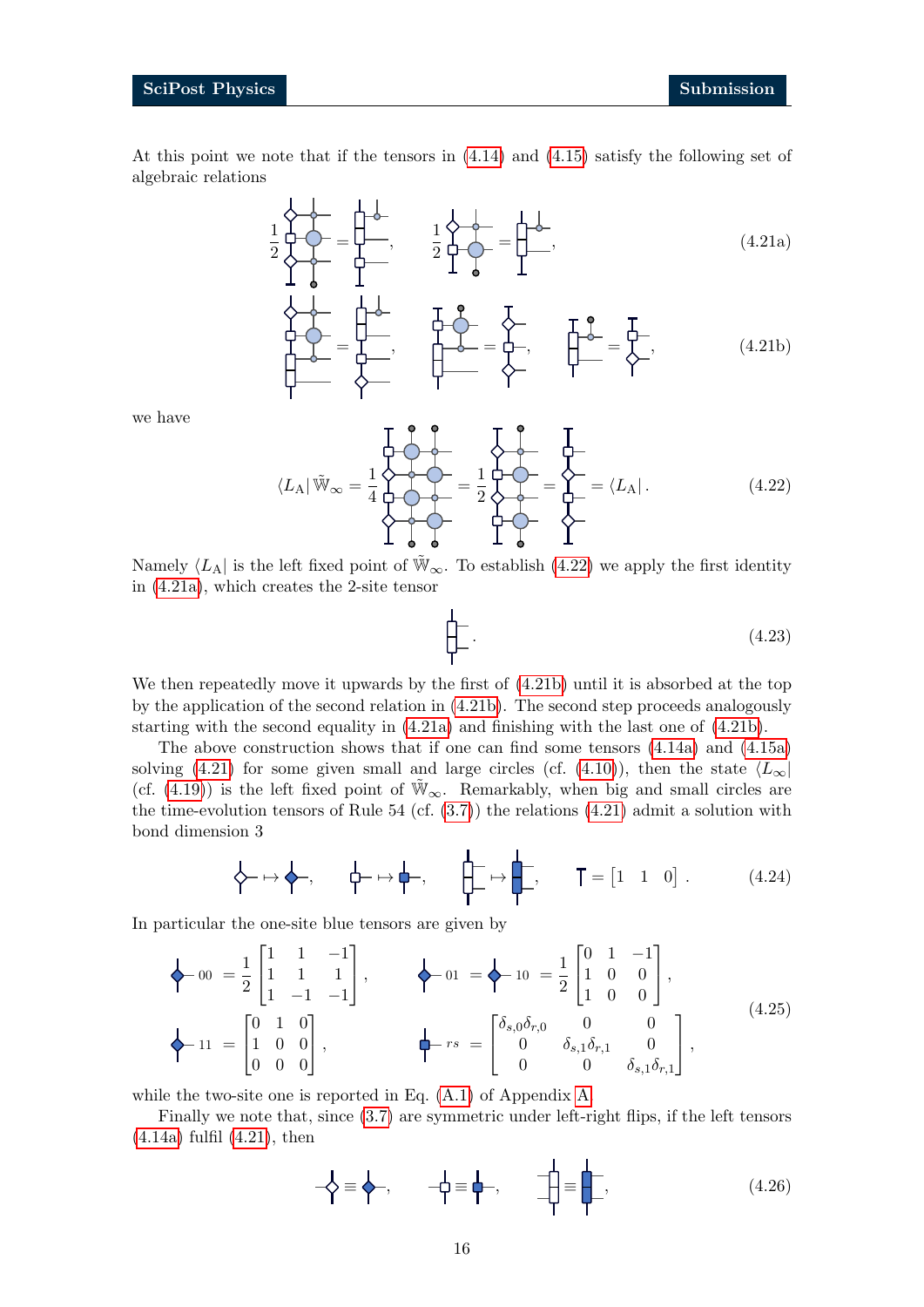fulfil

1 2  $=$   $-\mathcal{L},$ 1 2  $(4.27a)$  $\begin{array}{c}\n\bullet \mathbf{I} \\
\hline\n-\mathbf{I} \\
-\mathbf{I}\n\end{array} = \begin{array}{c}\n\mathbf{I} \\
-\mathbf{O} \\
\hline\n\end{array}$ (4.27b)

This immediately implies that the state  $|R_A\rangle$  (cf. [\(4.19\)](#page-14-3)) built with the tensors [\(4.26\)](#page-15-4) is a right fixed point of  $\mathbb{W}_{\infty}$ . Namely

<span id="page-16-5"></span><span id="page-16-4"></span>
$$
\tilde{\mathbb{W}}_{\infty} | R_{\mathcal{A}} \rangle = | R_{\mathcal{A}} \rangle. \tag{4.28}
$$

This gives an explicit expression of both fixed points corresponding to the infinite temperature state.

#### <span id="page-16-0"></span>4.2.2 GGEs

The above construction can be generalised to fixed points of transfer matrices corresponding to the following family of generalised Gibbs ensembles (GGE)s

<span id="page-16-1"></span>
$$
\rho_{\text{GGE}} = \frac{e^{-\mu - N_- - \mu + N_+}}{\text{tr}(e^{-\mu - N_- - \mu + N_+})},\tag{4.29}
$$

where

<span id="page-16-6"></span>
$$
N_{+} = \sum_{x \in \mathbb{Z}_{L}} P_{2x}^{-} P_{2x+1}^{-} + \sum_{x \in \mathbb{Z}_{2L}} P_{x}^{+} P_{x+1}^{-} P_{x+2}^{+},
$$
  
\n
$$
N_{-} = \sum_{x \in \mathbb{Z}_{L}} P_{2x-1}^{-} P_{2x}^{-} + \sum_{x \in \mathbb{Z}_{2L}} P_{x}^{+} P_{x+1}^{-} P_{x+2}^{+},
$$
 where  $P^{\pm} := \frac{\mathbb{1} \pm \sigma_{3}}{2},$  (4.30)

are the conserved charges corresponding respectively to the number of left and right moving solitons, while  $\mu_{\pm}$  are the associated chemical potentials.

The state in [\(4.29\)](#page-16-1) exhibits a staggered MPO representation [\(2.28\)](#page-8-2) with bond dimension 3 (see e.g. [\[96,](#page-42-9) [97\]](#page-42-7)). In the folded representation the latter reads as

<span id="page-16-2"></span>
$$
\rho_{\text{GGE}} = \frac{1}{Z} \left( \frac{1}{Z} \right) \left( \frac{1}{Z} \right) \left( \frac{1}{Z} \right) \left( \frac{1}{Z} \right) \left( \frac{1}{Z} \right) \left( \frac{1}{Z} \right) \left( \frac{1}{Z} \right) \left( \frac{1}{Z} \right) \left( \frac{1}{Z} \right) \left( \frac{1}{Z} \right) \left( \frac{1}{Z} \right) \left( \frac{1}{Z} \right) \left( \frac{1}{Z} \right) \left( \frac{1}{Z} \right) \left( \frac{1}{Z} \right) \left( \frac{1}{Z} \right) \left( \frac{1}{Z} \right) \left( \frac{1}{Z} \right) \left( \frac{1}{Z} \right) \left( \frac{1}{Z} \right) \left( \frac{1}{Z} \right) \left( \frac{1}{Z} \right) \left( \frac{1}{Z} \right) \left( \frac{1}{Z} \right) \left( \frac{1}{Z} \right) \left( \frac{1}{Z} \right) \left( \frac{1}{Z} \right) \left( \frac{1}{Z} \right) \left( \frac{1}{Z} \right) \left( \frac{1}{Z} \right) \left( \frac{1}{Z} \right) \left( \frac{1}{Z} \right) \left( \frac{1}{Z} \right) \left( \frac{1}{Z} \right) \left( \frac{1}{Z} \right) \left( \frac{1}{Z} \right) \left( \frac{1}{Z} \right) \left( \frac{1}{Z} \right) \left( \frac{1}{Z} \right) \left( \frac{1}{Z} \right) \left( \frac{1}{Z} \right) \left( \frac{1}{Z} \right) \left( \frac{1}{Z} \right) \left( \frac{1}{Z} \right) \left( \frac{1}{Z} \right) \left( \frac{1}{Z} \right) \left( \frac{1}{Z} \right) \left( \frac{1}{Z} \right) \left( \frac{1}{Z} \right) \left( \frac{1}{Z} \right) \left( \frac{1}{Z} \right) \left( \frac{1}{Z} \right) \left( \frac{1}{Z} \right) \left( \frac{1}{Z} \right) \left( \frac{1}{Z} \right) \left( \frac{1}{Z} \right) \left( \frac{1}{Z} \right) \left
$$

with

<span id="page-16-3"></span>
$$
s, r = \delta_{s,r} W_s(z_-, z_+), \qquad \underbrace{\int_{\mathbb{R}^n}^{s,r}}_{\mathbb{R}^n} = \delta_{s,r} W'_s(z_-, z_+), \tag{4.32}
$$

where

$$
z_{\pm} = e^{-\mu_{\pm}},\tag{4.33}
$$

are the fugacities of left and right movers, and the  $3 \times 3$  matrices  $W_s(z, w)$ ,  $W_s'(z, w)$  are given by

$$
W_0(z, w) = \begin{bmatrix} 1 & 0 & 0 \\ z & 0 & 0 \\ 1 & 0 & 0 \end{bmatrix}, \qquad W_1(z, w) = \begin{bmatrix} 0 & z & 0 \\ 0 & 0 & 1 \\ 0 & 0 & w \end{bmatrix}, \quad W'_s(z, w) = \frac{W_s(w, z)}{\lambda(w, z)}.
$$
 (4.34)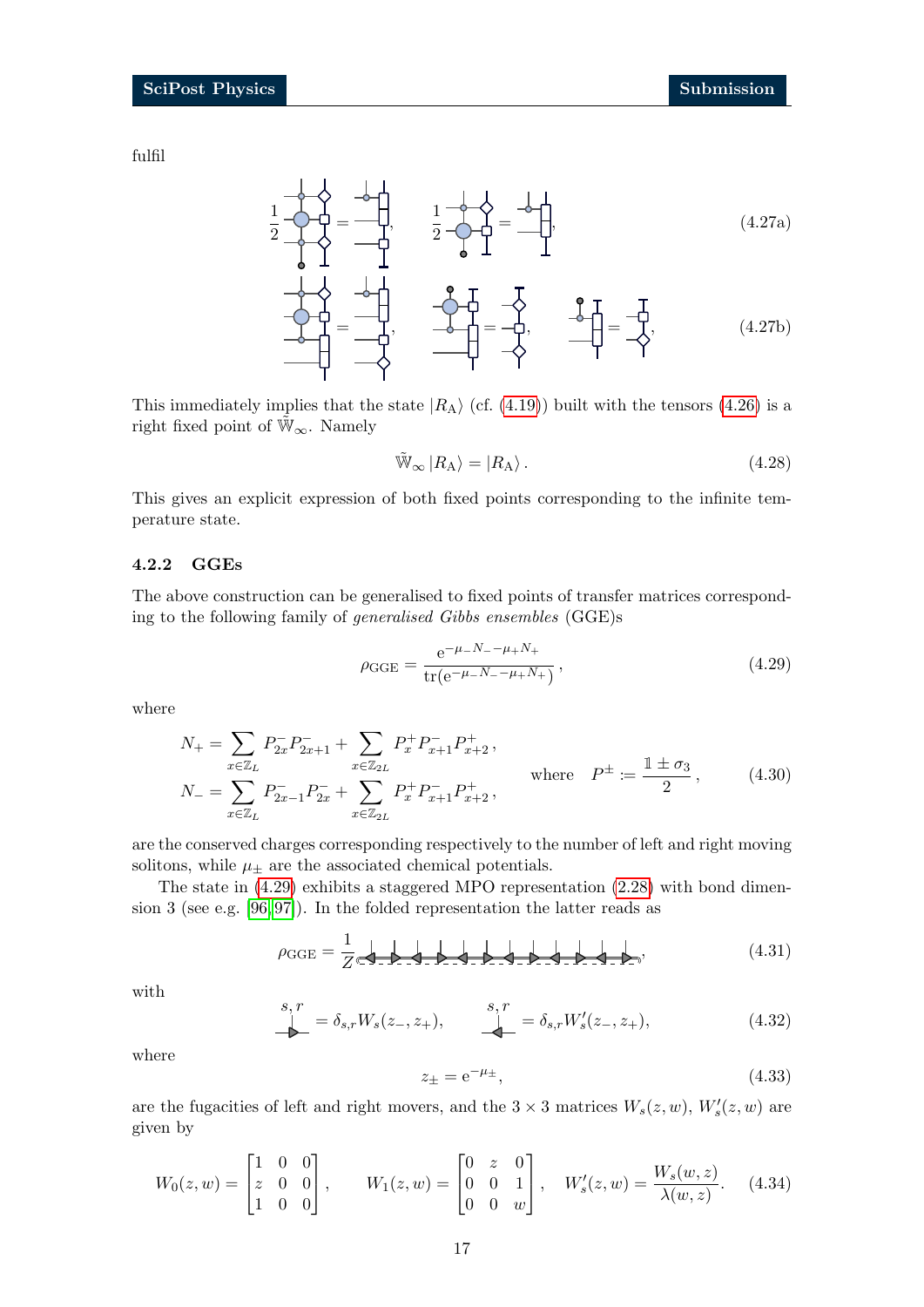Here we introduced  $\lambda(z, w)$  such that the state transfer matrix (cf. [\(2.29\)](#page-8-1)) has maximal eigenvalue equal to one. This means that

$$
\lambda \equiv \lambda(z_-, z_+),\tag{4.35}
$$

is given by the largest solution to the following cubic equation

$$
x^{3} - (1+3z_{-}z_{+})x^{2} + (3z_{-}^{2}z_{+}^{2} - z_{-}z_{+} - z_{-} - z_{+})x - z_{-}z_{+}(z_{-}z_{+} - 1)^{2} = 0.
$$
 (4.36)

Using the MPS representation [\(4.31\)](#page-16-2) we can now formulate the algebraic relations for the tensors constituting the fixed points of the space transfer matrix



with bottom boundary vectors given in Eq.  $(4.32)$ . For definiteness, let us begin considering the conditions for the left fixed point in [\(4.13\)](#page-13-2). We note that, since the bulk relations [\(4.21b\)](#page-15-2) do not depend on the state at the bottom, they can be imposed also in the current case while we replace the boundary relations [\(4.21a\)](#page-15-1) by

<span id="page-17-0"></span>
$$
\frac{1}{2} \frac{1}{2} \frac{1}{2} = \frac{1}{2} \frac{1}{2} \frac{1}{2} = \frac{1}{2} \frac{1}{2} \frac{1}{2} = \frac{1}{2} \frac{1}{2} = \frac{1}{2} \frac{1}{2} = \frac{1}{2} \frac{1}{2} = \frac{1}{2} \tag{4.38}
$$

Here, once again, the grey boundary vectors are given in Eq. [\(4.32\)](#page-16-3). Using the same reasoning as below Eq.  $(4.22)$  we find that, if the tensors  $(4.14)$  and  $(4.15)$  satisfy  $(4.21b)$ and [\(4.38\)](#page-17-0), then

$$
\langle L_{\mathcal{A}} | \tilde{\mathbf{W}}_{\mathbf{s}} = \begin{matrix} \mathbf{I} & \mathbf{I} & \mathbf{I} \\ \mathbf{I} & \mathbf{I} & \mathbf{I} \\ \mathbf{I} & \mathbf{I} & \mathbf{I} \end{matrix} \rangle = \begin{matrix} \mathbf{I} & \mathbf{I} \\ \mathbf{I} & \mathbf{I} \\ \mathbf{I} & \mathbf{I} \end{matrix} = \langle L_{\mathcal{A}} |.
$$
\n(4.39)

Therefore, to find an explicit representation of the fixed point we just have to solve [\(4.21b\)](#page-15-2) and [\(4.38\)](#page-17-0).

This can be done by realising that the bulk relations Eq. [\(4.21b\)](#page-15-2) exhibit a oneparameter family of solutions with bond dimension 3

$$
\left\{\rightarrow \mapsto \leftarrow \right\}, \qquad \left\{\rightarrow \mapsto \leftarrow \right\}, \qquad \left\{\rightarrow \leftarrow \right\}, \qquad \left\{\rightarrow \leftarrow \right\}, \qquad \left\{\rightarrow \left[\leftarrow \right] \right\}, \qquad \emptyset \in [0,1]. \tag{4.40}
$$

In particular, we have

<span id="page-17-1"></span>
$$
\begin{aligned}\n\leftarrow 00 &= \begin{bmatrix}\n1 - \vartheta & 1 - \vartheta & -(1 - \vartheta) \\
\vartheta & \vartheta & 1 - \vartheta \\
\vartheta & -\frac{\vartheta^2}{1 - \vartheta} & -\vartheta\n\end{bmatrix} \\
\leftarrow 11 &= \begin{bmatrix}\n0 & 1 & 0 \\
\vartheta & 0 & 0 \\
1 & 0 & 0 \\
0 & 0 & 0\n\end{bmatrix},\n\right. \\
\leftarrow 11 &= \begin{bmatrix}\n0 & 1 & 0 \\
1 & 0 & 0 \\
0 & 0 & 0\n\end{bmatrix},\n\right. \\
\leftarrow 12 &= \begin{bmatrix}\n0 & 1 & 0 \\
\vartheta & 0 & 0 \\
0 & 0 & 0\n\end{bmatrix},\n\right. \\
\leftarrow 13 &= \begin{bmatrix}\n0 & 1 & 0 \\
1 & 0 & 0 \\
0 & 0 & 0\n\end{bmatrix},\n\right. \\
\leftarrow 14 &= \begin{bmatrix}\n0 & 1 & 0 \\
1 & 0 & 0 \\
0 & 0 & 0\n\end{bmatrix},\n\right. \\
\leftarrow 14 &= \begin{bmatrix}\n0 & 1 & 0 \\
1 & 0 & 0 \\
0 & 0 & 0\n\end{bmatrix},\n\right. \\
\leftarrow 15 &= \begin{bmatrix}\n\delta_{r,0}\delta_{s,0} & 0 & 0 \\
0 & \delta_{r,1}\delta_{s,1} & 0 \\
0 & 0 & \delta_{r,1}\delta_{s,1}\n\end{bmatrix},\n\end{aligned}
$$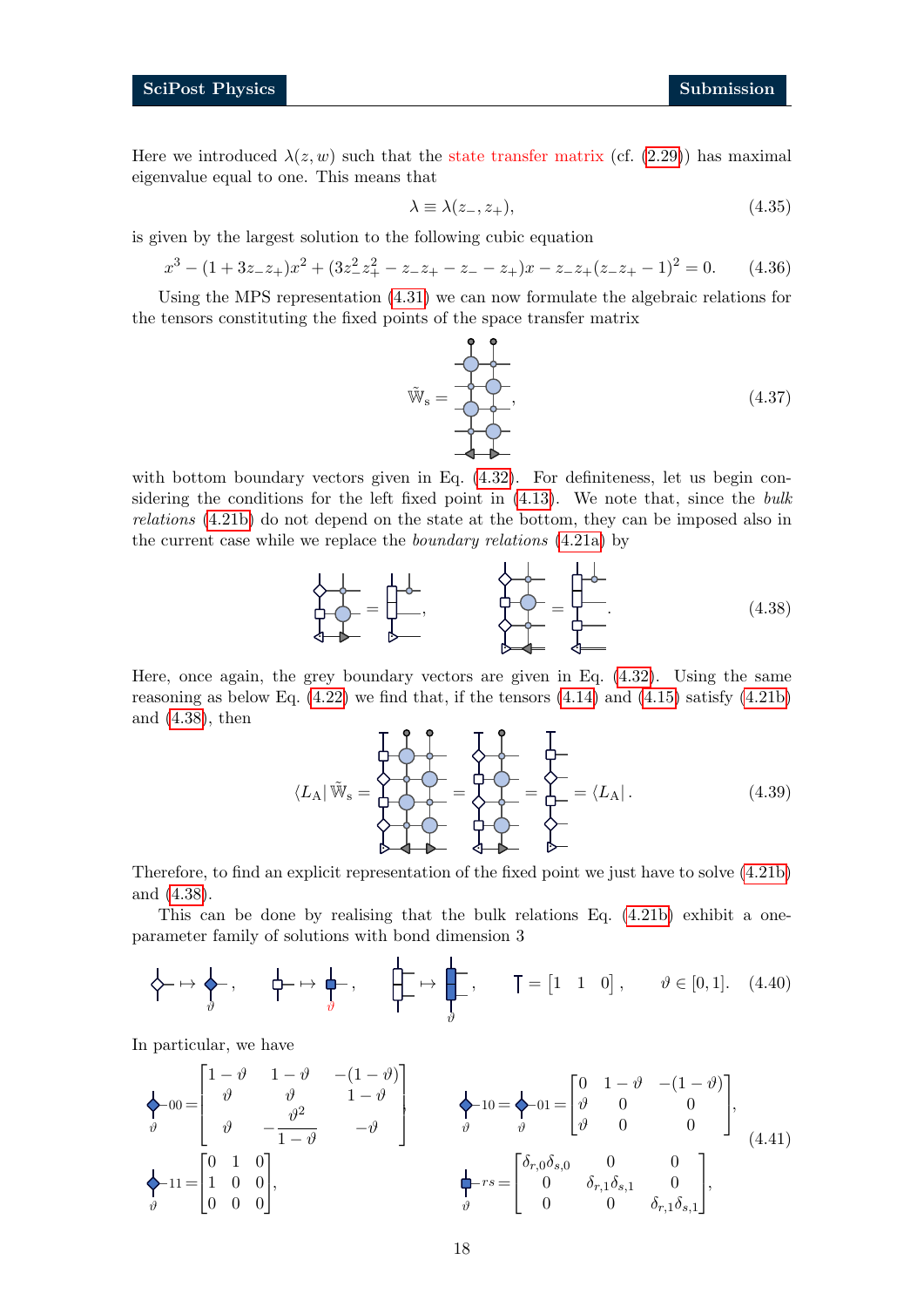while the corresponding two-site tensors are reported in Eq. [\(A.1\)](#page-32-1) of Appendix [A.](#page-32-0) The infinite-temperature solution [\(4.25\)](#page-15-5) is recovered for  $\vartheta = 1/2$ . In the above diagrams we explicitly reported  $\vartheta$  to signal the dependence on this parameter. In the following, however, whenever the choice of  $\vartheta$  is unambiguous we will ease the notation by removing it.

Plugging now [\(4.41\)](#page-17-1) into [\(4.38\)](#page-17-0) we can then solve for the left boundary vectors [\(4.15b\)](#page-13-7) and for  $\vartheta$ . This admits a unique solution

<span id="page-18-4"></span>
$$
\vartheta \mapsto \vartheta_+ \equiv \frac{z_+(\lambda(1+z_-) + z_-(1-z_+z_-))}{\lambda(z_+ + z_- - z_-z_+)}, \qquad \qquad \qquad \Longrightarrow \qquad \qquad \Longleftrightarrow \qquad \qquad \Longleftrightarrow \qquad \qquad \Longleftrightarrow \qquad (4.42)
$$

where the left boundary vectors  $\leftarrow$ ,  $\blacktriangleright$  are reported in Eq. [\(A.2\)](#page-32-2) of Appendix [A.](#page-32-0)

The local relations for the *right* fixed point are again obtained by flipping  $(4.21b)$  and [\(4.38\)](#page-17-0) to the left. Namely we consider [\(4.27b\)](#page-16-4) and

<span id="page-18-1"></span>
$$
\frac{1}{2} \frac{1}{2} \frac{1}{2} \frac{1}{2} \frac{1}{2} \frac{1}{2} \frac{1}{2} \frac{1}{2} \frac{1}{2} \frac{1}{2} \frac{1}{2} \frac{1}{2} \frac{1}{2} \frac{1}{2} \frac{1}{2} \frac{1}{2} \frac{1}{2} \frac{1}{2} \frac{1}{2} \frac{1}{2} \frac{1}{2} \frac{1}{2} \frac{1}{2} \frac{1}{2} \frac{1}{2} \frac{1}{2} \frac{1}{2} \frac{1}{2} \frac{1}{2} \frac{1}{2} \frac{1}{2} \frac{1}{2} \frac{1}{2} \frac{1}{2} \frac{1}{2} \frac{1}{2} \frac{1}{2} \frac{1}{2} \frac{1}{2} \frac{1}{2} \frac{1}{2} \frac{1}{2} \frac{1}{2} \frac{1}{2} \frac{1}{2} \frac{1}{2} \frac{1}{2} \frac{1}{2} \frac{1}{2} \frac{1}{2} \frac{1}{2} \frac{1}{2} \frac{1}{2} \frac{1}{2} \frac{1}{2} \frac{1}{2} \frac{1}{2} \frac{1}{2} \frac{1}{2} \frac{1}{2} \frac{1}{2} \frac{1}{2} \frac{1}{2} \frac{1}{2} \frac{1}{2} \frac{1}{2} \frac{1}{2} \frac{1}{2} \frac{1}{2} \frac{1}{2} \frac{1}{2} \frac{1}{2} \frac{1}{2} \frac{1}{2} \frac{1}{2} \frac{1}{2} \frac{1}{2} \frac{1}{2} \frac{1}{2} \frac{1}{2} \frac{1}{2} \frac{1}{2} \frac{1}{2} \frac{1}{2} \frac{1}{2} \frac{1}{2} \frac{1}{2} \frac{1}{2} \frac{1}{2} \frac{1}{2} \frac{1}{2} \frac{1}{2} \frac{1}{2} \frac{1}{2} \frac{1}{2} \frac{1}{2} \frac{1}{2} \frac{1}{2} \frac{1}{2} \frac{1}{2} \frac{1}{2} \frac{1}{2} \frac{1}{2} \frac{1}{2} \frac{1}{2} \frac{1}{2} \frac{1}{2} \frac{1}{2} \frac{1
$$

Eq.  $(4.27b)$  are again solved by  $(4.26)$  with the blue tensors given in Eq.  $(4.41)$  and Eq.  $(A.1)$  of Appendix [A.](#page-32-0) Plugging now into  $(4.43)$  and solving for the right boundary vectors and  $\vartheta$  we find a unique solution

<span id="page-18-5"></span>
$$
\vartheta \mapsto \vartheta_{-} \equiv \frac{z_{-}(\lambda(1+z_{+}) + z_{+}(1-z_{+}z_{-}))}{\lambda(z_{+} + z_{-} - z_{+}z_{-})}, \qquad \Longrightarrow \mapsto \Longrightarrow , \qquad \Longrightarrow \Longrightarrow , \qquad (4.44)
$$

where the explicit expression for right boundary vectors  $\blacktriangleleft$ ,  $\blacktriangleright$  is reported in Eq. [\(A.3\)](#page-33-3) of Appendix [A.](#page-32-0) Finally, we note that the mapping between  $z_{\pm}$  and  $\vartheta_{\pm}$  can be inverted

<span id="page-18-3"></span>
$$
z_{-} = \frac{\vartheta_{-}(1-\vartheta_{+})}{(1-\vartheta_{-})^{2}}, \qquad z_{+} = \frac{\vartheta_{+}(1-\vartheta_{-})}{(1-\vartheta_{+})^{2}}, \qquad \lambda = \frac{1}{(1-\vartheta_{-})(1-\vartheta_{+})}, \qquad (4.45)
$$

which implies that the GGE can be equivalently parametrised by a pair of independent parameters  $\vartheta_{\pm} \in [0, 1]$ . The choice  $\vartheta_{-} = \vartheta_{+}$  corresponds to the GGE without an imbalance of particles, i.e.  $\mu_- = \mu_+$ .

#### <span id="page-18-0"></span>4.3 Solvable initial states

Let us now consider *solvable initial states*, i.e. initial states for which the fixed points of the space transfer matrix

 $\tilde{W} = \begin{bmatrix} 1 & 0 & 0 \\ 0 & -1 & 0 \\ 0 & 0 & 0 \end{bmatrix}$  (4.46)

are of the form [\(4.13\)](#page-13-2). As anticipated in Sec. [4.1,](#page-13-0) we require these (pure) states to relax to the class of solvable GGEs discussed in the previous section. To this aim, we impose again the conditions [\(4.21b\)](#page-15-2) and [\(4.27b\)](#page-16-4) on the tensors [\(4.14\)](#page-13-3) and [\(4.15\)](#page-13-4) of the MPS ansatz. However, we replace the boundary relations [\(4.21a\)](#page-15-1) and [\(4.27a\)](#page-16-5) with

<span id="page-18-2"></span>· = · , · = · , (4.47)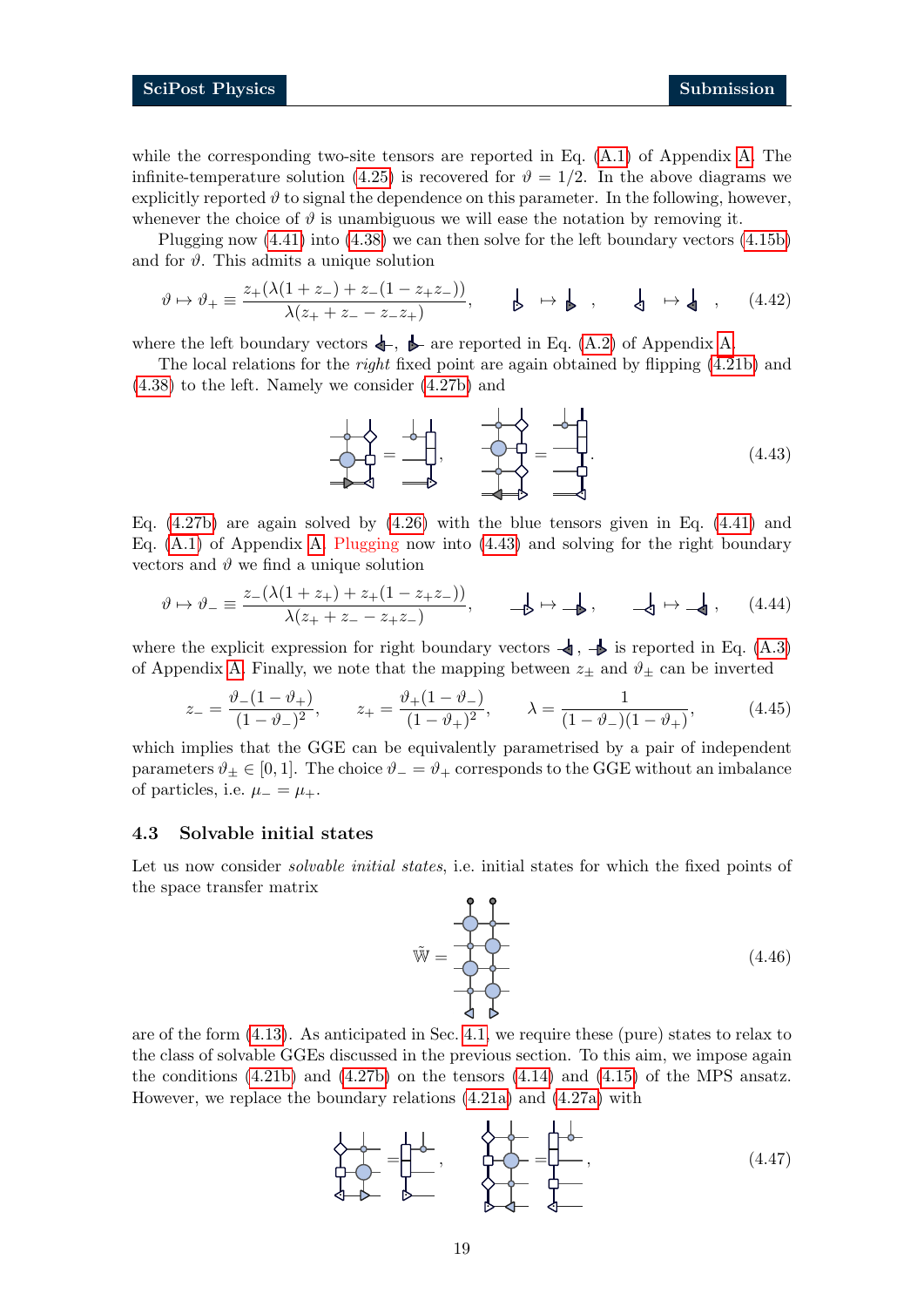and

<span id="page-19-0"></span>

respectively. We remark that the difference between [\(4.21a,](#page-15-1) [4.27a\)](#page-16-5) and [\(4.47,](#page-18-2) [4.48\)](#page-19-0) is that the boundary vectors are now

<span id="page-19-4"></span><span id="page-19-1"></span>
$$
\downarrow_{\vdash} = \downarrow_{\vdash}, \qquad \downarrow_{\triangleright} = \downarrow_{\triangleright}, \tag{4.49}
$$

i.e. they are formed by the tensor product of the tensors of the initial MPS (cf. [\(2.5\)](#page-3-3)).

Once again the bulk relations [\(4.21b\)](#page-15-2) and [\(4.27b\)](#page-16-4) are solved by the family [\(4.41\)](#page-17-1). In general left and right tensors are parametrised by different  $\vartheta$ s, which we denote by  $\vartheta_+$ and  $\vartheta_-\$ . Solving now separately the left relations using bulk tensors of the form [\(4.41\)](#page-17-1) we find a solution for MPS matrices [\(4.49\)](#page-19-1) of bond dimension one, i.e. for initial states in product form. Explicitly we have

$$
\mathbf{A} \mapsto \mathbf{B} \equiv \begin{bmatrix} 1 \\ 0 \\ 0 \end{bmatrix}, \qquad \mathbf{A} \mapsto \mathbf{A} \equiv \begin{bmatrix} 1 - \vartheta_+ \\ \vartheta_+ \\ -\vartheta_+^2 (1 - \vartheta_+)^{-1} \end{bmatrix}, \qquad (4.50a)
$$

$$
\downarrow \rightarrow \downarrow \equiv \begin{bmatrix} e^{i\phi_1} \\ 0 \end{bmatrix}, \qquad \downarrow \rightarrow \downarrow \equiv \begin{bmatrix} \sqrt{1 - \vartheta_+} e^{i\phi_2} \\ \sqrt{\vartheta_+} e^{i\phi_3} \end{bmatrix}.
$$
 (4.50b)

Proceeding analogously in the case of the right relations we obtain

$$
\mathbf{A} \mapsto \mathbf{B} \equiv \begin{bmatrix} 1 \\ 0 \\ 0 \end{bmatrix}, \qquad \mathbf{A} \mapsto \mathbf{A} \equiv \begin{bmatrix} 1 - \vartheta_{-} \\ \vartheta_{-} \\ -\vartheta_{-}^{2}(1 - \vartheta_{-})^{-1} \end{bmatrix}, \qquad (4.51a)
$$

$$
\downarrow \rightarrow \downarrow \equiv \begin{bmatrix} e^{i\phi_1} \\ 0 \end{bmatrix}, \qquad \downarrow \rightarrow \downarrow \equiv \begin{bmatrix} \sqrt{1-\vartheta_{-}}e^{i\phi_2} \\ \sqrt{\vartheta_{-}}e^{i\phi_3} \end{bmatrix}.
$$
 (4.51b)

This immediately implies that the solution is consistent only if

<span id="page-19-5"></span><span id="page-19-3"></span><span id="page-19-2"></span>
$$
\vartheta_- = \vartheta_+ = \vartheta,\tag{4.52}
$$

which means that solvable product states cannot relax to a GGE with an imbalance of particles.

This can be understood by noting that a state  $|\tilde{\Psi}_0\rangle$  can relax to a GGE [\(4.29\)](#page-16-1) with  $\vartheta_-\neq \vartheta_+$  only if

$$
\langle \tilde{\Psi}_0 | N_+ - N_- | \tilde{\Psi}_0 \rangle \neq 0, \qquad (4.53)
$$

where  $N_+$  and  $N_-$  are reported in Eq. [\(4.30\)](#page-16-6). In particular, if the state is invariant under two-site shifts we have

$$
\langle \tilde{\Psi}_0 | N_+ - N_- | \tilde{\Psi}_0 \rangle = \langle \tilde{\Psi}_0 | P_1 P_2 - P_2 P_3 | \tilde{\Psi}_0 \rangle , \qquad (4.54)
$$

which is always zero if  $|\tilde{\Psi}_0\rangle$  is a product state. Therefore, to find states that relax to a GGE with  $z_+ \neq z_+$ , one should try with initial states in a more general MPS form. The question of whether there are nontrivial initial MPSs satisfying the set of boundary relations [\(4.47,](#page-18-2)[4.48\)](#page-19-0) is so far still open.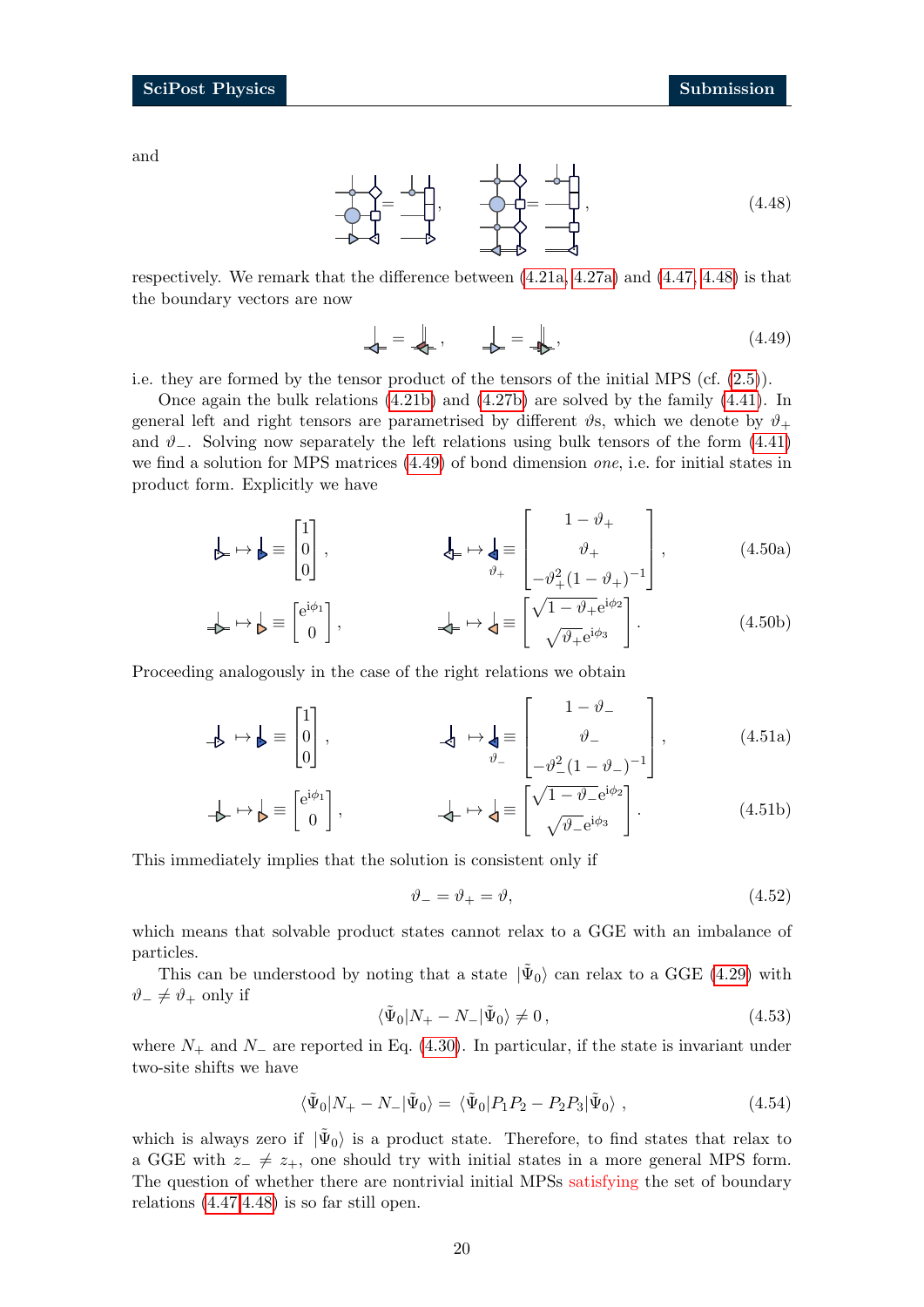#### <span id="page-20-0"></span>4.4 Summary of diagrammatic relations

We conclude this section by summing up the algebraic relations satisfied by the fixed points. In particular, the space transfer matrices



corresponding to the stationary Gibbs state [\(4.32\)](#page-16-3) and solvable initial states [\(4.50b\)](#page-19-2) and [\(4.51b\)](#page-19-3) respectively, exhibit left and right fixed-points that can be represented as MPSs with bond dimension 3 [\(4.41\)](#page-17-1)

$$
\langle L_{\rm s}| = \begin{array}{c} \begin{array}{c} \begin{array}{c} \end{array} \\ \begin{array}{c} \end{array} \\ \begin{array}{c} \end{array} \\ \begin{array}{c} \end{array} \\ \begin{array}{c} \end{array} \\ \begin{array}{c} \end{array} \\ \begin{array}{c} \end{array} \\ \begin{array}{c} \end{array} \\ \begin{array}{c} \end{array} \\ \begin{array}{c} \end{array} \\ \begin{array}{c} \end{array} \\ \begin{array}{c} \end{array} \end{array} \end{array} \end{array} \begin{array}{c} \begin{array}{c} \begin{array}{c} \end{array} \\ \begin{array}{c} \end{array} \\ \begin{array}{c} \end{array} \\ \begin{array}{c} \end{array} \\ \begin{array}{c} \end{array} \end{array} \end{array} \begin{array}{c} \end{array} \begin{array}{c} \end{array} \end{array} \begin{array}{c} \end{array} \begin{array}{c} \end{array} \begin{array}{c} \end{array} \end{array} \begin{array}{c} \end{array} \begin{array}{c} \end{array} \end{array} \end{array} \tag{4.56}
$$

Bulk tensors (given by Eq.  $(4.41)$  and  $(A.1)$ ) and boundary vectors (see Eq.  $(A.2)$ ,  $(A.3)$ , [\(4.50a\)](#page-19-4) and [\(4.51a\)](#page-19-5)) constituting the fixed-points, together with the initial state

<span id="page-20-5"></span><span id="page-20-4"></span><span id="page-20-3"></span><span id="page-20-2"></span><span id="page-20-1"></span>
$$
|\Psi_0\rangle = \frac{\left|\Phi_0\right|}{2L} \frac{\left|\Phi_0\right|}{2L} \frac{\left|\Phi_0\right|}{2L} \frac{\left|\Phi_0\right|}{2L} \tag{4.57}
$$

and the stationary MPO [\(4.31\)](#page-16-2), satisfy the following set of local algebraic relations

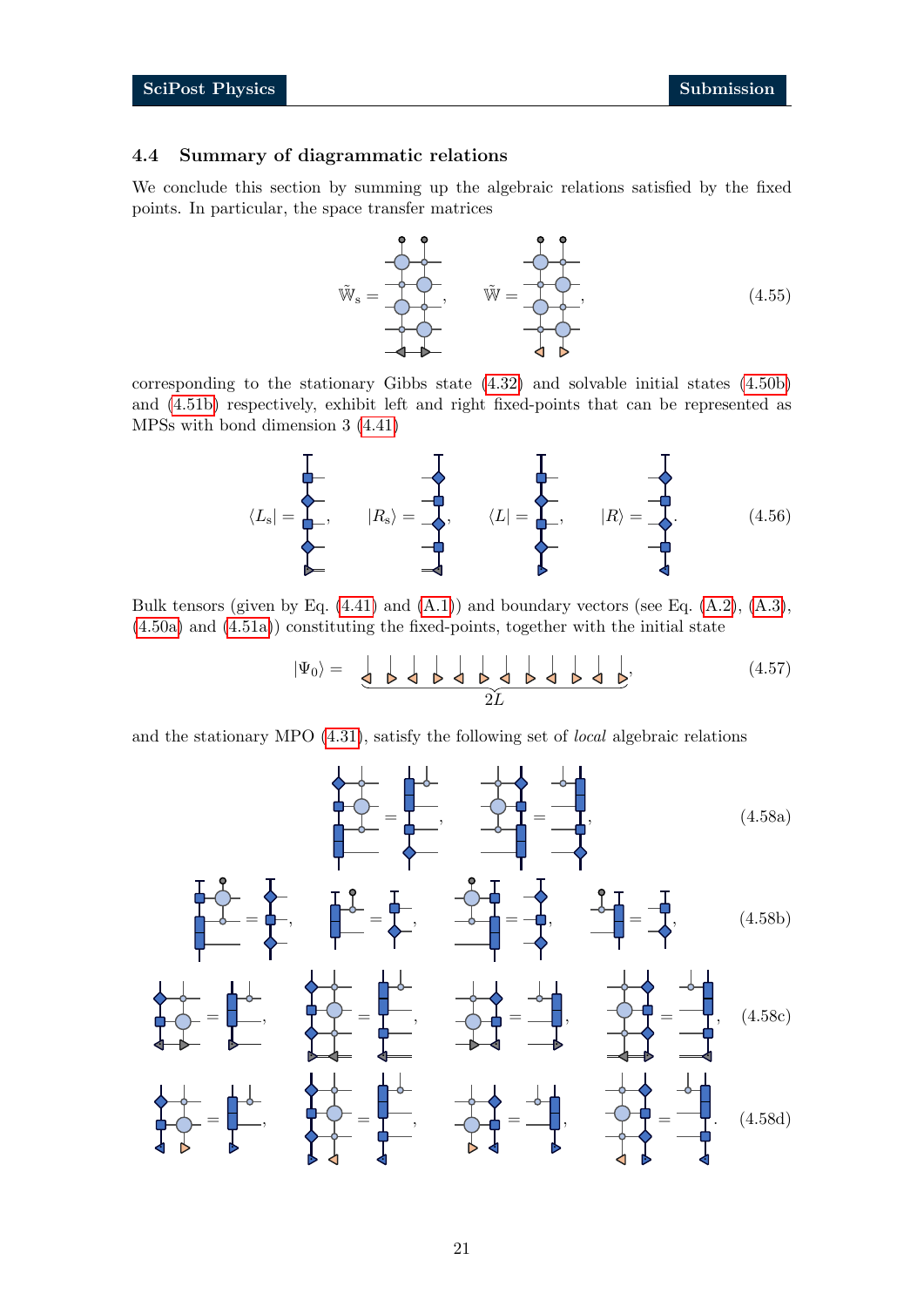

<span id="page-21-3"></span>Figure 2: Sketch of the inhomogeneous quench setup considered in Sec. [5.](#page-21-0) We consider the dynamics after a bipartitioning protocol of a finite subsystem  $S$  of size l is at distance x from the junction.

## <span id="page-21-0"></span>5 Solution of inhomogeneous quenches from solvable states

Now that we have the explicit form of fixed-points  $\langle L|$  and  $|R\rangle$  for a class of initial states, let us focus on the dynamics of local observables after the quenches from these states. In particular, we consider the bipartitioning protocol, where at time  $t = 0$  the two halves of the chain are prepared in different solvable product states, parametrised respectively by  $\vartheta_{\rm L}$  and  $\vartheta_{\rm R}$ 

<span id="page-21-2"></span>
$$
|\Psi_0\rangle = (|\psi_{1,L}\rangle \otimes |\psi_{2,L}\rangle)^{\otimes L/2} \otimes (|\psi_{1,R}\rangle \otimes |\psi_{2,R}\rangle)^{\otimes L/2},
$$
  

$$
|\psi_{1,L/R}\rangle = \begin{bmatrix} e^{i\phi_1} \\ 0 \end{bmatrix}, \qquad |\psi_{2,L/R}\rangle = \begin{bmatrix} e^{i\phi_2} \sqrt{1 - \vartheta_{L/R}} \\ e^{i\phi_3} \sqrt{\vartheta_{L/R}} \end{bmatrix}.
$$
 (5.1)

Note that this more general class of initial states includes quenches from homogeneous solvable initial states ( $\vartheta = \vartheta_L = \vartheta_R$ ), therefore we can focus on initial states [\(5.1\)](#page-21-2) without loosing generality.

In our analysis we consider the reduced density matrix of a finite subsystem  $S$ , as it encodes expectation values of all local observables. The length of the subsystem  $l$  is fixed and we denote its relative position with respect to the junction by  $x$ , see Fig. [2.](#page-21-3) Depending on the scaling of the size of the subsystem and its distance from the junction with time, several qualitatively different regimes emerge. Specifically here we investigate two different ones

- <span id="page-21-4"></span>(i) Both  $l$  and  $x$  are fixed, i.e. the do not scale with  $t$ .
- <span id="page-21-5"></span>(ii) The subsystem size  $l$  is fixed but its position scales linearly with time.

Let us address these two regimes separately beginning with Case [\(i\)](#page-21-4).

#### <span id="page-21-1"></span>5.1 Subsystem at a fixed distance from the junction

We consider a subsystem S of length  $l > 0$ , with the edges at sites  $-x < 0$  and  $l - x$ which, for simplicity, we assume to be *even*. In this case the density matrix reduced to  $S$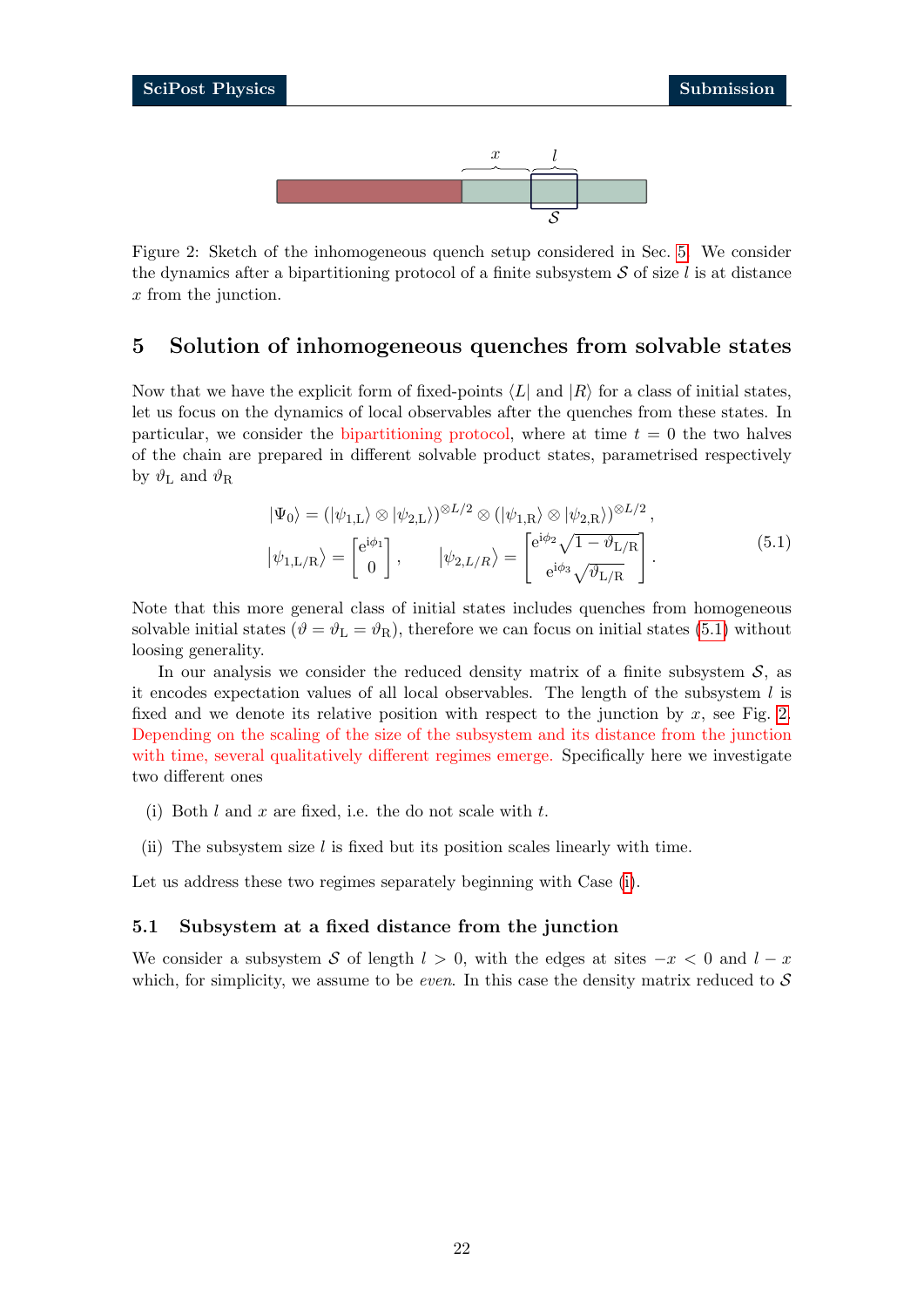is represented by the following tensor network

<span id="page-22-2"></span>

Note that this is the most general setup, as a subsystem with edges at position x and  $x+l$ can be always extended to the left so that it contains the junction, and then the additional sites are traced over at the end, which does not modify the argument presented in this section (as long as  $x$  is fixed).

We assume that the full system-size  $2L$  is strictly larger than  $4t$ , so that we can recast the reduced density matrix in terms of left and right fixed-points  $\langle L_{\vartheta_{\rm L}}|$  and  $|R_{\vartheta_{\rm R}}\rangle$ ,

<span id="page-22-0"></span>

where we introduced the transfer matrix in the time-direction

$$
C_l = \begin{pmatrix} l & & & l \\ l & l & l \\ l & l & l \\ l & l & l \end{pmatrix}, \qquad (5.4)
$$

the "bottom state"

<span id="page-22-1"></span>
$$
|\Phi_{x,y}(\Psi_0)\rangle = \underbrace{\bigotimes_{\vartheta_L} \underbrace{\bigotimes_{\vartheta_L} \bigotimes_{\vartheta_R} \bigotimes_{\vartheta_R} \bigotimes_{\vartheta_R}},\tag{5.5}
$$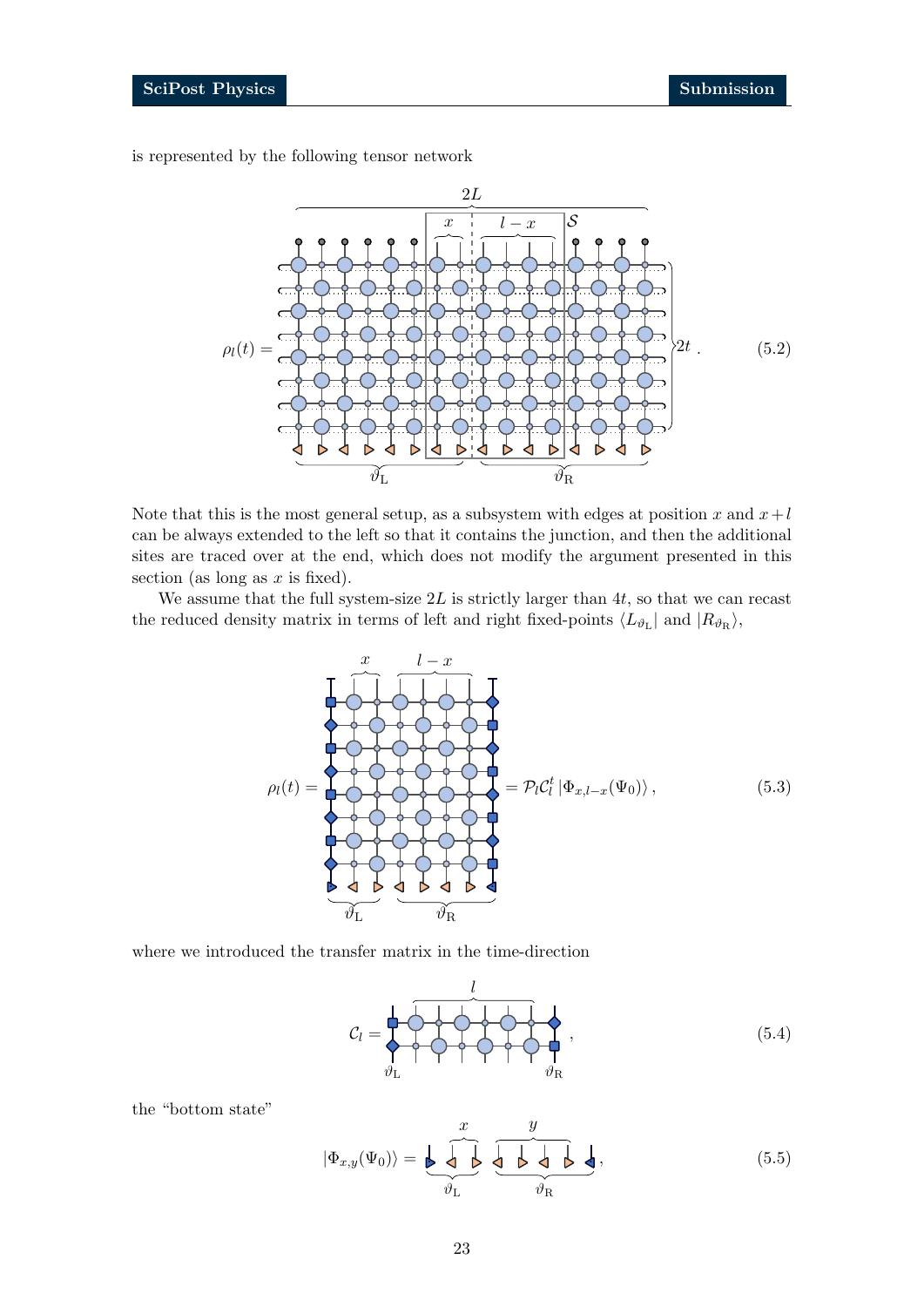and the projector

<span id="page-23-3"></span>
$$
\mathcal{P}_l = \mathsf{T} \quad \overbrace{\mid \quad | \quad | \quad | \quad \mid} \quad \mathsf{T}, \tag{5.6}
$$

which only acts on the auxiliary space. We note that the normalisation factor was omitted from Eq. [\(5.3\)](#page-22-0) because the overlap between the two fixed-points is 1 for all  $\vartheta_L$  and  $\vartheta_R$  (see Appendix [B.1\)](#page-33-1).

Eq.  $(5.3)$  implies that the dynamics of the finite subsystem S is completely specified by a finite dimensional tensor network. The latter can be contracted with a complexity that is exponential in the subsystem size  $l$  but *polynomial* in time. However, using the properties of the local tensors, we can characterise the relaxation when  $t \to \infty$  of any finite size.

We start by observing that the map  $C_l$  has always an eigenvalue one and two of its fixed points are easily expressed in terms of the folded identity operator and the stationary state MPO [\(4.31\)](#page-16-2).

<span id="page-23-0"></span>**Property 2.** The MPS  $|1_i\rangle$  defined as

<span id="page-23-1"></span>
$$
|1_{l}\rangle = \underbrace{\frac{1}{\prod_{(\mathbf{1}+\vartheta_{\mathbf{L}}+\vartheta_{\mathbf{R}})^{-1}}}\underbrace{\downarrow}_{\vartheta_{\mathbf{L}}, \vartheta_{\mathbf{R}}},
$$
\n(5.7)

is a right eigenvector of  $C_l$  corresponding to an eigenvalue 1, i.e.

<span id="page-23-4"></span>
$$
\mathcal{C}_l |1_l\rangle = |1_l\rangle. \tag{5.8}
$$

Similarly, the left eigenvector  $\langle \overline{1}_l |$  is diagrammatically expressed as

<span id="page-23-2"></span>
$$
\langle \bar{1}_l | = \mathsf{T} \underbrace{\mathsf{P} \mathsf{P} \mathsf{P} \mathsf{P} \mathsf{P}}_{l} \mathsf{T} \tag{5.9}
$$

Property [2](#page-23-0) can be understood intuitively by noting that both [\(5.7\)](#page-23-1) and [\(5.9\)](#page-23-2) are stationary when we remove the boundary degrees of freedom and assume periodic boundaries on l sites: in this case  $\langle \bar{1}_l |$  reduces to the folded representation of the identity matrix, while  $|1_1\rangle$  becomes the GGE given by [\(4.31\)](#page-16-2). The non trivial aspect is that they can be made stationary also in the presence of a boundary upon choosing appropriate boundary conditions (see Appendix [B.2](#page-33-2) for details). We also note that by projecting out the auxiliary degrees of freedom, the right eigenvector  $|1<sub>l</sub>\rangle$  is mapped directly to the GGE reduced to a finite subsystem of  $l$  sites

$$
\rho_{\text{GGE},l}(\vartheta_{\text{L}},\vartheta_{\text{R}}) = \mathcal{P}_l |1_l\rangle, \qquad (5.10)
$$

which is defined as

$$
\rho_{GGE,l}(\vartheta_+,\vartheta_-) = \frac{1}{1+\vartheta_+ + \vartheta_-} \underbrace{\underbrace{\downarrow}_{\vartheta_+,\vartheta_-} \underbrace{\downarrow}_{\vartheta_+,\vartheta_-} \underbrace{\downarrow}_{\vartheta_-} . \tag{5.11}
$$

We are now in a position to show that the reduced density matrix  $\rho_l(t)$  relaxes to the state  $\rho_{GGE,l}(\vartheta_L, \vartheta_R)$  exponentially fast with a finite rate determined by the spectrum of the  $9 \times 9$  matrix  $C_0$  (cf. [\(5.6\)](#page-23-3)).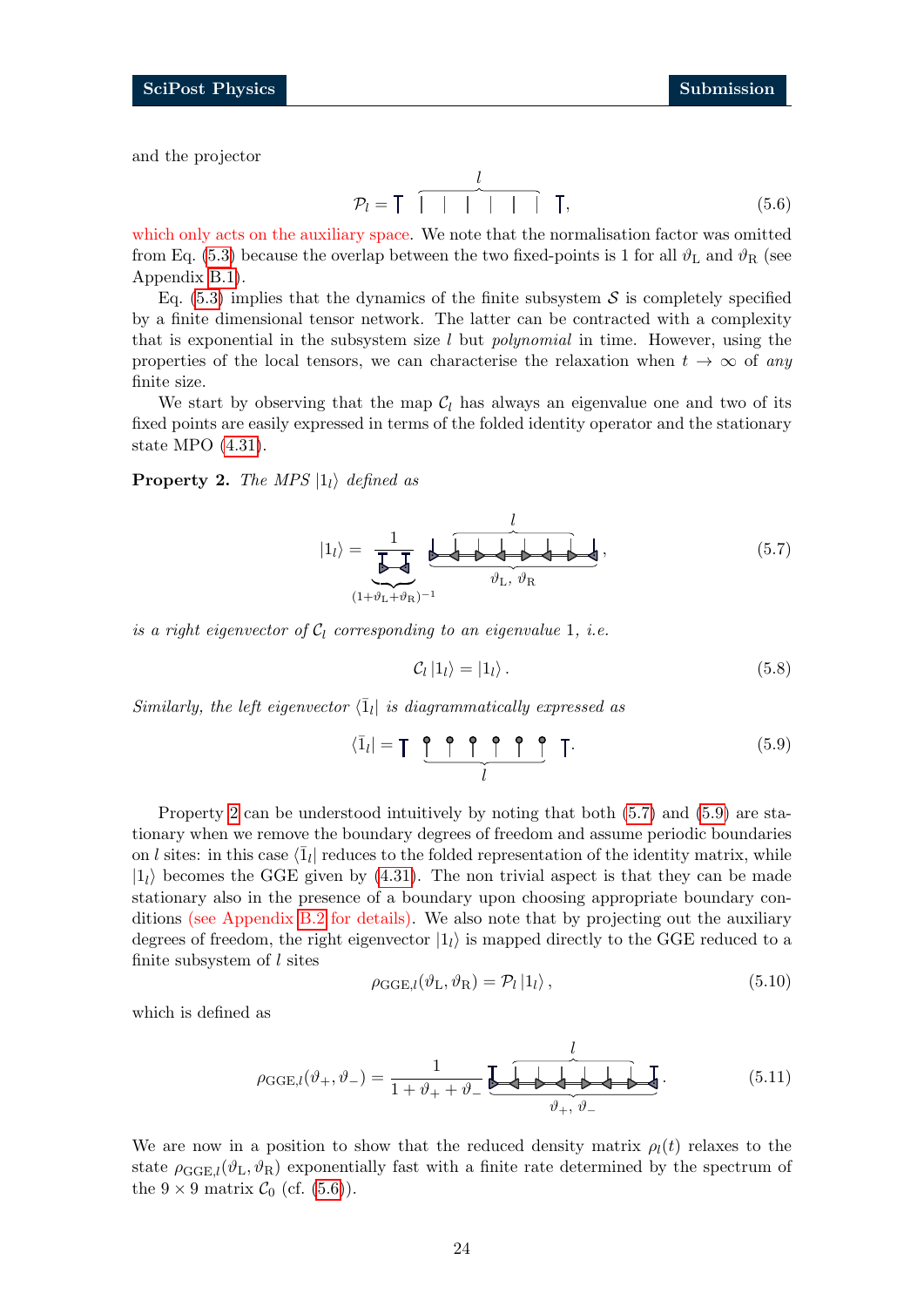<span id="page-24-0"></span>**Property 3.** If  $2t > 3x$  and  $2t > 3(l - x)$ , the reduced density matrix  $\rho_l(t)$  is equal to  $\rho_{\text{GGE},l}(\vartheta_{\text{L}},\vartheta_{\text{R}})$  up to exponentially small corrections. Explicitly

<span id="page-24-2"></span>
$$
\rho_l(t) = \rho_{\text{GGE},l}(\vartheta_{\text{L}}, \vartheta_{\text{R}}) + \mathcal{O}\left(\Lambda_1^{t-\frac{3}{2}\max\{x, l-x\}}\right),\tag{5.12}
$$

where

$$
\Lambda_1 = -\frac{\vartheta_L + \vartheta_R - \vartheta_L \vartheta_R}{2} \left( 1 + \sqrt{1 - \frac{4\vartheta_L \vartheta_R}{\vartheta_L + \vartheta_R - \vartheta_L \vartheta_R}} \right),\tag{5.13}
$$

is the largest subleading eigenvalue of  $C_0$ .

*Proof.* The idea is to use the "zipping conditions"  $(4.58a)$ ,  $(4.58b)$  and  $(4.58d)$  to simplify the diagram [\(5.3\)](#page-22-0) by absorbing initial states and time-evolution tensors at the boundaries. In particular, if  $2t > 3m$ , with  $m = \max\{x, l - x\}$ , all the dependence on the initial state can be absorbed into fixed-points, as illustrated by the following diagram

<span id="page-24-1"></span>

where we denoted the top part of the tensor network by  $A_{x,l-x}$ .

Since  $A_{x,l-x}$  does not scale with time, the long-time behaviour of the above diagram is determined by the spectral properties of  $C_0$ . In particular, by explicitly diagonalising the  $9 \times 9$  matrix (see Appendix [B.3\)](#page-34-0), one can straightforwardly verify that it has 3 non-zero eigenvalues with geometric and algebraic multiplicity 1. These are 1,  $\Lambda_1$ , and

$$
\Lambda_2 = -\frac{\vartheta_L + \vartheta_R - \vartheta_L \vartheta_R}{2} \left( 1 - \sqrt{1 - \frac{4\vartheta_L \vartheta_R}{\vartheta_L + \vartheta_R - \vartheta_L \vartheta_R}} \right). \tag{5.15}
$$

Moreover, the bottom state in Eq. [\(5.5\)](#page-22-1) can be expressed in terms of the corresponding eigenvectors as

$$
|\Phi_0(\Psi)\rangle = |1_0\rangle + \gamma_1 |\Lambda_{1,0}\rangle + \gamma_2 |\Lambda_{2,0}\rangle, \qquad (5.16)
$$

with precise values of  $\gamma_{1,2}$  specified in [\(B.15\)](#page-35-0). The full reduced density matrix can be therefore expressed as the sum of all three contributions,

<span id="page-24-3"></span>
$$
\rho_l(t) = \mathcal{P}_l \mathcal{A}_{x,l-x} |1_0\rangle + \Lambda_1^{t-\frac{3}{2}m} \gamma_1 \mathcal{P}_l \mathcal{A}_{x,l-x} |1_0\rangle + \Lambda_2^{t-\frac{3}{2}m} \gamma_2 \mathcal{P}_l \mathcal{A}_{x,l-x} |1_2\rangle. \tag{5.17}
$$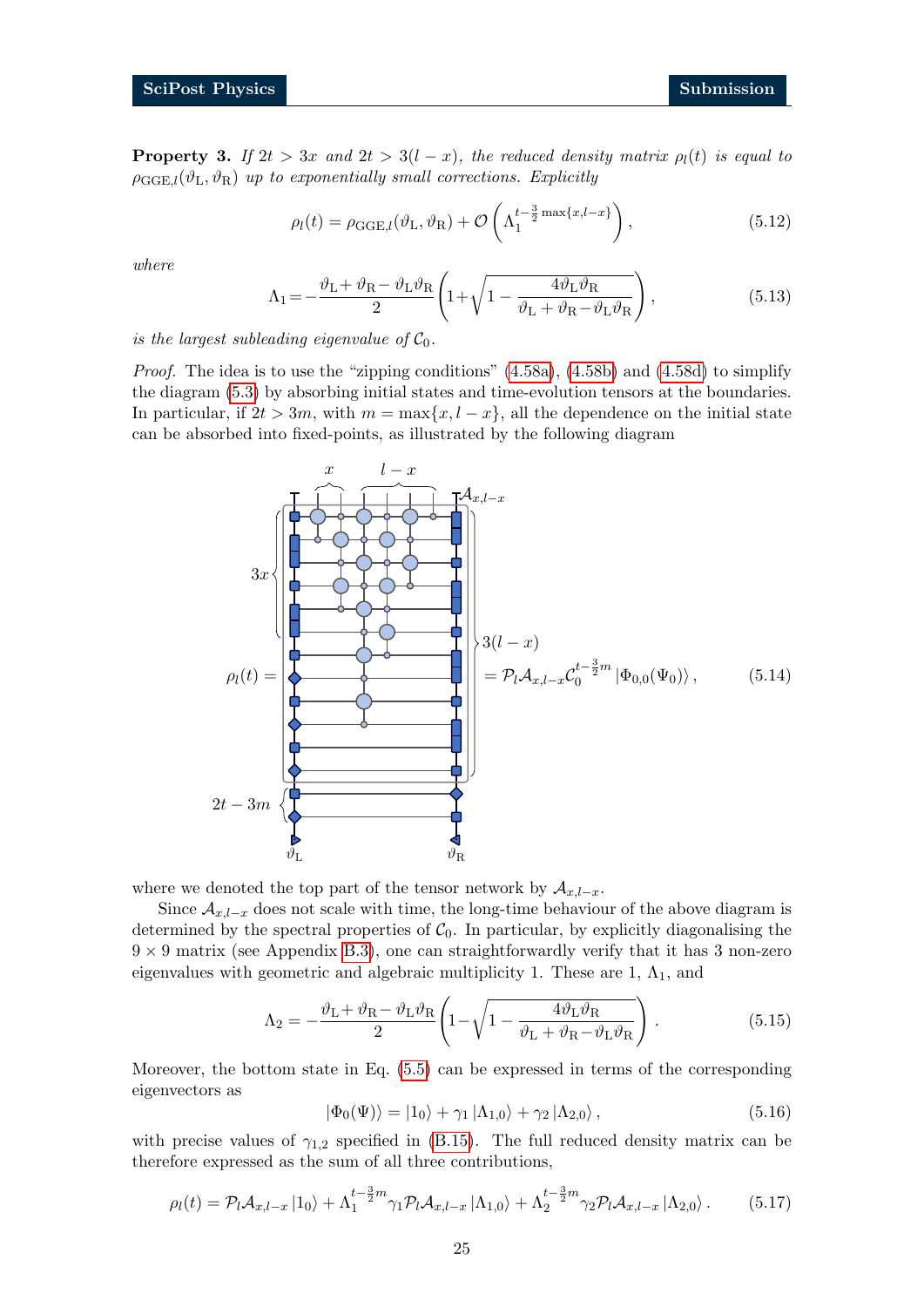Now we note that the second and third term are exponentially suppressed, as  $\mathcal{A}_{x,l-x}$  does not change with time and only depends on the size of the system  $l$  and the distance from the junction x, which are both fixed. The dominant term is therefore  $\mathcal{A}_{x,l-x} | 1_0 \rangle$  and it can be again simplified, by repeatedly using the algebraic relations leading from [\(5.3\)](#page-22-0) to [\(5.14\)](#page-24-1) "backwards", only now the boundary relations used at the bottom are the ones involving the stationary MPS [\(4.58c\)](#page-20-4) rather than [\(4.58d\)](#page-20-3). Explicitly, we obtain

<span id="page-25-1"></span>

From here the proof of [\(5.12\)](#page-24-2) follows immediately

$$
\rho_l(t) = \mathcal{P}_l |1_l\rangle + \mathcal{O}\left(|\Lambda_1|^{t-\frac{3}{2}\max\{x, l-x\}}\right) = \rho_{GGE,l}(\vartheta_L, \vartheta_R) + \mathcal{O}\left(|\Lambda_1|^{t-\frac{3}{2}\max\{x, l-x\}}\right).
$$
 (5.19)

Property [3](#page-24-0) implies that *any* local observable  $\mathcal{O}_{[-x,-x+l]}$ , supported on the section of the lattice between sites  $-x$  and  $-x+l$  (see [\(5.2\)](#page-22-2)), relaxes to the GGE value with a finite rate

<span id="page-25-0"></span>
$$
\langle \Psi_t | \mathcal{O}_{[-x, -x+l]} | \Psi_t \rangle - \text{tr}\left(\rho_{\text{GGE}} \mathcal{O}_{[-x, -x+l]}\right) \propto \Lambda_1^{t - \frac{3}{2} \max\{x, l - x\}}.
$$
 (5.20)

The above result also describes quenches from homogeneous solvable states, if we take  $\vartheta_{\rm L} = \vartheta_{\rm R} = \vartheta$ . In this case the reduced density matrix relaxes to the Gibbs state

$$
\rho_{GE,l}(\vartheta) = \rho_{GGE,l}(\vartheta, \vartheta),\tag{5.21}
$$

with the rate  $\Lambda_1 = \Lambda_1|_{\vartheta_{\text{L}} = \vartheta_{\text{R}} = \vartheta}$ ,

$$
\langle \Psi_t | \mathcal{O}_{[0,l]} | \Psi_t \rangle - \text{tr} \left( \rho_{\text{GE}} \mathcal{O}_{[0,l]} \right) \propto \Lambda_1^{t - \frac{3}{4}l}.
$$
 (5.22)

Before moving to Case [\(ii\)](#page-21-5) let us briefly comment on the physics of our result. Indeed, since the exponential relaxation of all local observables is a feature typically associated with chaotic systems, it can be surprising to see a result like Eq. [\(5.20\)](#page-25-0) for an integrable model. Even though the lack of other solvable examples of interacting integrable dynamics makes it hard to have a comprehensive discussion, we can compare our results with the picture emerging from a systematic study of the free case, see e.g. [\[103\]](#page-43-2). In free systems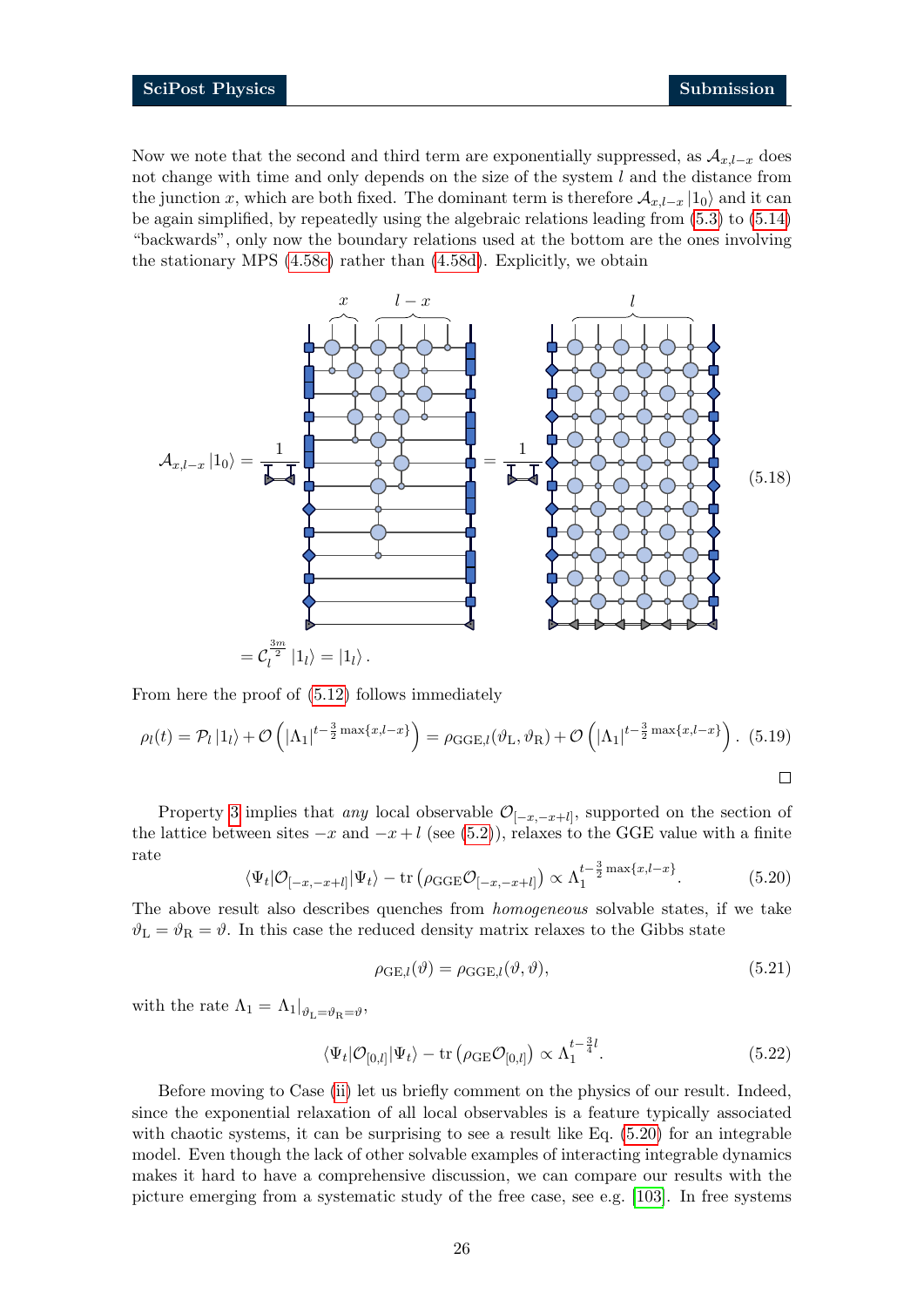the expectation value of local observables relax either in exponential or power-law fashion, depending on the specific observable. In particular, operators that are *local* with respect to elementary excitations relax algebraically, while the nonlocal ones relax exponentially. This picture is believed to carry over to the interacting case, but so far it has been tested only in a handful of examples. For instance, Ref. [\[104\]](#page-43-3) used a form-factor expansion to show that a particular observable (nonlocal w.r.t. the elementary excitations) relaxes exponentially after a quench in the sine-Gordon model, while Ref. [\[105\]](#page-43-4) used a hybrid analytic-numerical method to show that "generic" observables in the one-dimensional Bose gas relax in power-law fashion.

To summarise, the behaviour described in Eq. [\(5.20\)](#page-25-0) is indeed special, because in a generic integrable model one expects to see both exponential and power law relaxation. This is ultimately due to the simple structure of the fixed point states. Moreover, as we argue later (see Section [6\)](#page-29-0), the exponential decay of all local observables described by [\(5.20\)](#page-25-0) can also be understood from the hydrodynamic point of view. Indeed, quasiparticles in Rule 54 have both a maximal velocity (which is a consequence of the local evolution) and a *minimal* one (which is a consequence of the precise rules of the dynamics, see [\[57\]](#page-40-1)). This excludes the possibility of power-law relaxation for systems at finite distance from the junction.

#### <span id="page-26-0"></span>5.2 Position of the subsystem scales with time

Let us now consider the situation in which the subsystem  $S$  is at a distance from the junction that scales linearly with time. Namely

$$
x = \zeta t + x_0, \tag{5.23}
$$

with  $x_0 = \mathcal{O}(t^0)$ . In this case the reduced density matrix is represented as



Moreover, let us also introduce the symbol  $\rho_{l,\zeta}$  to denote the reduced density matrix in the scaling limit of infinite time and distance, i.e.

$$
\rho_{l,\zeta} = \lim_{\substack{|x|, t \to \infty \\ x/t = \zeta}} \rho_l(x, t). \tag{5.25}
$$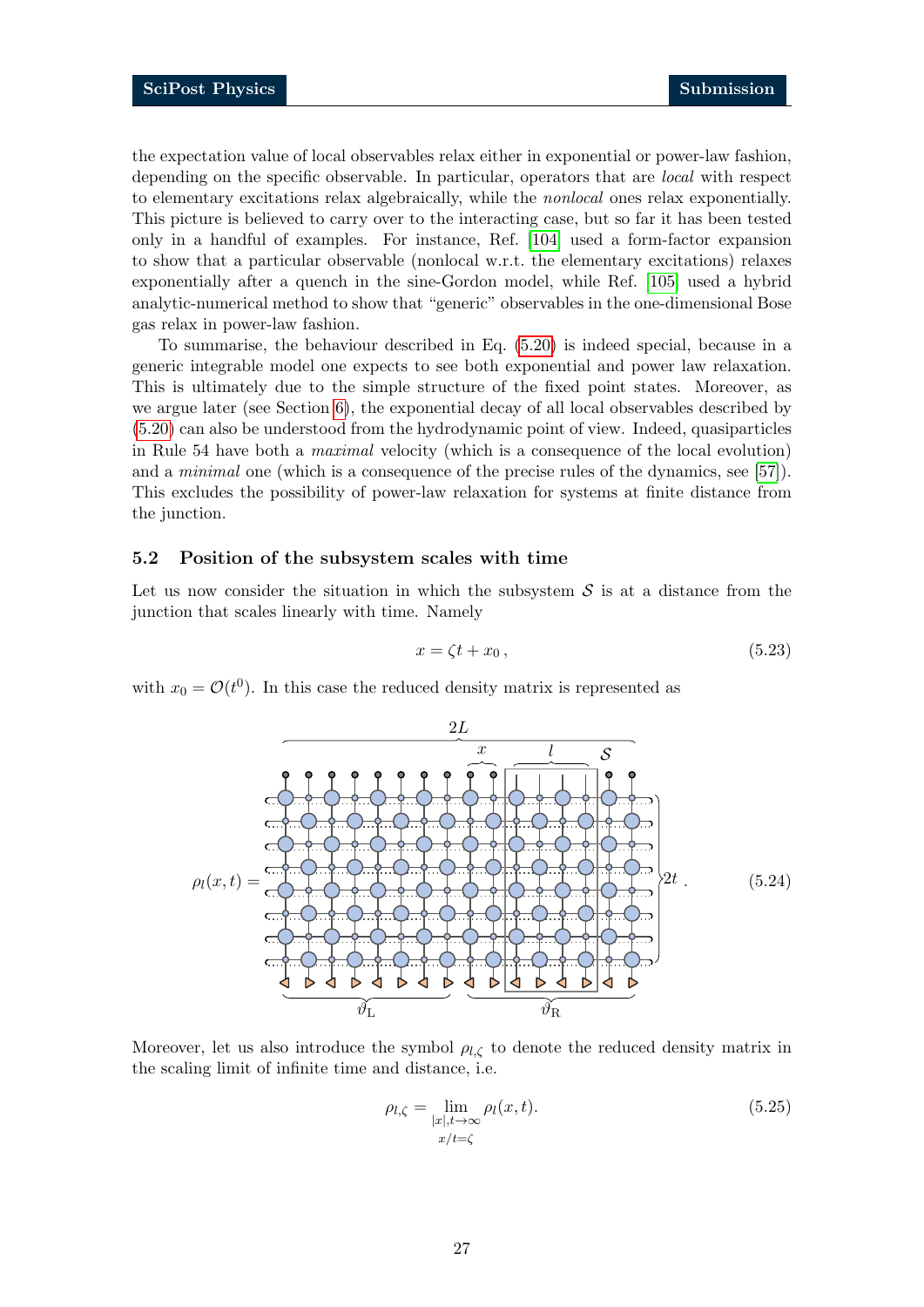In the thermodynamic limit the reduced density matrix is given by

<span id="page-27-1"></span>
$$
\rho_l(x,t) = \begin{bmatrix} 1 & 1 & 1 \\ 0 & 0 & 0 \\ 0 & 0 & 0 \\ 0 & 0 & 0 \\ 0 & 0 & 0 \\ 0 & 0 & 0 \\ 0 & 0 & 0 \\ 0 & 0 & 0 \\ 0 & 0 & 0 \\ 0 & 0 & 0 \\ 0 & 0 & 0 \\ 0 & 0 & 0 \\ 0 & 0 & 0 \\ 0 & 0 & 0 \\ 0 & 0 & 0 \\ 0 & 0 & 0 \\ 0 & 0 & 0 \\ 0 & 0 & 0 \\ 0 & 0 & 0 \\ 0 & 0 & 0 \\ 0 & 0 & 0 \\ 0 & 0 & 0 \\ 0 & 0 & 0 \\ 0 & 0 & 0 \\ 0 & 0 & 0 \\ 0 & 0 & 0 \\ 0 & 0 & 0 \\ 0 & 0 & 0 & 0 \\ 0 & 0 & 0 & 0 \\ 0 & 0 & 0 & 0 \\ 0 & 0 & 0 & 0 \\ 0 & 0 & 0 & 0 \\ 0 & 0 & 0 & 0 \\ 0 & 0 & 0 & 0 \\ 0 & 0 & 0 & 0 \\ 0 & 0 & 0 & 0 \\ 0 & 0 & 0 & 0 \\ 0 & 0 & 0 & 0 & 0 \\ 0 & 0 & 0 & 0 & 0 \\ 0 & 0 & 0 & 0 & 0 \\ 0 & 0 & 0 & 0 & 0 \\ 0 & 0 & 0 & 0 & 0 \\ 0 & 0 & 0 & 0 & 0 \\ 0 & 0 & 0 & 0 & 0 \\ 0 & 0 & 0 & 0 & 0 \\ 0 & 0 & 0 & 0 & 0 \\ 0 & 0 & 0 & 0 & 0 \\ 0 & 0 & 0 & 0 & 0 \\ 0 & 0 & 0 & 0 & 0 \\ 0 & 0 & 0 & 0 & 0 & 0 \\ 0 & 0 & 0 & 0 & 0 & 0 \\ 0 & 0 & 0 & 0 & 0 & 0 \\ 0 & 0 & 0 & 0 & 0 & 0 \\ 0 & 0 & 0 & 0 & 0 & 0 \\ 0 & 0 & 0 & 0 & 0 & 0 \\ 0 & 0 & 0 & 0 & 0 & 0 \\ 0 & 0 & 0 & 0 & 0 & 0 \\ 0 & 0 & 0 & 0 & 0 & 0 \\ 0 & 0 & 0 & 0 & 0 & 0 \\ 0 & 0 & 0 & 0 & 0 & 0 \\ 0 & 0 &
$$

where  $C_l$  and  $|\Phi_{x,y}\rangle$  are defined as before (cf. [\(5.6\)](#page-23-3)), while  $\mathcal{R}_{x,l}$  projects out the auxiliary degrees of freedom and the first  $x$  physical sites, i.e.

$$
\mathcal{R}_{x,l} = \begin{bmatrix} x & l \\ 0 & 0 \end{bmatrix} \quad (5.27)
$$

As we are now scaling the position  $x$  with time, the width of the tensor network is not constant and we are not directly able to contract it using the results of the previous subsection. Nonetheless, there are two regimes for which we can find the exact steady state. The first one is  $|\zeta| > 2$  and corresponds to a subsystem positioned outside of the causal light-cone, which relaxes as if the initial state was homogeneous. The second regime corresponds to  $|\zeta| < 2/3$ . Let us describe these two regimes starting from the former.

### <span id="page-27-0"></span>**5.2.1** Out of the lightcone:  $|\zeta| \geq 2$

For  $|x|/t = |\zeta| > 2$  we can simplify Eq. [\(5.26\)](#page-27-1) by using the local structure of the time evolution. Indeed, we have the identity



which follows from the unitarity of the time-evolution and is proven using the local algebraic relations [\(B.10\)](#page-34-1) (which we used in the proof of the second part of Property [2,](#page-23-0) see Appendix [B.2\)](#page-33-2). After noting that the triangularly shaped part of the tensor network (in the grey box) is precisely the left fixed-point corresponding to the parameter on the right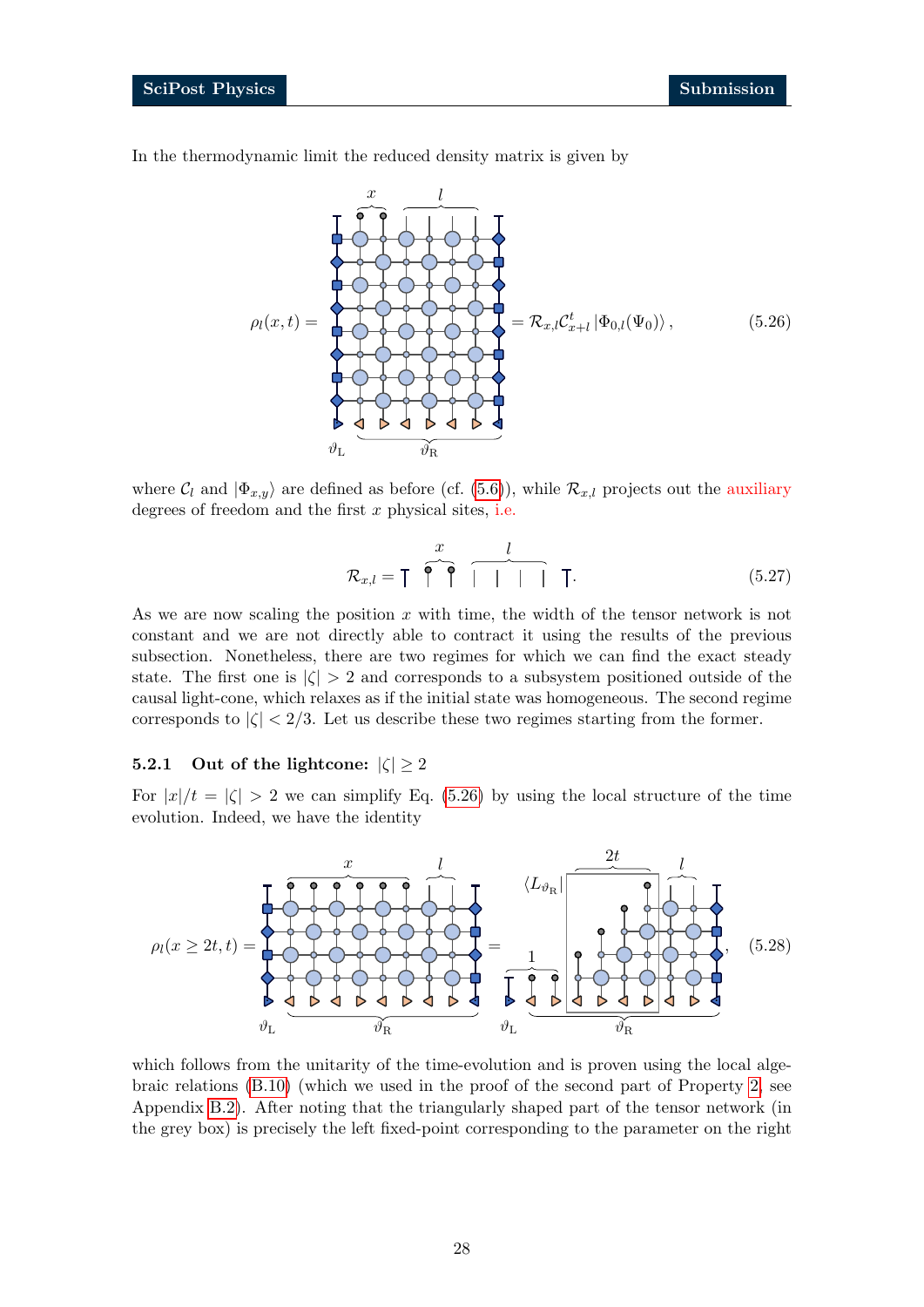$\vartheta_R$  (cf. [\(4.12a\)](#page-13-8)), we obtain exactly the homogeneous limit of the diagram [\(5.3\)](#page-22-0)

$$
\rho_l(x \ge 2t, t) = \begin{bmatrix} 1 \\ 1 \\ 0 \\ 0 \\ 0 \\ 0 \\ 0 \\ 0 \\ \end{bmatrix} = \mathcal{P}_l \mathcal{C}_l^t |1_l\rangle|_{\vartheta_L \to \vartheta_R}.
$$
\n(5.29)

Since there is no explicit dependence on x, we can immediately take the limit  $x, t \to \infty$ . In particular, in analogy with the situation considered in Section [5.1,](#page-21-1) we obtain

<span id="page-28-4"></span>
$$
\rho_{l,\zeta\geq2} = \rho_{\text{GGE},l}(\vartheta_{\text{R}},\vartheta_{\text{R}}) = \rho_{\text{GE},l}(\vartheta_{\text{R}}). \tag{5.30}
$$

A completely analogous reasoning gives

<span id="page-28-5"></span>
$$
\rho_{l,\zeta \le -2} = \rho_{\text{GE},l}(\vartheta_{\text{L}}). \tag{5.31}
$$

### <span id="page-28-0"></span>**5.2.2** Close to the junction:  $|\zeta| < 2/3$

In this regime, we can apply an argument analogous to the one used to prove Property [3.](#page-24-0) We start by assuming

<span id="page-28-2"></span>
$$
2t > 3(x + l),
$$
\n(5.32)

which enables us to reduce the diagram [\(5.26\)](#page-27-1) to a form analogous to [\(5.17\)](#page-24-3)

<span id="page-28-1"></span>
$$
\rho_l(x,t) = \mathcal{R}_{x,l} |1_{l+x}\rangle + \gamma_1 \Lambda_1^{t-\frac{3}{2}(x+l)} \mathcal{R}_{x,l} \mathcal{A}_{0,l+x} |1_{1,0}\rangle + \gamma_2 \Lambda_2^{t-\frac{3}{2}(x+l)} \mathcal{R}_{x,l} \mathcal{A}_{0,l+x} |1_{2,0}\rangle
$$
  
=  $\rho_{GGE,l}(\vartheta_L, \vartheta_R) + \gamma_1 \Lambda_1^t \mathcal{R}_{x,l} |1_{1,(0,x+l)}\rangle + \gamma_2 \Lambda_2^t \mathcal{R}_{x,l} |1_{2,(0,x+l)}\rangle,$  (5.33)

where we introduced the following notation for the subleading eigenvectors of  $C_{l+x}$ 

$$
\left|\Lambda_{1/2,(0,x+l)}\right\rangle = \Lambda_{1/2}^{-\frac{3}{2}(x+l)} \mathcal{A}_{0,x+l} \left|\Lambda_{1/2,0}\right\rangle, \tag{5.34}
$$

and we took into account

$$
\mathcal{R}_{x,l} |1_{x+l}\rangle = \mathcal{P}_l |1_l\rangle = \rho_{\text{GGE},l}(\vartheta_{\text{L}}, \vartheta_{\text{R}}),
$$
\n(5.35)

which follows from  $\langle L_s| W_s = \langle L_s|$ . The main difference with respect to the case described by Property [3](#page-24-0) is that in the scaling regime  $A_{0,x+l}$  grows with t, therefore one has to explicitly verify that  $\|\Lambda_{1,(0,x+l)}\rangle\|$  and  $\|\Lambda_{2,(0,x+l)}\rangle\|$  can be bounded *independently* of x. As is shown in Appendix [B.3,](#page-34-0) this is indeed the case. Therefore, the subleading terms in [\(5.33\)](#page-28-1) are again exponentially suppressed and the reduced density matrix in the scaling regime for  $\zeta < 2/3$  (cf. [\(5.32\)](#page-28-2)) relaxes to the GGE

<span id="page-28-3"></span>
$$
\rho_{l,|\zeta|<\frac{2}{3}} = \rho_{\text{GGE},l}(\vartheta_{\text{L}}, \vartheta_{\text{R}}). \tag{5.36}
$$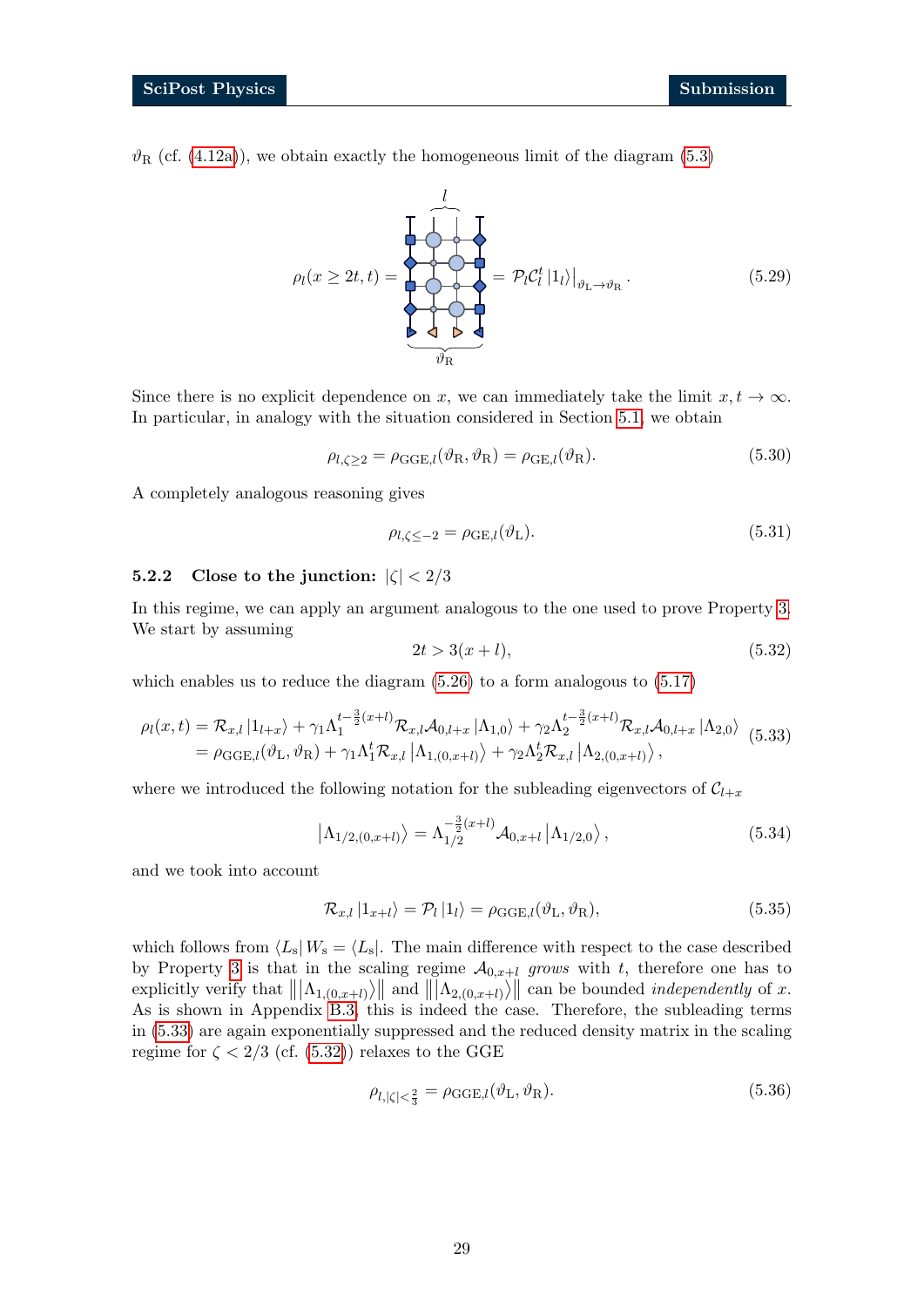# <span id="page-29-0"></span>6 Comparison with GHD

The scaling regime of the inhomogeneous quench considered in the previous section is the setup in which GHD applies most directly [\[11,](#page-37-11) [58,](#page-40-2) [59\]](#page-40-3). This means that our exact results can be used to provide a, hitherto missing, independent verification of the GHD predictions. Indeed, up to now, the only predictions of GHD that have been verified by an independent analytical calculation are those concerning dynamical correlations on homogeneous equilibrium states [\[106,](#page-43-5) [107\]](#page-43-6), which were recovered in Ref. [\[108\]](#page-43-7) in the context of a strong coupling expansion. Instead, only partial results [\[109,](#page-43-8)[110\]](#page-43-9) are currently available for inhomogeneous quench problems.

Since GHD is expressed in the language of Thermodynamic Bethe Ansatz (TBA) [\[111,](#page-43-10) [112\]](#page-43-11) we start by reporting some basic facts about the TBA description of Rule 54 (for further details see [\[57\]](#page-40-1) and the supplemental material of Ref. [\[100\]](#page-43-1)). The basic premise of TBA is that, in the thermodynamic limit, expectation values of local observables on eigenstates only depend on some gross *macroscopic* properties of the eigenstates. In particular for Rule 54 these macroscopic properties are the densities  $n_+$  and  $n_-\,$  of right and left moving particles. One then considers macrostates formed by collections of microscopic eigenstates of the time evolution operator with the same densities. In particular, a combinatorial calculation reveals that a given macrostate corresponds to  $N_L \simeq e^{Ls[n_+,n_-]}$ eigenstates of the Hamiltonian. Here we introduced the Yang-Yang entropy

$$
s[n_+, n_-] = \sum_{\nu \in \{\pm\}} \frac{n_\nu}{n_{t,\nu}} \log \frac{n_\nu}{n_{t,\nu}} + \left(1 - \frac{n_\nu}{n_{t,\nu}}\right) \log \left(1 - \frac{n_\nu}{n_{t,\nu}}\right),\tag{6.1}
$$

and the density of slots that can be filled by particles

$$
n_{t,\nu} = 1 - n_{\nu} + n_{-\nu}, \quad \nu = \pm.
$$
\n(6.2)

The physical meaning of the above equation is that, because of the interactions, the density of available slots that particles can occupy depends on  $n_+$  and  $n_-$ .

One can make elementary excitations on the macrostate  $\{n_+, n_-\}$  by adding a left/right moving particle. It turns out that [\[113\]](#page-43-12), because of the interactions, the velocity of this excitation is not  $\pm 2$ , as it would be in the vacuum, but it gets renormalised to [\[57,](#page-40-1) [100\]](#page-43-1)

$$
v_{\nu} = 2\nu \left( 1 - \frac{2n_{-\nu}}{1 + n_{\nu} + n_{-\nu}} \right). \tag{6.3}
$$

An interesting macrostate is the one corresponding to the microcanonical representa-tion of the GGE [\(4.29\)](#page-16-1). The latter is specified by densities  $\{n_+, n_-\}\$  fulfilling

$$
\epsilon_{\nu} = \mu_{\nu} + \log \frac{1 + e^{-\epsilon_{\nu}}}{1 + e^{-\epsilon_{-\nu}}}, \qquad \frac{n_{t,\nu} - n_{\nu}}{n_{\nu}} = e^{\epsilon_{\nu}}.
$$
 (6.4)

Here there are two important things to note. First, exponentiating these relations and comparing with [\(4.45\)](#page-18-3) one directly verifies

$$
\vartheta_{\pm} = \frac{n_{\pm}}{n_{t,\pm}} \,. \tag{6.5}
$$

Namely  $\vartheta_{\pm}$  (cf. [\(4.42\)](#page-18-4) and [\(4.44\)](#page-18-5)) are nothing but the filling functions of the GGE [\(4.29\)](#page-16-1). Second, since by varying  $(\mu_+, \mu_-) \in \mathbb{R}^2$  we can reproduce all  $(n_+, n_-) \in [0, 1]^2$ , every macrostate can be thought of as a microcanonical representation of a GGE [\(4.29\)](#page-16-1). Note that in the case  $\mu_{+} = \mu_{-}$  the expressions become

$$
n_{\nu} = \frac{1}{1 + e^{\mu}}, \qquad n_{t,\nu} = n_t = 1, \qquad \vartheta_{\nu} = \vartheta = \frac{1}{1 + e^{\mu}}, \qquad v_{\nu} = 2\nu \frac{1 + e^{\mu}}{3 + e^{\mu}}.
$$
 (6.6)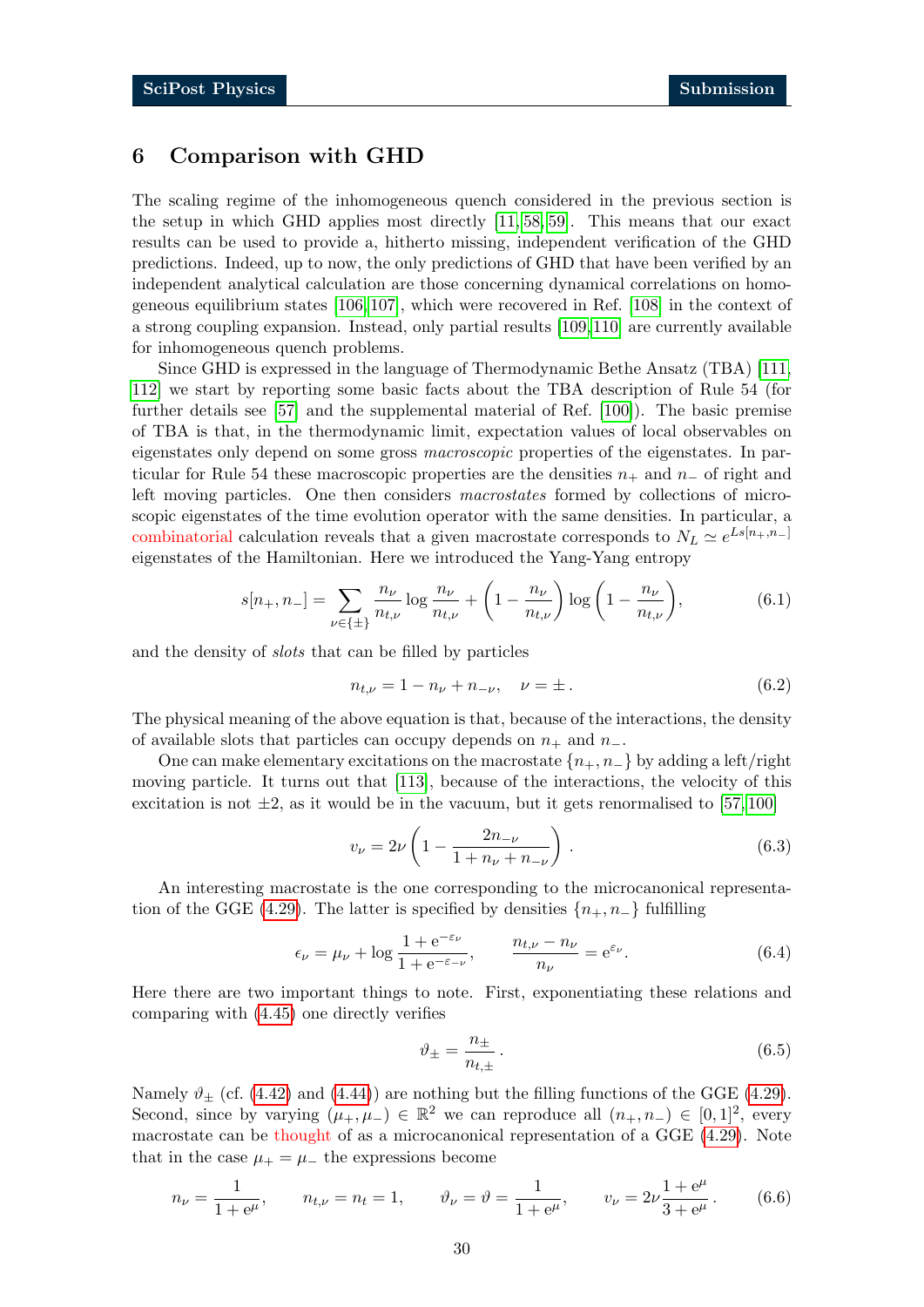

<span id="page-30-0"></span>Figure 3: Summary of the results in the scaling limit. For  $|\zeta| > 2$  and  $|\zeta| < \frac{2}{3}$  $\frac{2}{3}$  (rectangles with darker colours) we independently prove the GHD prediction, while for  $\frac{2}{3} < |\zeta| < 2$ (light rectangles) the microscopic verification is still missing.

Now we have all the ingredients to find a description of the inhomogeneous quench. We assume that at large time  $t$ , the state at the position  $x$  can be locally approximated by a GGE that depends on the ray  $\zeta = x/t$ : we describe it by two ray-dependent filling functions  $\vartheta_{\pm,\zeta}$ . The two limiting values for  $\zeta \to \pm \infty$  are given by the stationary states to which the initial states on the left and right halves of the chain relax

$$
\lim_{\zeta \to -\infty} \vartheta_{\nu,\zeta} = \vartheta_{\mathrm{L}}, \qquad \lim_{\zeta \to \infty} \vartheta_{\nu,\zeta} = \vartheta_{\mathrm{R}}, \qquad \forall \nu \in \{+, -\},
$$
\n(6.7)

while GHD predicts [\[11,](#page-37-11) [58,](#page-40-2) [59\]](#page-40-3) that the state for an intermediate value of  $\zeta$  is given by

$$
\vartheta_{\nu,\zeta} = \begin{cases} \vartheta_{\mathrm{L}}, & v_{\nu}(\zeta) < \zeta \\ \vartheta_{\mathrm{R}}, & v_{\nu}(\zeta) > \zeta \end{cases}, \tag{6.8}
$$

where

$$
v_{\nu}(\zeta) = \frac{2\nu}{1 + 2\vartheta_{-\nu,\zeta}}.
$$
\n(6.9)

In our case the above relations can be solved exactly and yield

$$
\vartheta_{+,\zeta} = \begin{cases} \vartheta_{\rm L}, & \zeta < \frac{2}{1+2\vartheta_{\rm R}}, \\ \vartheta_{\rm R}, & \zeta > \frac{2}{1+2\vartheta_{\rm R}}, \end{cases} \qquad \vartheta_{-,\zeta} = \begin{cases} \vartheta_{\rm L}, & \zeta < -\frac{2}{1+2\vartheta_{\rm L}}, \\ \vartheta_{\rm R}, & \zeta > -\frac{2}{1+2\vartheta_{\rm L}}. \end{cases} \tag{6.10}
$$

This implies that the hydrodynamic prediction for the reduced density matrix in the scaling regime is

<span id="page-30-1"></span>
$$
\rho_{l,\zeta} = \begin{cases}\n\rho_{\text{GE},l}(\vartheta_{\text{L}}), & \zeta < -\frac{2}{1+2\vartheta_{\text{L}}}, \\
\rho_{\text{GGE},l}(\vartheta_{\text{L}}, \vartheta_{\text{R}}), & -\frac{2}{1+2\vartheta_{\text{L}}} < \zeta < \frac{2}{1+2\vartheta_{\text{R}}}, \\
\rho_{\text{GE},l}(\vartheta_{\text{R}}), & \zeta > \frac{2}{1+2\vartheta_{\text{R}}}.\n\end{cases}
$$
\n(6.11)

As is graphically summarised in Fig. [3](#page-30-0) the GHD prediction [\(6.11\)](#page-30-1) agrees with our exact results in all regimes that we can access. Indeed, the result [\(5.36\)](#page-28-3) implies the relaxation to  $\rho_{\text{GGE},l}(\vartheta_L, \vartheta_R)$  for  $|\zeta| < 2/3$ , which is always contained inside the interval  $-2/(1+2\vartheta_L)$  $\zeta < 2/(1+2\vartheta_R)$ . Similarly,  $2 > 2/(1+2\vartheta_R)$  and  $-2 < -2/(1+2\vartheta_L)$ , which means that Eqs. [\(5.30\)](#page-28-4) and [\(5.31\)](#page-28-5) are compatible with the GHD prediction. To the best of our knowledge, this is the first ab initio derivation of the GHD prediction for an inhomogeneous quench in an interacting system.

Note that for the intermediate values of the scaling ratio,  $2/3 < |\zeta| < 2$ , we are not able to directly contract the tensor network [\(5.26\)](#page-27-1), and the question of whether or not our approach can be extended to provide a rigorous confirmation of the result [\(6.11\)](#page-30-1) over the whole light cone remains open.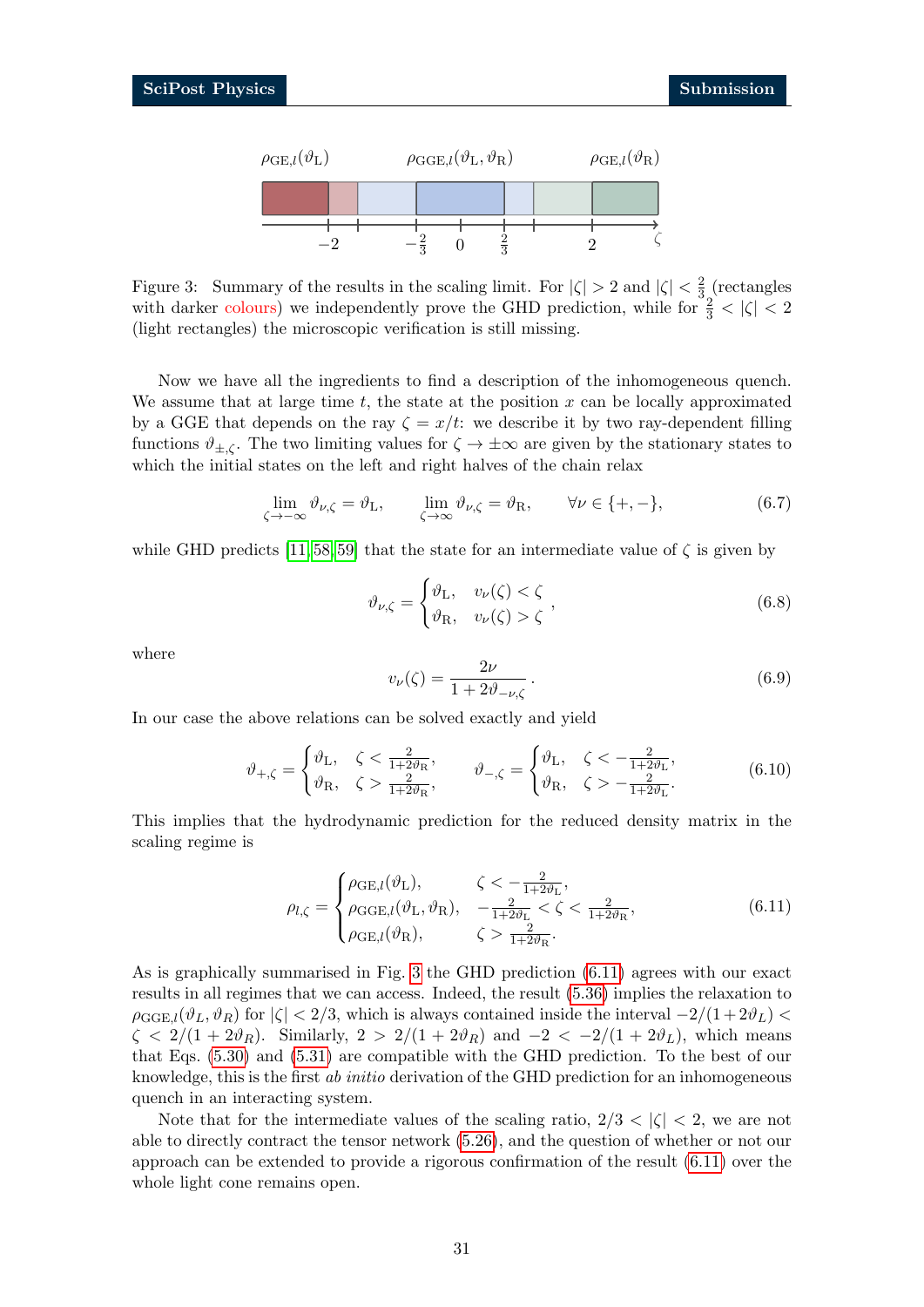# <span id="page-31-0"></span>7 Conclusions

In this paper we studied the out-of-equilibrium dynamics of the quantum cellular automaton Rule 54 using a time-channel approach. We introduced a class of "solvable" initial states for which we could provide an explicit construction of the fixed-points of the space transfer matrix. We used the latter to express the time-evolution of all finite subsystems in terms of finite-dimensional quantum maps and, in turn, to characterise exactly their relaxation. For the class of initial states considered, we showed that all local observables relax exponentially fast to Gibbs states. Furthermore, we considered quenches from piecewisehomogeneous states built from solvable initial states, and we demonstrated that they relax to non-equilibrium stationary states whose properties are described by the GGEs with two chemical potentials (corresponding to left and right movers). In the accessible regimes, our results agree with the predictions of GHD providing the first independent confirmation of the latter for an inhomogeneous quench in a simple yet interacting many-body system.

The work presented here opens many exciting directions for future research. In particular we can envisage three broad classes of questions.

First, even though our results pertain to an integrable system, our approach did not explicitly rely on integrability. An immediate direction is then to connect our results with the Bethe-Ansatz-based programme for studying the time channel dynamics put forward in Refs. [\[68](#page-40-12)[–70\]](#page-41-0). In particular, it is interesting to ask whether the solvable initial states found here correspond to the Bethe-Ansatz "integrable" ones of Ref. [\[114\]](#page-43-13) (we believe that this is the case because they only produce pairs of quasiparticles [\[60\]](#page-40-4)) and if a Bethe-Ansatz approach can explain the simple form of the fixed points.

The second set of questions concerns a quantitative characterisation of the effect of conservation laws on the finite-time dynamics. Indeed, even though Rule 54 exhibits exponentially many (in the volume) local integrals of motion [\[100,](#page-43-1) [115\]](#page-43-14), the class of states that we studied here relaxes to GGEs depending on only two of them. This means in particular that the hydrodynamic regime discussed here effectively involves only two independent continuity equations. It would be very interesting to describe the dynamics (and the eventual hydrodynamic regime) ensuing from states involving increasingly many conservation laws, as it could reveal potential qualitative effects of conservation laws in the finite-time dynamics of local observables. This direction seems within the scope of our approach: one would only need to find fixed points corresponding to more complicated GGEs. We expect these fixed points to maintain an MPS form with a bond dimension corresponding to the one of the MPO representing the stationary state  $-$  in the case considered here they are both equal to three.

Finally, and perhaps more interestingly, it is natural to wonder whether our results can be generalised to other systems. The diagrammatic language employed here is largely model-independent, and the algebraic relations summarised in Section [4.4](#page-20-0) provide a convenient starting point. It would be interesting to understand whether they can be systematically solved for more general time-evolution tensors and what are precisely the properties that they have to satisfy to exhibit a simple fixed-point solution. Furthermore, one could also think of developing a numerical scheme to find approximations to the fixed-points and hence gaining insights into the relaxation dynamics of a broader class of models (potentially non-integrable).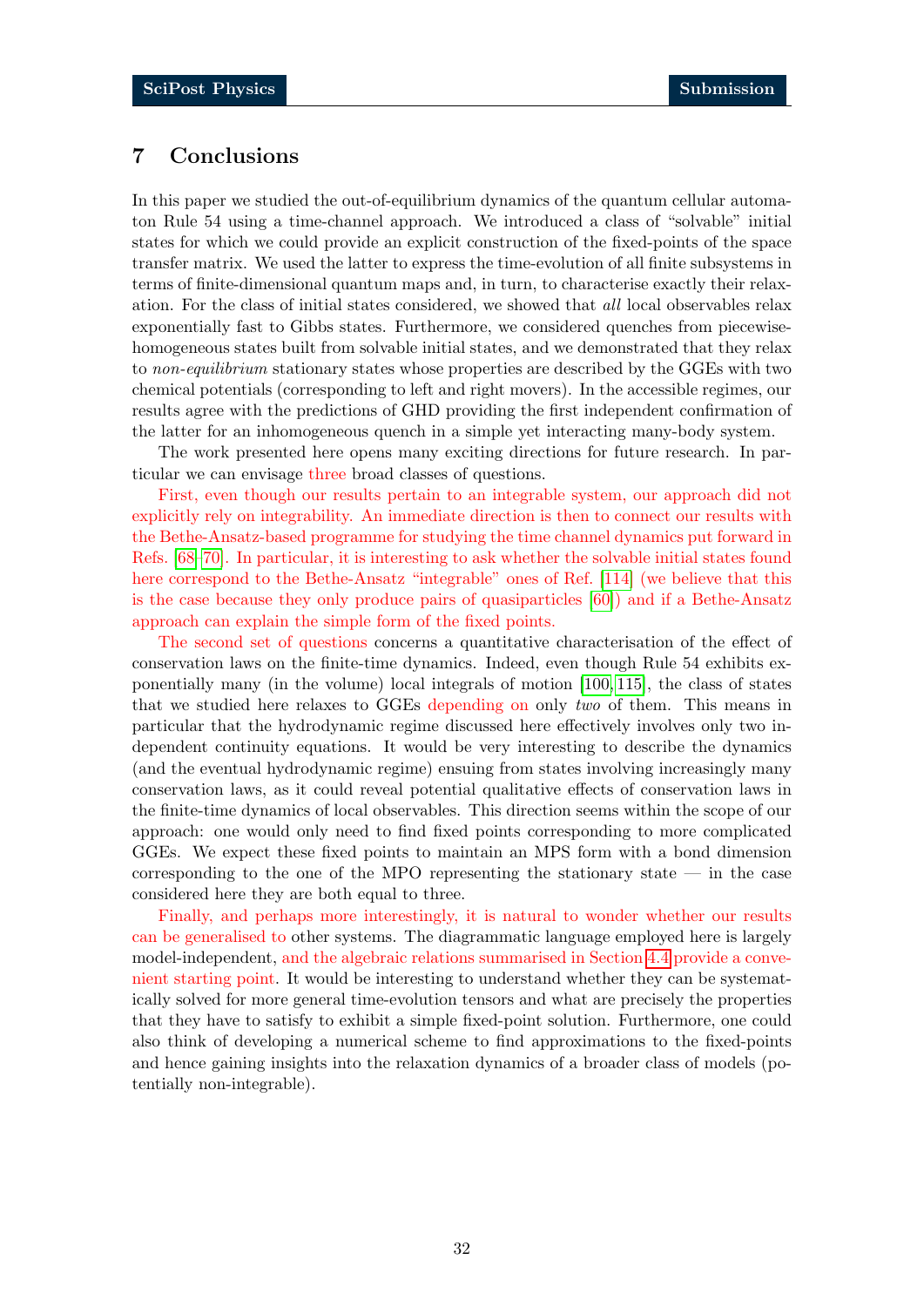# Acknowledgements

We thank Lorenzo Piroli for collaboration on closely related projects and useful comments on the draft. We also thank Referee 1 of Paper II for suggesting us to discuss the existing time-channel approaches based on integrability.

Funding information This work has been supported by the EPSRC through the grant EP/S020527/1 (KK) and by the Royal Society through the University Research Fellowship No. 201101 (BB).

# <span id="page-32-0"></span>A Explicit form of fixed-point bulk and boundary tensors

The two-site fixed-point tensors, which together with tensors [\(4.41\)](#page-17-1) satisfy the set of local algebraic relations [\(4.58\)](#page-20-5), take the following form,

<span id="page-32-1"></span>

To completely specify the left fixed-point corresponding to the stationary state, we also need the following set of boundary tensors

<span id="page-32-2"></span>
$$
\begin{aligned}\n\stackrel{1}{\blacktriangleright} &= \begin{bmatrix} 1 \\ 0 \\ 0 \end{bmatrix}^T, & \stackrel{2}{\blacktriangleright} &= \begin{bmatrix} 0 \\ \frac{\vartheta_+(1-\vartheta_-)}{1-\vartheta_+} \\ \frac{(1-\vartheta_+)\vartheta_-}{1-\vartheta_-} \end{bmatrix}^T, & \stackrel{3}{\blacktriangleright} &= \begin{bmatrix} 0 \\ \frac{\vartheta_+(1-\vartheta_-)}{1-\vartheta_+} \\ -\frac{\vartheta_+\vartheta_-}{1-\vartheta_-} \end{bmatrix}^T, \\
\stackrel{1}{\blacktriangleleft} &= \begin{bmatrix} 1 - \vartheta_+ \\ 0 \\ 0 \end{bmatrix}^T, & \stackrel{2}{\blacktriangleleft} &= \begin{bmatrix} 0 \\ \frac{(1-\vartheta_+)\vartheta_-\vartheta_-}{1-\vartheta_-} \\ (1-\vartheta_+)\vartheta_- \end{bmatrix}^T, & \stackrel{3}{\blacktriangleleft} &= \begin{bmatrix} 0 \\ -\frac{(1-\vartheta_+)\vartheta_+\vartheta_-}{1-\vartheta_-} \\ \vartheta_+(1-\vartheta_-) \end{bmatrix}^T,\n\end{aligned}
$$
\n(A.2)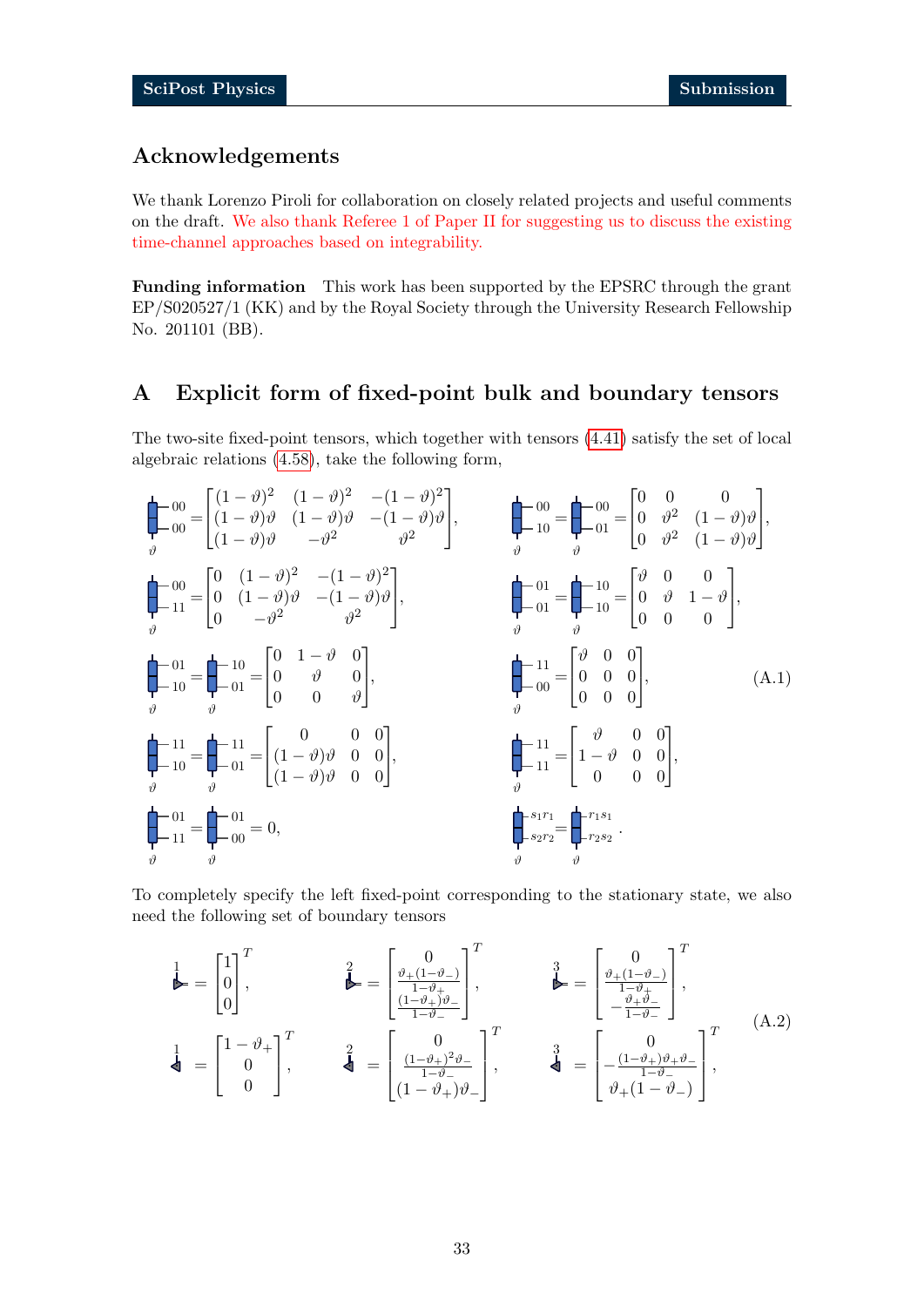and the equivalent set for the right fixed point is

<span id="page-33-3"></span>
$$
\begin{aligned}\n\frac{1}{\blacktriangle} &= \begin{bmatrix} 1 \\
\frac{\vartheta + (1 - \vartheta)}{(1 - \vartheta + \vartheta)^2} \\
1 \end{bmatrix}, \qquad \frac{2}{\blacktriangle} = \begin{bmatrix} \frac{\vartheta + 1}{1 - \vartheta + 1} \\
\frac{1 - \vartheta}{1 - \vartheta + 1} \\
1 - \vartheta - 1 \end{bmatrix}, \qquad \frac{3}{\blacktriangle} = \begin{bmatrix} 0 \\
\frac{1 - \vartheta + - \vartheta - 1}{1 - \vartheta + 1} \\
\frac{\vartheta - (1 - \vartheta + - \vartheta - 1)}{(1 - \vartheta - 1)^2} \end{bmatrix}, \\
\frac{1}{\blacktriangleleft} &= \begin{bmatrix} 1 - \vartheta - 1 \\
\frac{(1 - \vartheta + \vartheta)}{1 - \vartheta - 1} \\
1 - \vartheta - 1 \end{bmatrix}, \qquad \frac{2}{\blacktriangleleft} = \begin{bmatrix} \vartheta - 1 \\
\frac{\vartheta + (1 - \vartheta + \vartheta)}{1 - \vartheta - 1} \\
\frac{\vartheta + (1 - \vartheta - 1)}{1 - \vartheta + 1} \end{bmatrix}, \qquad \frac{3}{\blacktriangleleft} = \begin{bmatrix} \frac{\vartheta - (1 - \vartheta + - \vartheta - 1)}{1 - \vartheta - 1} \\
0 \\
0 \end{bmatrix}.\n\end{aligned} \tag{A.3}
$$

# <span id="page-33-0"></span>B Properties of fixed-point tensors

#### <span id="page-33-1"></span>B.1 Normalisation of the fixed-point MPS

Property 4. The overlap between left and right fixed-points corresponding to (possibly different) solvable initial states is 1,

<span id="page-33-4"></span>
$$
\langle L_{\vartheta_1} | R_{\vartheta_2} \rangle = \sum_{\substack{\theta \\ \theta_1 \\ \theta_2}} \left\{ 2t = 1, \right\} \tag{B.1}
$$

independently of the time t and the choice of parameters  $\vartheta_1$ ,  $\vartheta_2$ .

Proof. The proof follows from the observation that the two-site state at the top of the diagram [\(B.1\)](#page-33-4),

$$
\begin{array}{cc} \text{I} & \text{I}, \end{array} \tag{B.2}
$$

is a fixed-point of both

$$
\downarrow \quad \diamondsuit, \qquad \text{and} \qquad \diamondsuit \quad \downarrow \quad . \tag{B.3}
$$

Explicitly, independently of parameters  $\vartheta_1$ ,  $\vartheta_2$ , the following holds,

$$
\mathbf{I} = \mathbf{I} = \mathbf{I} \quad \mathbf{I}.
$$
\n(B.4)

Applying this relation to Eq. [\(B.1\)](#page-33-4), immediately reduces it to the overlap between the top and bottom vectors, which can be explicitly evaluated as

$$
\langle L_{\vartheta_1} | R_{\vartheta_2} \rangle = \int_{\mathbb{R}} \int_{\mathbb{R}} = 1. \tag{B.5}
$$

### <span id="page-33-2"></span>B.2 Proof of Property [2](#page-23-0)

Proof. To prove Eq. [\(5.8\)](#page-23-4) diagrammatically, we have to introduce an auxiliary matrix

$$
S = \begin{bmatrix} 1 & 1 \\ 1 & 1 \end{bmatrix} = -\bullet,
$$
\n(B.6)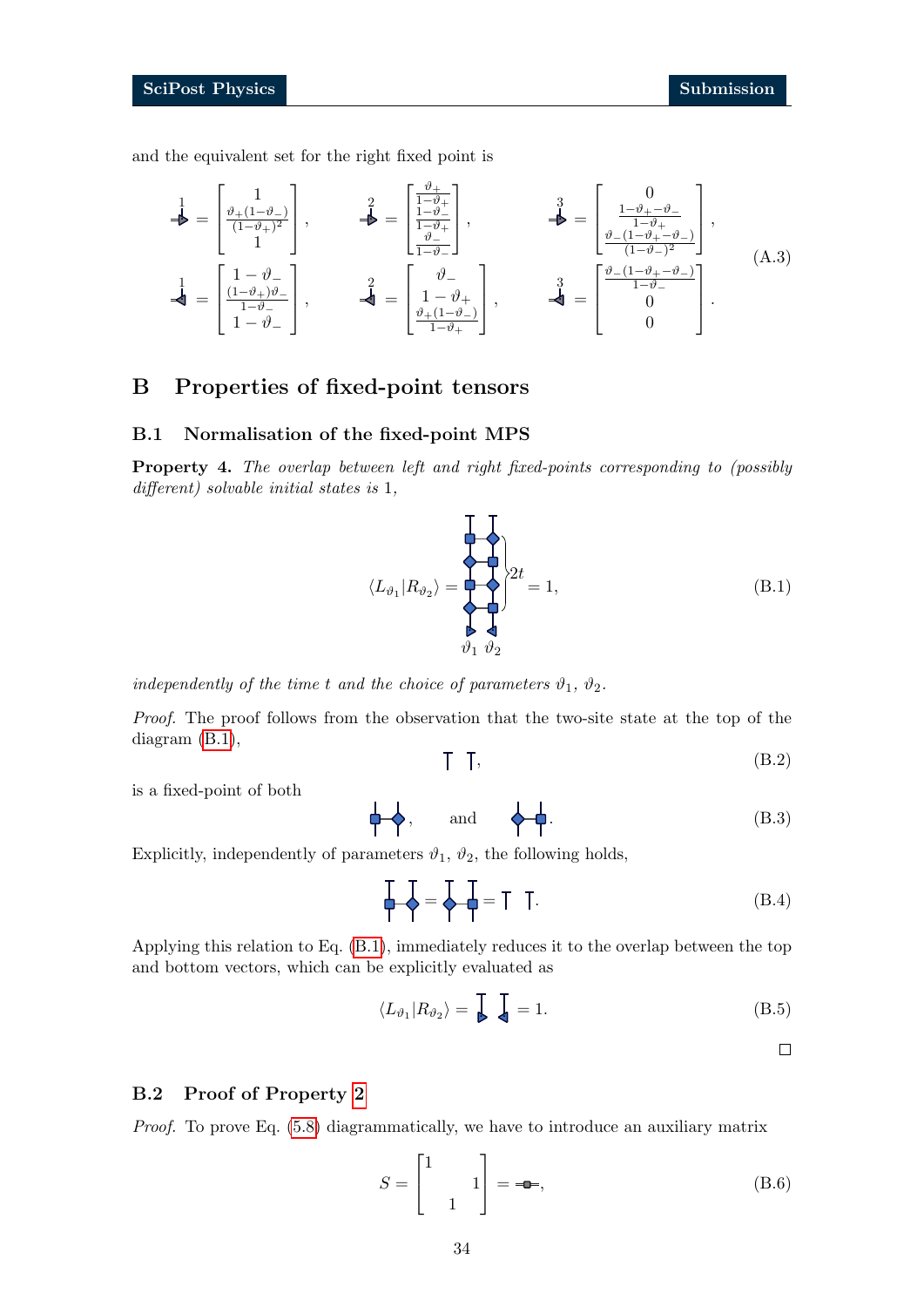which is used to express stationarity of the MPS in terms of local relations (see [\[57\]](#page-40-1) for the details),

$$
\frac{\partial}{\partial \phi} \frac{\partial}{\partial \phi} = \frac{\partial}{\partial \phi} \frac{\partial}{\partial \phi}.
$$
 (B.7)

This relation allows us to prove that the MPS is stationary for a finite system with periodic boundaries. It can be also used to prove [\(5.8\)](#page-23-4) when combined with the following boundary identities

$$
\begin{aligned}\n\mathbf{a} &= (1 - \vartheta_L)\mathbf{a}.\n\end{aligned}
$$
\n
$$
\mathbf{b} = \frac{1}{1 - \vartheta_L} \mathbf{b}.\n\qquad\n\mathbf{b} = \frac{1}{1 - \vartheta_L} \mathbf{b}.\n\qquad\n\mathbf{c} = \frac{1}{1 - \vartheta_L} \mathbf{c}.\n\qquad\n\mathbf{c} = \frac{1}{1 - \vartheta_L} \mathbf{c}.\n\qquad\n\mathbf{c} = \frac{1}{1 - \vartheta_L} \mathbf{c}.\n\qquad\n\mathbf{c} = \frac{1}{1 - \vartheta_L} \mathbf{c}.\n\qquad\n\mathbf{c} = \frac{1}{1 - \vartheta_L} \mathbf{c}.\n\qquad\n\mathbf{c} = \frac{1}{1 - \vartheta_L} \mathbf{c}.\n\qquad\n\mathbf{c} = \frac{1}{1 - \vartheta_L} \mathbf{c}.\n\qquad\n\mathbf{c} = \frac{1}{1 - \vartheta_L} \mathbf{c}.\n\qquad\n\mathbf{c} = \frac{1}{1 - \vartheta_L} \mathbf{c}.\n\qquad\n\mathbf{c} = \frac{1}{1 - \vartheta_L} \mathbf{c}.\n\qquad\n\mathbf{c} = \frac{1}{1 - \vartheta_L} \mathbf{c}.\n\qquad\n\mathbf{c} = \frac{1}{1 - \vartheta_L} \mathbf{c}.\n\qquad\n\mathbf{c} = \frac{1}{1 - \vartheta_L} \mathbf{c}.\n\qquad\n\mathbf{c} = \frac{1}{1 - \vartheta_L} \mathbf{c}.\n\qquad\n\mathbf{c} = \frac{1}{1 - \vartheta_L} \mathbf{c}.\n\qquad\n\mathbf{c} = \frac{1}{1 - \vartheta_L} \mathbf{c}.\n\qquad\n\mathbf{c} = \frac{1}{1 - \vartheta_L} \mathbf{c}.\n\qquad\n\mathbf{c} = \frac{1}{1 - \vartheta_L} \mathbf{c}.\n\qquad\n\mathbf{c} = \frac{1}{1 - \vartheta_L} \mathbf{c}.\n\qquad\n\mathbf{c} = \frac{1}{1 - \vartheta_L} \mathbf{c}.\n\qquad\n\mathbf{c} = \frac{1}{1 - \vartheta_L} \mathbf{c}.\n\qquad\n\mathbf
$$

The case of  $C_0$  has to be treated separately, and one can directly check that the following holds,

$$
\mathbf{A} = \mathbf{A} \mathbf{B} \mathbf{B} = \mathbf{A} \mathbf{B} \mathbf{B} \mathbf{B} \mathbf{B} \mathbf{B} \mathbf{B} \mathbf{B} \mathbf{B} \mathbf{B} \mathbf{B} \mathbf{B} \mathbf{B} \mathbf{B} \mathbf{B} \mathbf{B} \mathbf{B} \mathbf{B} \mathbf{B} \mathbf{B} \mathbf{B} \mathbf{B} \mathbf{B} \mathbf{B} \mathbf{B} \mathbf{B} \mathbf{B} \mathbf{B} \mathbf{B} \mathbf{B} \mathbf{B} \mathbf{B} \mathbf{B} \mathbf{B} \mathbf{B} \mathbf{B} \mathbf{B} \mathbf{B} \mathbf{B} \mathbf{B} \mathbf{B} \mathbf{B} \mathbf{B} \mathbf{B} \mathbf{B} \mathbf{B} \mathbf{B} \mathbf{B} \mathbf{B} \mathbf{B} \mathbf{B} \mathbf{B} \mathbf{B} \mathbf{B} \mathbf{B} \mathbf{B} \mathbf{B} \mathbf{B} \mathbf{B} \mathbf{B} \mathbf{B} \mathbf{B} \mathbf{B} \mathbf{B} \mathbf{B} \mathbf{B} \mathbf{B} \mathbf{B} \mathbf{B} \mathbf{B} \mathbf{B} \mathbf{B} \mathbf{B} \mathbf{B} \mathbf{B} \mathbf{B} \mathbf{B} \mathbf{B} \mathbf{B} \mathbf{B} \mathbf{B} \mathbf{B} \mathbf{B} \mathbf{B} \mathbf{B} \mathbf{B} \mathbf{B} \mathbf{B} \mathbf{B} \mathbf{B} \mathbf{B} \mathbf{B} \mathbf{B} \mathbf{B} \mathbf{B} \mathbf{B} \mathbf{B} \mathbf{B} \mathbf{B} \mathbf{B} \mathbf{B} \mathbf{B} \mathbf{B} \mathbf{B} \mathbf{B} \mathbf{B} \mathbf{B} \mathbf{B} \mathbf{B} \mathbf{B} \mathbf{B} \mathbf{B} \mathbf{B} \mathbf{B} \mathbf{B} \mathbf{B} \mathbf{B} \mathbf{B} \mathbf{B} \mathbf{B} \mathbf{B} \mathbf{B} \math
$$

The proof of Eq. [\(5.9\)](#page-23-2) is analogous and follows directly from the following set of local relations

<span id="page-34-1"></span>
$$
\begin{bmatrix} \mathbf{0} & \mathbf{0} \\ \mathbf{0} & \mathbf{0} \end{bmatrix} = \begin{bmatrix} \mathbf{0} & \mathbf{0} \\ \mathbf{0} & \mathbf{0} \end{bmatrix}, \quad \mathbf{0} \begin{bmatrix} \mathbf{0} & \mathbf{0} \\ \mathbf{0} & \mathbf{0} \end{bmatrix} = \begin{bmatrix} \mathbf{0} & \mathbf{0} \\ \mathbf{0} & \mathbf{0} \end{bmatrix} = \begin{bmatrix} \mathbf{0} & \mathbf{0} \\ \mathbf{0} & \mathbf{0} \end{bmatrix}, \quad \mathbf{0} \begin{bmatrix} \mathbf{0} & \mathbf{0} \\ \mathbf{0} & \mathbf{0} \end{bmatrix} = \begin{bmatrix} \mathbf{0} & \mathbf{0} \\ \mathbf{0} & \mathbf{0} \end{bmatrix}.
$$
 (B.10)

The first is a diagrammatic representation of the unitarity of the local time-evolution operator, while the rest are the consistency relations that have to be satisfied by the tensors of the left and the right fixed points.  $\Box$ 

#### <span id="page-34-0"></span>B.3 Additional details on the proof of Property [3](#page-24-0)

The  $9 \times 9$  matrix  $C_0$  that governs the relaxation to the steady state takes the following form

$$
\mathcal{C}_0 = \begin{bmatrix}\n\bar{\vartheta}_{\mathrm{L}}\bar{\vartheta}_{\mathrm{R}} & 0 & 0 & \bar{\vartheta}_{\mathrm{L}}\bar{\vartheta}_{\mathrm{R}} & \bar{\vartheta}_{\mathrm{R}} & -\bar{\vartheta}_{\mathrm{L}}\bar{\vartheta}_{\mathrm{R}} & 0 & 0 \\
\bar{\vartheta}_{\mathrm{L}}\vartheta_{\mathrm{R}} & 0 & 0 & \bar{\vartheta}_{\mathrm{L}}\vartheta_{\mathrm{R}} & \bar{\vartheta}_{\mathrm{R}} & \bar{\vartheta}_{\mathrm{R}} & -\bar{\vartheta}_{\mathrm{L}}\vartheta_{\mathrm{R}} & 0 & 0 \\
\bar{\vartheta}_{\mathrm{L}}\vartheta_{\mathrm{R}} & 0 & 0 & \bar{\vartheta}_{\mathrm{L}}\vartheta_{\mathrm{R}} & -\frac{\vartheta_{\mathrm{R}}^2}{\bar{\vartheta}_{\mathrm{R}}} & -\vartheta_{\mathrm{R}} & -\bar{\vartheta}_{\mathrm{L}}\vartheta_{\mathrm{R}} & 0 & 0 \\
0 & 1 & 0 & 0 & 0 & 0 & 0 & 0 & 0 \\
\vartheta_{\mathrm{L}} & 0 & 0 & \vartheta_{\mathrm{L}} & 0 & 0 & \bar{\vartheta}_{\mathrm{L}} & 0 & 0 \\
0 & 0 & 0 & 0 & 0 & 0 & 0 & 0 & 0 \\
0 & 0 & 0 & 0 & 0 & 0 & 0 & 0 & 0 \\
\vartheta_{\mathrm{L}} & 0 & 0 & -\frac{\vartheta_{\mathrm{L}}^2}{\bar{\vartheta}_{\mathrm{L}}} & 0 & 0 & -\vartheta_{\mathrm{L}} & 0 & 0 \\
0 & 0 & 0 & 0 & 0 & 0 & 0 & 0\n\end{bmatrix}, \qquad \bar{\vartheta}_{\mathrm{L/R}} = 1 - \vartheta_{\mathrm{L/R}}, \quad (B.11)
$$

and by explicit diagonalisation we confirm that there are exactly three non-zero eigenvalues with multiplicities 1,

$$
Sp(\mathcal{C}_0) = \{0, 1, \Lambda_1, \Lambda_2\}, \qquad \Lambda_{1,2} = -\frac{\vartheta_L + \vartheta_R - \vartheta_L \vartheta_R}{2} \left(1 \pm \sqrt{1 - \frac{4\vartheta_L \vartheta_R}{\vartheta_L + \vartheta_R - \vartheta_L \vartheta_R}}\right), (B.12)
$$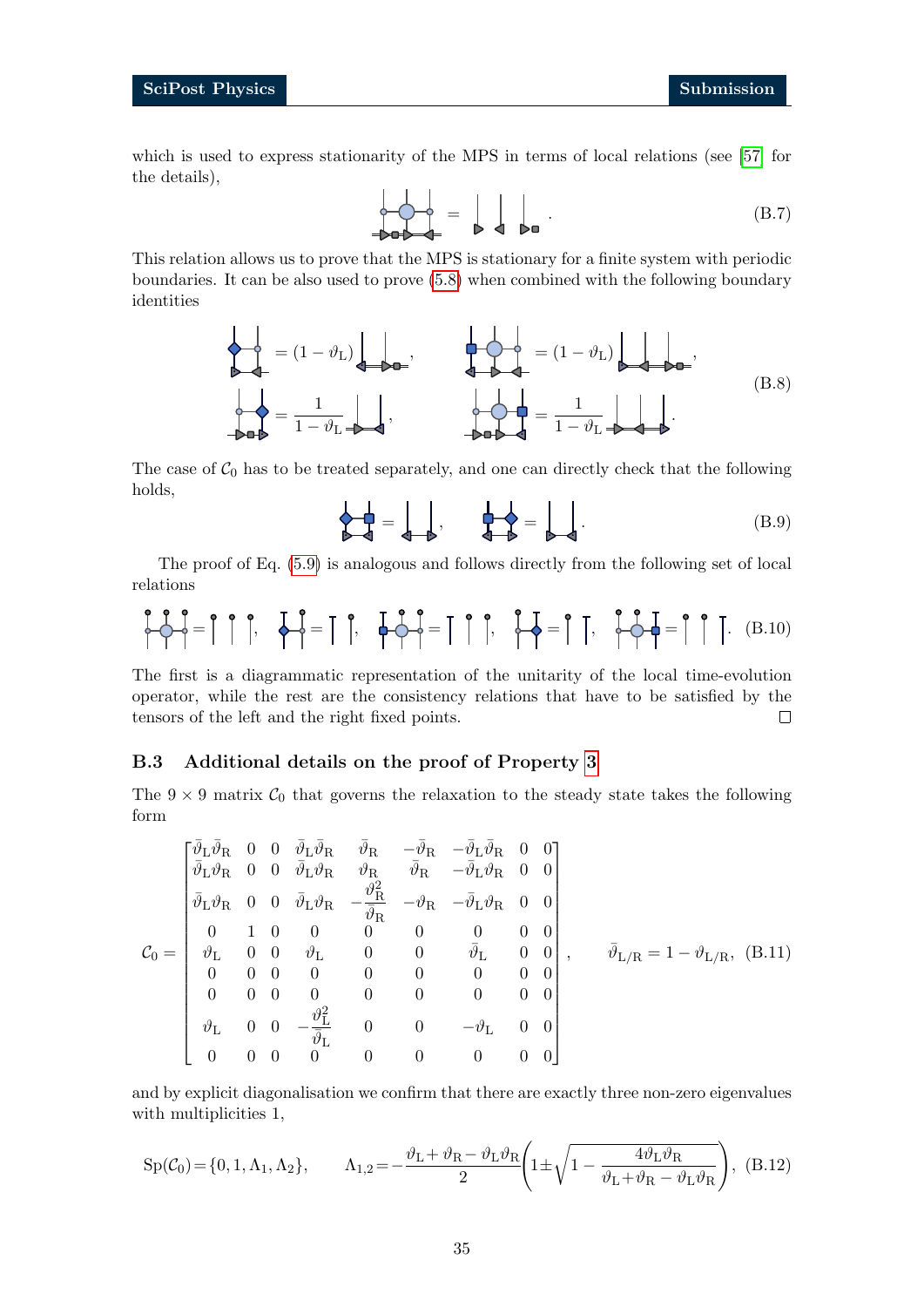with corresponding (right) eigenvectors  $|1_0\rangle$  (given by [\(5.7\)](#page-23-1)) and  $|\Lambda_{1,0}\rangle$ ,  $|\Lambda_{2,0}\rangle$ ,

$$
|\Lambda_{1/2,0}\rangle = \frac{1}{\vartheta_{\rm L}(1-\vartheta_{\rm L})(1+\vartheta_{\rm R}+\vartheta_{\rm L})} \begin{bmatrix} (1-\vartheta_{\rm L})(1-\vartheta_{\rm R})(\vartheta_{\rm L}\vartheta_{\rm R}+\Lambda_{1/2}) \\ \vartheta_{\rm R}(1-\vartheta_{\rm L})(1-\vartheta_{\rm R})(\vartheta_{\rm L}\vartheta_{\rm R}+\Lambda_{1/2}) \\ (1-\vartheta_{\rm L}-\vartheta_{\rm R}+2\vartheta_{\rm L}\vartheta_{\rm R})(\vartheta_{\rm L}+\Lambda_{1/2}) \\ \vartheta_{\rm R}(1-\vartheta_{\rm L})(1-\vartheta_{\rm L})(1-\vartheta_{\rm R})-\Lambda_{1/2}) \\ \vartheta_{\rm R}(1-\vartheta_{\rm L})(\vartheta_{\rm L}\vartheta_{\rm R}^{2}+(1-\vartheta_{\rm R})(\vartheta_{\rm R}+\Lambda_{1/2})) \\ - (1-\vartheta_{\rm L})(\vartheta_{\rm L}\vartheta_{\rm R}^{2}+(1-\vartheta_{\rm R})(\vartheta_{\rm R}+\Lambda_{1/2})) \\ 0 \\ \vartheta_{\rm L}(1-\vartheta_{\rm L}-\vartheta_{\rm R}+2\vartheta_{\rm L}\vartheta_{\rm R}) \end{bmatrix} . \quad (B.13)
$$

Expanding  $|\Phi_0(\Psi)\rangle$  in eigenstates of  $C_0$  we have

$$
|\Phi_0(\Psi)\rangle = |1_0\rangle + \gamma_1 |\Lambda_{1,0}\rangle + \gamma_2 |\Lambda_{2,0}\rangle, \qquad (B.14)
$$

where the constants  $\gamma_{1/2}$  are given by

<span id="page-35-0"></span>
$$
\gamma_{1/2} = \frac{2\vartheta_L\vartheta_R - (1 - \vartheta_R - \vartheta_L)\Lambda_{1/2}}{(1 - \vartheta_L - \vartheta_R + 2\vartheta_R\vartheta_L)(\Lambda_{1/2} - \Lambda_{2/1})}.
$$
(B.15)

As explained in the main-text proof of Property [3](#page-24-0) (see the discussion between Eqs. [\(5.17\)](#page-24-3) and [\(5.18\)](#page-25-1)), this allows us to express  $C_l^t | \Phi_{x,l-x}(\Psi_0) \rangle$  for any t satisfying the condition

$$
2t > 3m, \qquad m = \max\{x, l - x\},\tag{B.16}
$$

as

<span id="page-35-1"></span>
$$
\mathcal{C}_l^t \left| \Phi_{x,l-x}(\Psi_0) \right\rangle = |1_l\rangle + \gamma_1 \Lambda_1^{t-\frac{3}{2}m} \mathcal{A}_{x,l-x} |1_{,0}\rangle + \gamma_2 \Lambda_2^{t-\frac{3}{2}m} \mathcal{A}_{x,l-x} |1_{,0}\rangle. \tag{B.17}
$$

From here it follows that  $\vert \Lambda_{1/2,(x,l-x)} \rangle$ , defined as

$$
\left|\Lambda_{1/2,(x,l-x)}\right\rangle = \Lambda^{-\frac{3}{2}m} \mathcal{A}_{x,l-x} \left|\Lambda_{1/2,0}\right\rangle, \tag{B.18}
$$

are eigenvectors of  $\mathcal{C}_l$ , corresponding to the subleading eigenvalues  $\Lambda_1$  and  $\Lambda_2$ , and Eq. [\(B.17\)](#page-35-1) can be decomposed as

<span id="page-35-3"></span>
$$
\mathcal{C}_l^t \left| \Phi_{x,l-x}(\Psi_0) \right\rangle = \left| 1_l \right\rangle + \gamma_1 \Lambda_1^t \left| \Lambda_{1,(x,l-x)} \right\rangle + \gamma_2 \Lambda_2^t \left| \Lambda_{2,(x,l-x)} \right\rangle. \tag{B.19}
$$

To bound the norm of eigenvectors  $\vert \Lambda_{1/2,(x,l-x)} \rangle$ , we first observe that they can be equivalently expressed as,

<span id="page-35-2"></span>
$$
\left|\Lambda_{1/2,(x,l-x)}\right\rangle = \frac{\mathcal{C}_l - \Lambda_{2/1}}{\gamma_{1/2}\Lambda_{1/2}^{\frac{3}{2}m}(\Lambda_{1/2} - \Lambda_{2/1})} \left(\mathcal{C}_l^{\frac{3}{2}m} \left|\Phi_{x,l-x}(\Psi_0)\right\rangle - \left|1_l\right\rangle\right)
$$
\n
$$
= \frac{(\mathcal{C}_l - \Lambda_{2/1})(\mathcal{C}_l - 1)}{\gamma_{1/2}\Lambda_{1/2}^{\frac{3}{2}m}(\Lambda_{1/2} - \Lambda_{2/1})(\Lambda_{1/2} - 1)} \mathcal{C}_l^{\frac{3}{2}m} \left|\Phi_{x,l-x}(\Psi_0)\right\rangle, \tag{B.20}
$$

and the prefactors on the r.h.s. of [\(B.20\)](#page-35-2) are well defined also when  $\Lambda_1 = \Lambda_2$ . Then the norm of the eigenvector can be bounded by noting that the action of  $\mathcal{C}_l$  on  $|\Phi_{x,l-x}(\Psi_0)\rangle$ can be equivalently reproduced by

$$
\bar{C}_l = |\bar{1}_l\rangle\langle 1_l| + \Lambda_1 |\bar{\Lambda}_{1,(x,l-x)}\rangle\langle \Lambda_{1,(x,l-x)}| + \Lambda_2 |\bar{\Lambda}_{2,(x,l-x)}\rangle\langle \Lambda_{2,(x,l-x)}| ,
$$
\n(B.21)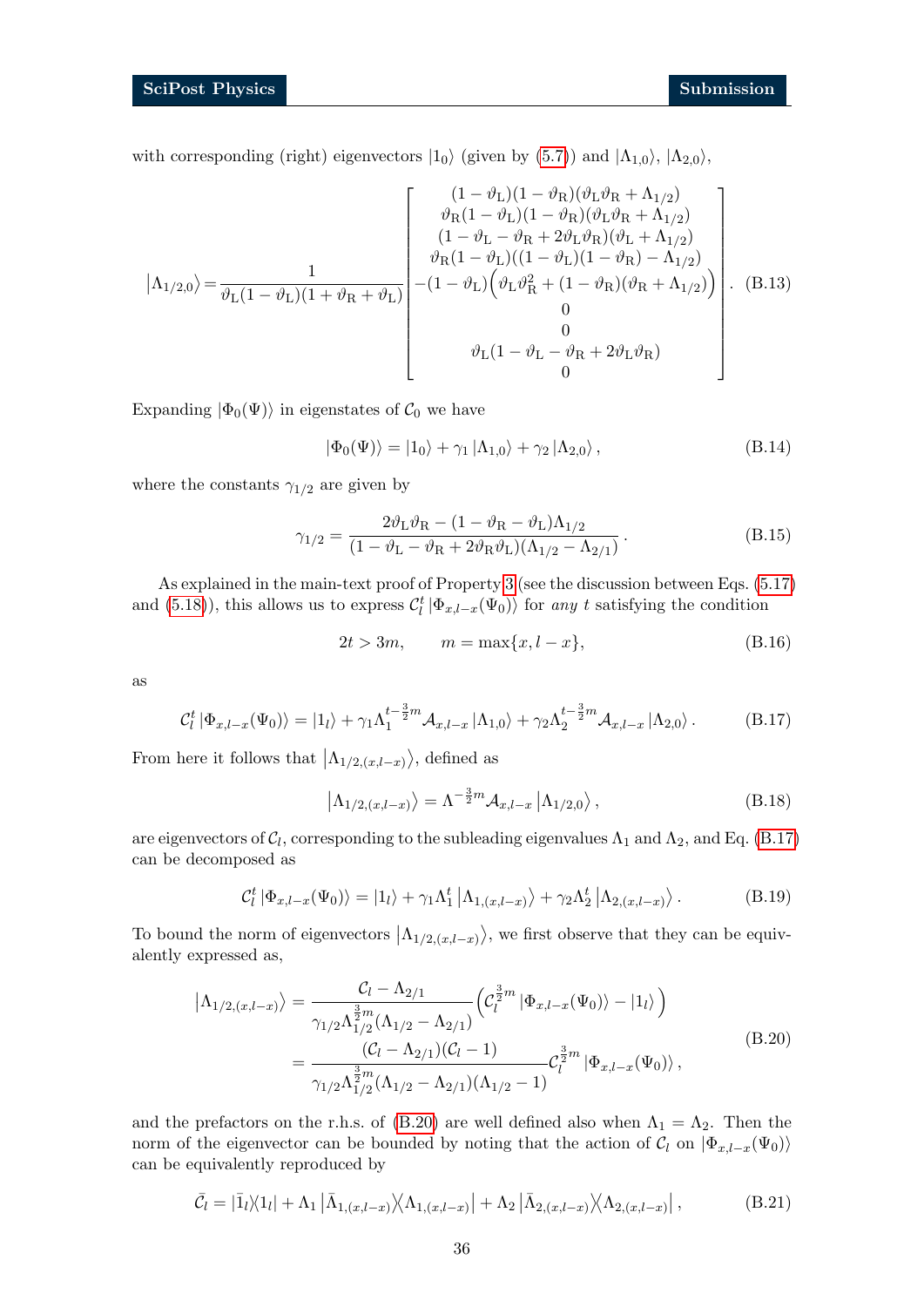with spectrum  $\{1, \Lambda_1, \Lambda_2, 0\}$  (cf.  $(B.19)$ ),

<span id="page-36-0"></span>
$$
\|\|\Lambda_{1/2,(x,l-x)}\rangle\| = \frac{\|C_l^{\frac{3}{2}m}(C_l - \Lambda_{2/1})(C_l - 1) \|\Phi_{x,l-x}(\Psi_0)\rangle\|}{|\gamma_{1/2}\Lambda_{1/2}^{\frac{3}{2}m}(\Lambda_1 - \Lambda_2)(\Lambda_{1/2} - 1)|}
$$
  

$$
= \frac{\|\bar{C}_l^{\frac{3}{2}m}(\bar{C}_l - \Lambda_{2/1})(\bar{C}_l - 1) \|\Phi_{x,l-x}(\Psi_0)\rangle\|}{|\gamma_{1/2}\Lambda_{1/2}^{\frac{3}{2}m}(\Lambda_1 - \Lambda_2)(\Lambda_{1/2} - 1)|}
$$
(B.22)  

$$
\frac{\|\|\Phi_{x,l-x}(\Psi_0)\rangle\|}{|\gamma_{1/2}(\Lambda_1 - \Lambda_2)(\Lambda_{1/2} - 1)|},
$$

where in the last step we used that  $\bar{C}_l^k(\bar{\mathcal{C}}_l - \Lambda_{2/1})(\bar{\mathcal{C}}_l - 1)$  has operator norm bounded by  $\Lambda_{1/2}^k$  for each  $k \geq 1$ . As there is no *l*-dependence in the bound on the eigenvectors (apart from the norm of  $|\Phi_{x,l-x}(\Psi_0)\rangle$ , the scaling regime discussed in Subsection [5.2.2](#page-28-0) is well defined.

# References

- <span id="page-36-1"></span>[1] A. Polkovnikov, K. Sengupta, A. Silva and M. Vengalattore, Colloquium: Nonequilibrium dynamics of closed interacting quantum systems, Rev. Mod. Phys.  $83(3)$ , 863 (2011), doi[:10.1103/RevModPhys.83.863.](https://doi.org/10.1103/RevModPhys.83.863)
- [2] M. Cazalilla and M. Rigol, Focus on dynamics and thermalization in isolated quantum many-body systems, New J. Phys. 12(5), 055006 (2010), doi[:10.1088/1367-](https://doi.org/10.1088/1367-2630/12/5/055006) [2630/12/5/055006.](https://doi.org/10.1088/1367-2630/12/5/055006)
- [3] L. D'Alessio, Y. Kafri, A. Polkovnikov and M. Rigol, From quantum chaos and eigenstate thermalization to statistical mechanics and thermodynamics, Adv. Phys. 65(3), 239 (2016), doi[:10.1080/00018732.2016.1198134.](https://doi.org/10.1080/00018732.2016.1198134)
- <span id="page-36-4"></span>[4] M. Rigol, V. Dunjko and M. Olshanii, Thermalization and its mechanism for generic isolated quantum systems, Nature  $452(7189)$ ,  $854$   $(2008)$ , doi[:10.1038/nature06838.](https://doi.org/10.1038/nature06838)
- [5] P. Calabrese, F. H. L. Essler and G. Mussardo, Introduction to quantum integrability in out of equilibrium systems, J. Stat. Mech.  $2016(6)$ , 064001 (2016), doi[:10.1088/1742-5468/2016/06/064001.](https://doi.org/10.1088/1742-5468/2016/06/064001)
- <span id="page-36-3"></span>[6] F. H. L. Essler and M. Fagotti, Quench dynamics and relaxation in isolated integrable quantum spin chains, J. Stat. Mech. 2016(6), 064002 (2016), doi[:10.1088/1742-](https://doi.org/10.1088/1742-5468/2016/06/064002) [5468/2016/06/064002.](https://doi.org/10.1088/1742-5468/2016/06/064002)
- [7] J.-S. Caux, The quench action, J. Stat. Mech. **2016**(6), 064006 (2016), doi[:10.1088/1742-5468/2016/06/064006.](https://doi.org/10.1088/1742-5468/2016/06/064006)
- [8] T. Langen, T. Gasenzer and J. Schmiedmayer, Prethermalization and universal dynamics in near-integrable quantum systems, J. Stat. Mech.  $2016(6)$ , 064009 (2016), doi[:10.1088/1742-5468/2016/06/064009.](https://doi.org/10.1088/1742-5468/2016/06/064009)
- <span id="page-36-2"></span>[9] J. Eisert, M. Friesdorf and C. Gogolin, Quantum many-body systems out of equilib*rium*, Nat. Phys.  $11(2)$ , 124 (2015), doi[:10.1038/nphys3215.](https://doi.org/10.1038/nphys3215)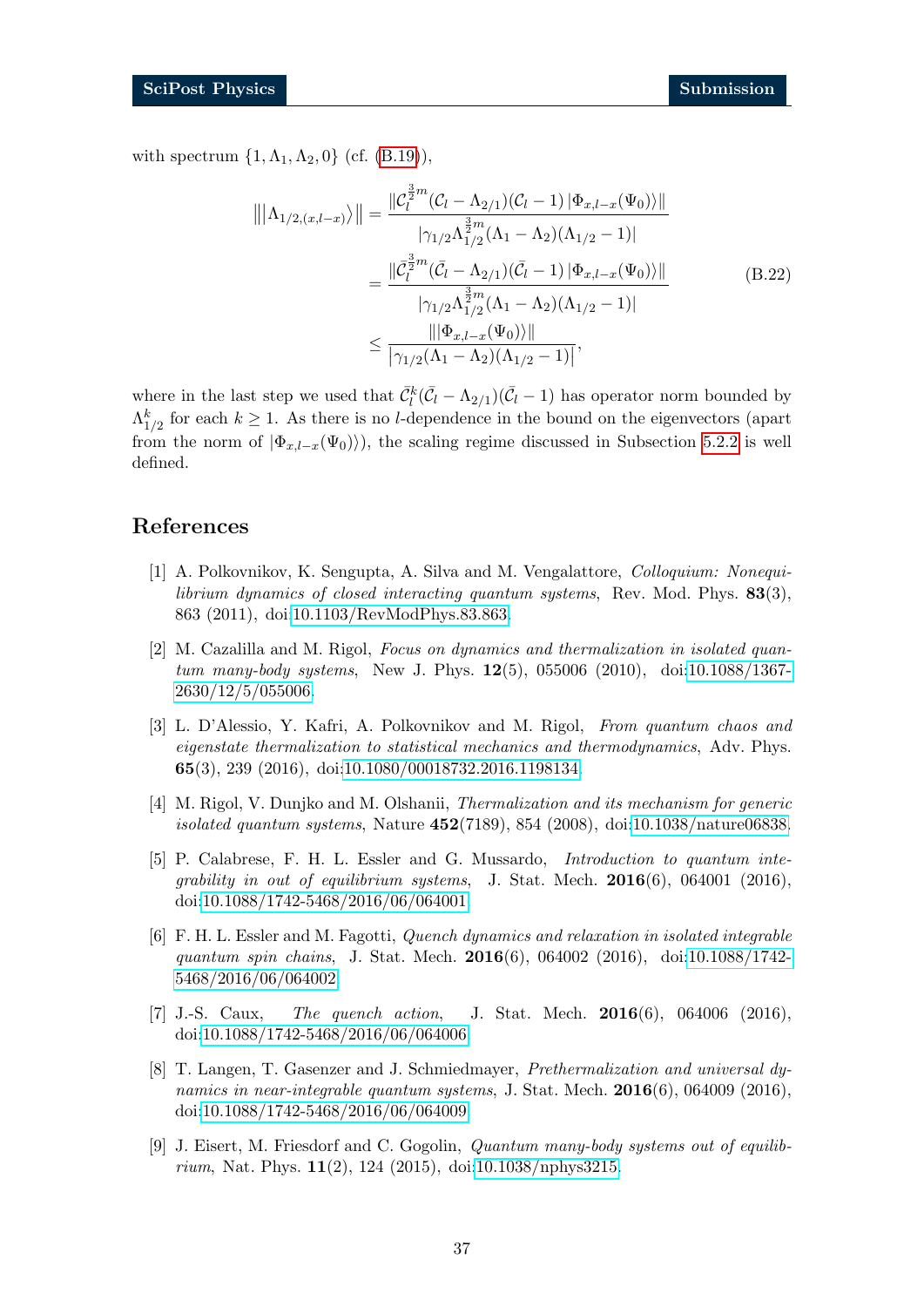- <span id="page-37-0"></span>[10] B. Bertini, F. Heidrich-Meisner, C. Karrasch, T. Prosen, R. Steinigeweg and M. Znidarič, Finite-temperature transport in one-dimensional quantum lattice models, Rev. Mod. Phys. 93(2), 025003 (2021), doi[:10.1103/RevModPhys.93.025003.](https://doi.org/10.1103/RevModPhys.93.025003)
- <span id="page-37-11"></span>[11] V. Alba, B. Bertini, M. Fagotti, L. Piroli and P. Ruggiero, Generalized-hydrodynamic approach to inhomogeneous quenches: Correlations, entanglement and quantum effects, arXiv:2104.00656 (2021), <https://arxiv.org/abs/2104.00656>.
- <span id="page-37-1"></span>[12] B. Doyon, Lecture notes on generalised hydrodynamics, SciPost Phys. Lect. Notes 18 (2020), doi[:10.21468/SciPostPhysLectNotes.18.](https://doi.org/10.21468/SciPostPhysLectNotes.18)
- <span id="page-37-2"></span>[13] E. Ilievski, M. Medenjak, T. Prosen and L. Zadnik, Quasilocal charges in integrable lattice systems, J. Stat. Mech. 2016(6), 064008 (2016), doi[:10.1088/1742-](https://doi.org/10.1088/1742-5468/2016/06/064008) [5468/2016/06/064008.](https://doi.org/10.1088/1742-5468/2016/06/064008)
- <span id="page-37-3"></span>[14] J. Berges, S. Borsányi and C. Wetterich, *Prethermalization*, Phys. Rev. Lett. **93**(14), 142002 (2004), doi[:10.1103/PhysRevLett.93.142002.](https://doi.org/10.1103/PhysRevLett.93.142002)
- [15] H. Aoki, N. Tsuji, M. Eckstein, M. Kollar, T. Oka and P. Werner, Nonequilibrium dynamical mean-field theory and its applications, Rev. Mod. Phys.  $86(2)$ , 779 (2014), doi[:10.1103/RevModPhys.86.779.](https://doi.org/10.1103/RevModPhys.86.779)
- <span id="page-37-4"></span>[16] F. Dalfovo, S. Giorgini, L. P. Pitaevskii and S. Stringari, Theory of Bose-*Einstein condensation in trapped gases.* Rev. Mod. Phys.  $71(3)$ , 463 (1999), doi[:10.1103/RevModPhys.71.463.](https://doi.org/10.1103/RevModPhys.71.463)
- <span id="page-37-5"></span>[17] G. Carleo, F. Becca, M. Schiró and M. Fabrizio, *Localization and glassy dynamics* of many-body quantum systems, Sci. Rep.  $2(1)$ , 1 (2012), doi[:10.1038/srep00243.](https://doi.org/10.1038/srep00243)
- <span id="page-37-6"></span>[18] K. Mallayya and M. Rigol, Quantum quenches and relaxation dynamics in the thermodynamic limit, Phys. Rev. Lett.  $120(7)$ , 070603 (2018), doi[:10.1103/PhysRevLett.120.070603.](https://doi.org/10.1103/PhysRevLett.120.070603)
- <span id="page-37-7"></span>[19] S. R. White and A. E. Feiguin, Real-time evolution using the density matrix renormalization group, Phys. Rev. Lett.  $93(7)$ , 076401 (2004), doi[:10.1103/PhysRevLett.93.076401.](https://doi.org/10.1103/PhysRevLett.93.076401)
- [20] A. J. Daley, C. Kollath, U. Schollwöck and G. Vidal, Time-dependent densitymatrix renormalization-group using adaptive effective Hilbert spaces, J. Stat. Mech **2004**(04), P04005 (2004), doi[:10.1088/1742-5468/2004/04/p04005.](https://doi.org/10.1088/1742-5468/2004/04/p04005)
- <span id="page-37-8"></span>[21] U. Schollwöck, The density-matrix renormalization group in the age of matrix product states, Ann. Phys. **326**(1), 96 (2011), doi[:10.1016/j.aop.2010.09.012.](https://doi.org/10.1016/j.aop.2010.09.012)
- <span id="page-37-9"></span>[22] V. E. Korepin, N. M. Bogoliubov and A. G. Izergin, Quantum inverse scattering method and correlation functions, Cambridge Monographs on Mathematical Physics. Cambridge University Press, doi[:10.1017/CBO9780511628832](https://doi.org/10.1017/CBO9780511628832) (1993).
- <span id="page-37-10"></span>[23] A. Chan, A. De Luca and J. T. Chalker, Solution of a minimal model for many-body quantum chaos, Phys. Rev. X 8, 041019 (2018), doi[:10.1103/PhysRevX.8.041019.](https://doi.org/10.1103/PhysRevX.8.041019)
- [24] A. Nahum, S. Vijay and J. Haah, Operator spreading in random unitary circuits, Phys. Rev. X 8, 021014 (2018), doi[:10.1103/PhysRevX.8.021014.](https://doi.org/10.1103/PhysRevX.8.021014)
- [25] B. Skinner, J. Ruhman and A. Nahum, Measurement-induced phase transitions in the dynamics of entanglement, Phys. Rev. X 9, 031009 (2019), doi[:10.1103/PhysRevX.9.031009.](https://doi.org/10.1103/PhysRevX.9.031009)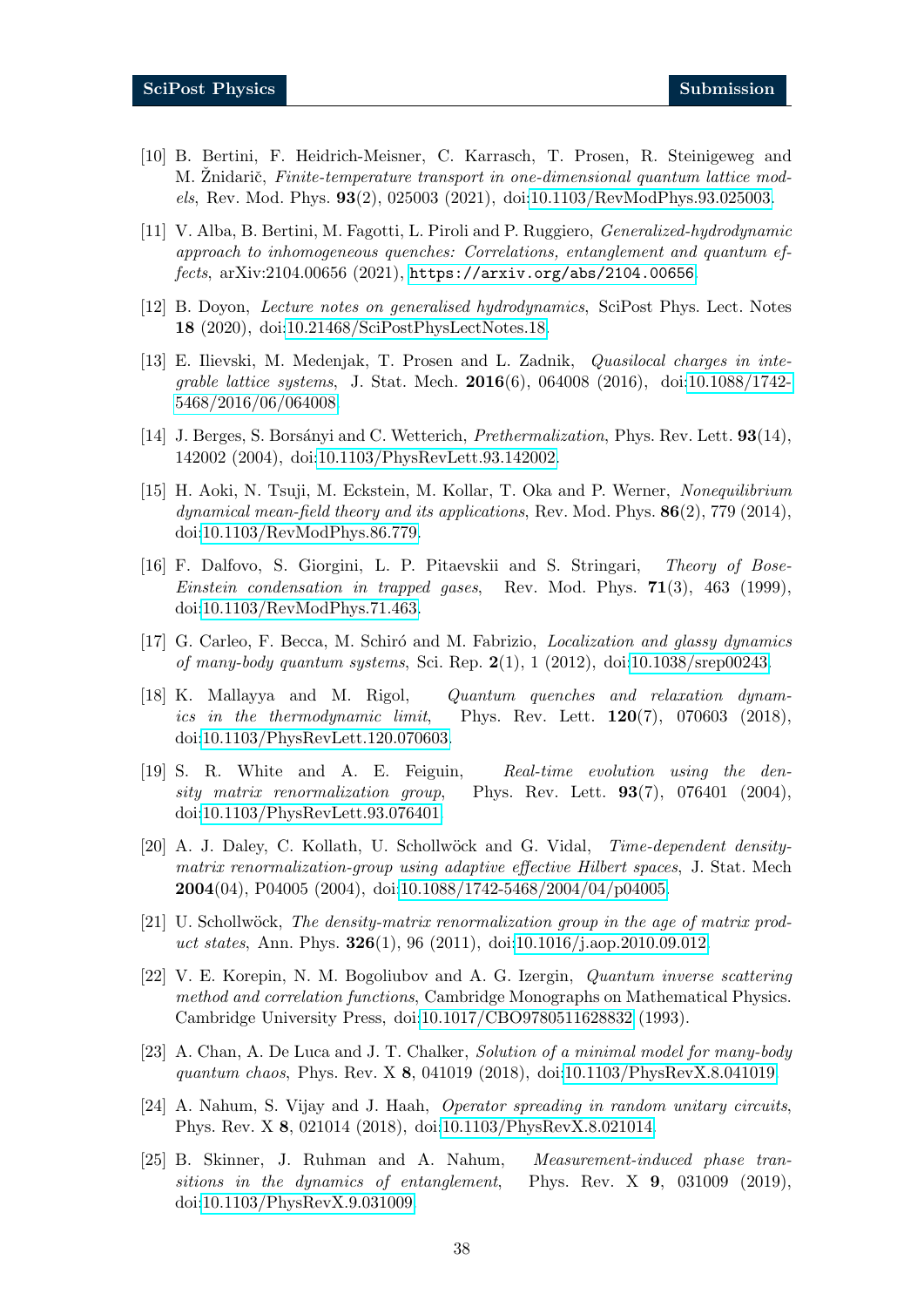- [26] A. Nahum, J. Ruhman, S. Vijay and J. Haah, Quantum entanglement growth under random unitary dynamics, Phys. Rev.  $X$  7, 031016 (2017), doi[:10.1103/PhysRevX.7.031016.](https://doi.org/10.1103/PhysRevX.7.031016)
- [27] T. Zhou and A. Nahum, Entanglement membrane in chaotic many-body systems, Phys. Rev. X 10, 031066 (2020), doi[:10.1103/PhysRevX.10.031066.](https://doi.org/10.1103/PhysRevX.10.031066)
- [28] C. W. von Keyserlingk, T. Rakovszky, F. Pollmann and S. L. Sondhi, Operator hydrodynamics, OTOCs, and entanglement growth in systems without conservation laws, Phys. Rev. X 8, 021013 (2018), doi[:10.1103/PhysRevX.8.021013.](https://doi.org/10.1103/PhysRevX.8.021013)
- [29] T. Rakovszky, F. Pollmann and C. W. von Keyserlingk, Diffusive hydrodynamics of out-of-time-ordered correlators with charge conservation, Phys. Rev. X 8, 031058 (2018), doi[:10.1103/PhysRevX.8.031058.](https://doi.org/10.1103/PhysRevX.8.031058)
- [30] V. Khemani, A. Vishwanath and D. A. Huse, Operator spreading and the emergence of dissipative hydrodynamics under unitary evolution with conservation laws, Phys. Rev. X 8, 031057 (2018), doi[:10.1103/PhysRevX.8.031057.](https://doi.org/10.1103/PhysRevX.8.031057)
- [31] S. Choi, Y. Bao, X.-L. Qi and E. Altman, Quantum error correction in scrambling dynamics and measurement-induced phase transition, Phys. Rev. Lett. 125, 030505 (2020), doi[:10.1103/PhysRevLett.125.030505.](https://doi.org/10.1103/PhysRevLett.125.030505)
- [32] Y. Bao, S. Choi and E. Altman, Theory of the phase transition in random unitary circuits with measurements, Phys. Rev. B 101, 104301 (2020), doi[:10.1103/PhysRevB.101.104301.](https://doi.org/10.1103/PhysRevB.101.104301)
- [33] A. Zabalo, M. J. Gullans, J. H. Wilson, S. Gopalakrishnan, D. A. Huse and J. H. Pixley, Critical properties of the measurement-induced transition in random quantum circuits, Phys. Rev. B 101, 060301(R) (2020), doi[:10.1103/PhysRevB.101.060301.](https://doi.org/10.1103/PhysRevB.101.060301)
- [34] C. Jonay, D. A. Huse and A. Nahum, *Coarse-grained dynamics of operator and state* entanglement, arXiv:1803.00089 (2018), <https://arxiv.org/abs/1803.00089>.
- [35] T. Zhou and X. Chen, Operator dynamics in a Brownian quantum circuit, Phys. Rev. E 99, 052212 (2019), doi[:10.1103/PhysRevE.99.052212.](https://doi.org/10.1103/PhysRevE.99.052212)
- [36] C. Sünderhauf, L. Piroli, X.-L. Qi, N. Schuch and J. Cirac, Quantum chaos in the Brownian SYK model with large finite N: OTOCs and tripartite information, J. High Energy Phys. 2019, 38 (2019), doi[:10.1007/JHEP11\(2019\)038.](https://doi.org/10.1007/JHEP11(2019)038)
- [37] S. Shenker and D. Stanford, Stringy effects in scrambling, J. High Energy Phys. 2015, 1 (2015), doi[:10.1007/JHEP05\(2015\)132.](https://doi.org/10.1007/JHEP05(2015)132)
- [38] L. Piroli, C. Sünderhauf and X.-L. Qi, A random unitary circuit model for black hole evaporation, J. High. Energy Phys. 2020, 63 (2020), doi[:10.1007/JHEP04\(2020\)063.](https://doi.org/10.1007/JHEP04(2020)063)
- <span id="page-38-0"></span>[39] P. Kos, B. Bertini and T. Prosen, Correlations in perturbed dual-unitary circuits: Efficient path-integral formula, Phys. Rev. X 11, 011022 (2021), doi[:10.1103/PhysRevX.11.011022.](https://doi.org/10.1103/PhysRevX.11.011022)
- <span id="page-38-1"></span>[40] B. Bertini, P. Kos and T. Prosen, Exact correlation functions for dual-unitary lattice models in  $1 + 1$  dimensions, Phys. Rev. Lett. 123, 210601 (2019), doi[:10.1103/PhysRevLett.123.210601.](https://doi.org/10.1103/PhysRevLett.123.210601)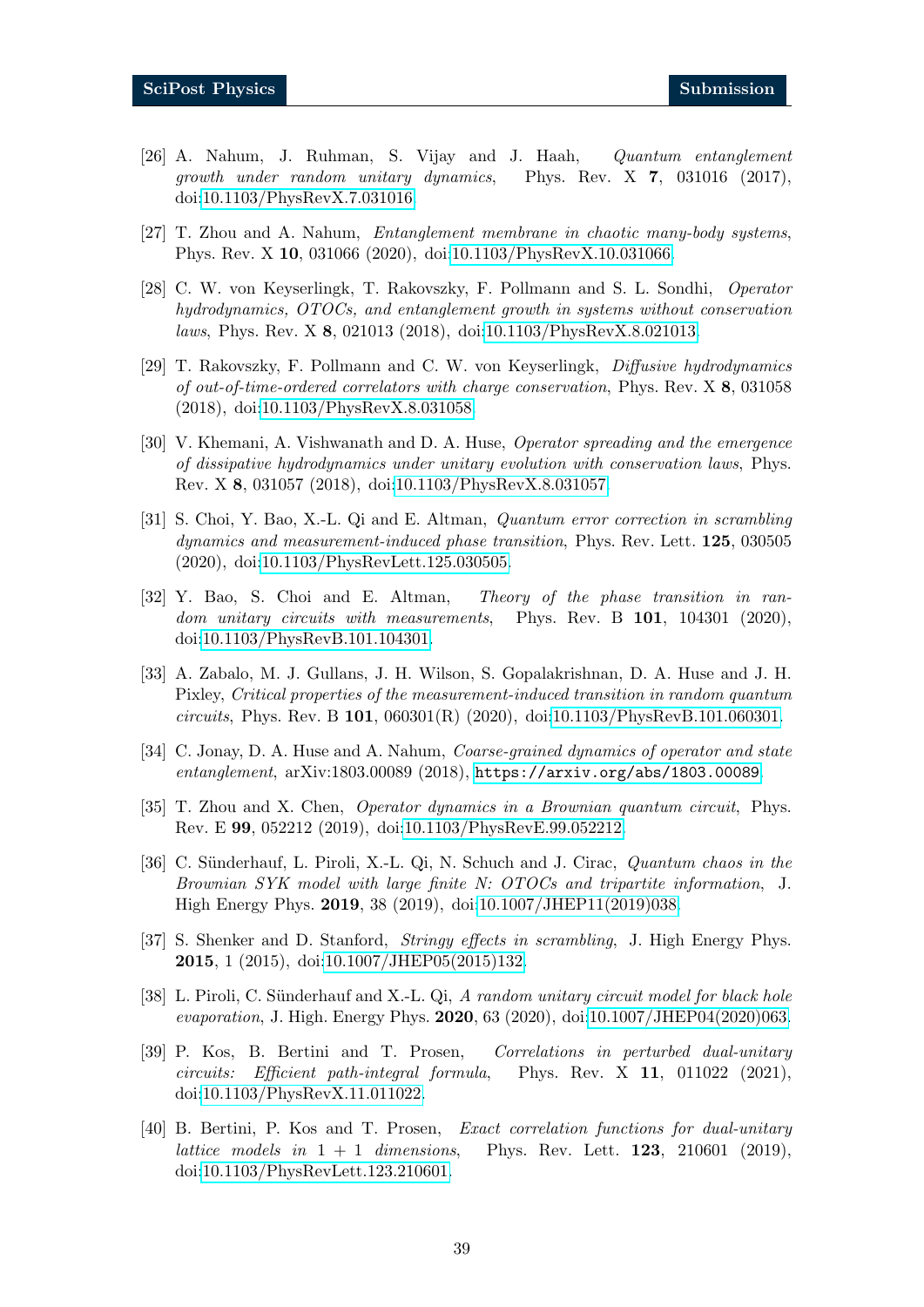- <span id="page-39-5"></span>[41] B. Bertini, P. Kos and T. Prosen, Entanglement spreading in a minimal model of maximal many-body quantum chaos, Phys. Rev. X  $9(2)$ , 021033 (2019), doi[:10.1103/PhysRevX.9.021033.](https://doi.org/10.1103/PhysRevX.9.021033)
- <span id="page-39-4"></span>[42] A. Lerose, M. Sonner and D. A. Abanin, Influence matrix approach to many-body Floquet dynamics, Phys. Rev. X  $11(2)$ , 021040 (2021), doi[:10.1103/PhysRevX.11.021040.](https://doi.org/10.1103/PhysRevX.11.021040)
- <span id="page-39-1"></span>[43] L. Piroli, B. Bertini, J. I. Cirac and T. Prosen, Exact dynamics in dual-unitary quantum circuits, Phys. Rev. B 101, 094304 (2020), doi[:10.1103/PhysRevB.101.094304.](https://doi.org/10.1103/PhysRevB.101.094304)
- <span id="page-39-6"></span>[44] S. Gopalakrishnan and A. Lamacraft, Unitary circuits of finite depth and infinite width from quantum channels, Phys. Rev. B 100, 064309 (2019), doi[:10.1103/PhysRevB.100.064309.](https://doi.org/10.1103/PhysRevB.100.064309)
- [45] P. W. Claeys and A. Lamacraft, Ergodic and non-ergodic dual-unitary quantum circuits with arbitrary local Hilbert space dimension, Phys. Rev. Lett. 126, 100603 (2021), doi[:10.1103/PhysRevLett.126.100603.](https://doi.org/10.1103/PhysRevLett.126.100603)
- [46] B. Gutkin, P. Braun, M. Akila, D. Waltner and T. Guhr, Local correlations in dualunitary kicked chains, arXiv:2001.01298 (2020), [https://arxiv.org/abs/2001.](https://arxiv.org/abs/2001.01298) [01298](https://arxiv.org/abs/2001.01298).
- <span id="page-39-2"></span>[47] R. Suzuki, K. Mitarai and K. Fujii, Computational power of one- and twodimensional dual-unitary quantum circuits, arXiv:2103.09211 (2021), [https://](https://arxiv.org/abs/2103.09211) [arxiv.org/abs/2103.09211](https://arxiv.org/abs/2103.09211).
- [48] F. Fritzsch and T. Prosen, Eigenstate thermalization in dual-unitary quantum circuits: Asymptotics of spectral functions, Phys. Rev. E  $103$ , 062133 (2021), doi[:10.1103/PhysRevE.103.062133.](https://doi.org/10.1103/PhysRevE.103.062133)
- <span id="page-39-0"></span>[49] I. Reid and B. Bertini, Entanglement barriers in dual-unitary circuits, Phys. Rev. B 104, 014301 (2021), doi[:10.1103/PhysRevB.104.014301.](https://doi.org/10.1103/PhysRevB.104.014301)
- <span id="page-39-3"></span>[50] K. Klobas, B. Bertini and L. Piroli, Exact thermalization dynamics in the "Rule  $54$ " quantum cellular automaton, Phys. Rev. Lett. **126**, 160602 (2021), doi[:10.1103/PhysRevLett.126.160602.](https://doi.org/10.1103/PhysRevLett.126.160602)
- [51] B. Pozsgay, Quantum quenches and generalized Gibbs ensemble in a Bethe ansatz solvable lattice model of interacting bosons, J. Stat. Mech.  $2014(10)$ , P10045 (2014), doi[:10.1088/1742-5468/2014/10/p10045.](https://doi.org/10.1088/1742-5468/2014/10/p10045)
- [52] B. Pozsgay and V. Eisler, Real-time dynamics in a strongly interacting bosonic hopping model: Global quenches and mapping to the XX chain, J. Stat. Mech. 2016(5), 053107 (2016), doi[:10.1088/1742-5468/2016/05/053107.](https://doi.org/10.1088/1742-5468/2016/05/053107)
- [53] L. Zadnik and M. Fagotti, The folded spin-1/2 XXZ model: I. Diagonalisation, jamming, and ground state properties, SciPost Phys. Core 4, 10 (2021), doi[:10.21468/SciPostPhysCore.4.2.010.](https://doi.org/10.21468/SciPostPhysCore.4.2.010)
- [54] L. Zadnik, K. Bidzhiev and M. Fagotti, The folded spin-1/2 XXZ model: II. Thermodynamics and hydrodynamics with a minimal set of charges, SciPost Phys. 10, 99 (2021), doi[:10.21468/SciPostPhys.10.5.099.](https://doi.org/10.21468/SciPostPhys.10.5.099)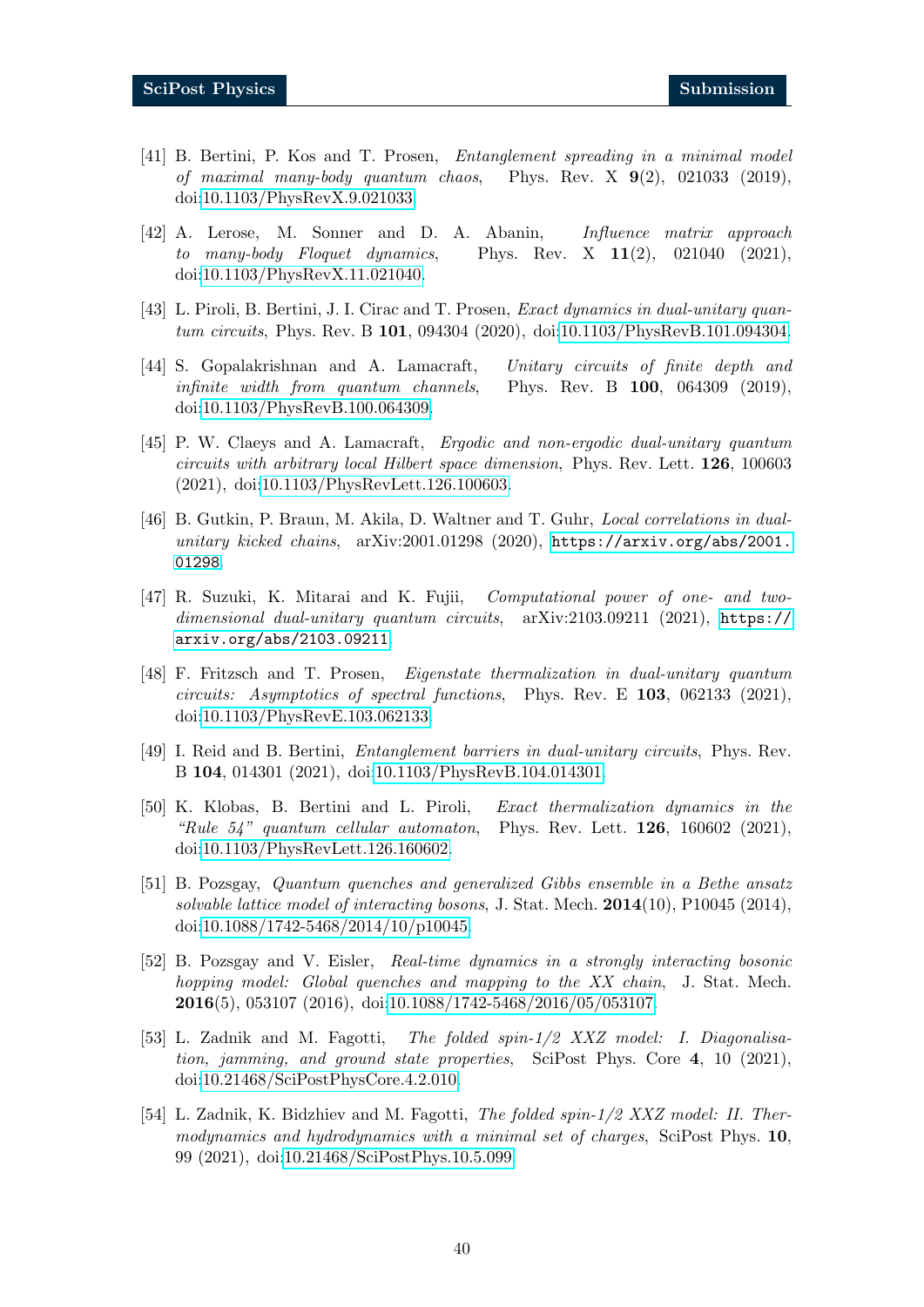- [55] B. Pozsgay, T. Gombor, A. Hutsalyuk, Y. Jiang, L. Pristyák and E. Vernier, An integrable spin chain with Hilbert space fragmentation and solvable real time dynamics, arXiv:2105.02252 (2021), <https://arXiv.org/abs/2105.02252>.
- <span id="page-40-0"></span>[56] E. Tartaglia, P. Calabrese and B. Bertini, Real-time evolution in the Hubbard model with infinite repulsion,  $arXiv:2109.15305$  (2021),  $https://arxiv.org/abs/2109$ . [15305](https://arxiv.org/abs/2109.15305).
- <span id="page-40-1"></span>[57] B. Buča, K. Klobas and T. Prosen, Rule 54: Exactly solvable model of nonequilibrium statistical mechanics, J. Stat. Mech. 2021(7), 074001 (2021), doi[:10.1088/1742-](https://doi.org/10.1088/1742-5468/ac096b) [5468/ac096b.](https://doi.org/10.1088/1742-5468/ac096b)
- <span id="page-40-2"></span>[58] B. Bertini, M. Collura, J. De Nardis and M. Fagotti, Transport in out-of-equilibrium XXZ chains: Exact profiles of charges and currents, Phys. Rev. Lett. 117, 207201 (2016), doi[:10.1103/PhysRevLett.117.207201.](https://doi.org/10.1103/PhysRevLett.117.207201)
- <span id="page-40-3"></span>[59] O. A. Castro-Alvaredo, B. Doyon and T. Yoshimura, Emergent hydrodynamics in integrable quantum systems out of equilibrium, Phys. Rev.  $X$  6, 041065 (2016), doi[:10.1103/PhysRevX.6.041065.](https://doi.org/10.1103/PhysRevX.6.041065)
- <span id="page-40-4"></span>[60] K. Klobas and B. Bertini, Entanglement dynamics in Rule 54: exact results and quasiparticle picture, arXiv:2104.04513 (2021), [https://arxiv.org/abs/2104.](https://arxiv.org/abs/2104.04513) [04513](https://arxiv.org/abs/2104.04513).
- <span id="page-40-5"></span>[61] T. J. Osborne, Efficient approximation of the dynamics of onedimensional quantum spin systems, Phys. Rev. Lett. **97**,  $157202$  (2006), doi[:10.1103/PhysRevLett.97.157202.](https://doi.org/10.1103/PhysRevLett.97.157202)
- <span id="page-40-6"></span>[62] I. Cirac, D. Perez-Garcia, N. Schuch and F. Verstraete, Matrix product states and projected entangled pair states: Concepts, symmetries, and theorems, arXiv:2011.12127 (2020), <https://arxiv.org/abs/2011.12127>.
- <span id="page-40-7"></span>[63] M. C. Bañuls, M. B. Hastings, F. Verstraete and J. I. Cirac, Matrix product states for dynamical simulation of infinite chains, Phys. Rev. Lett. 102, 240603 (2009), doi[:10.1103/PhysRevLett.102.240603.](https://doi.org/10.1103/PhysRevLett.102.240603)
- <span id="page-40-10"></span>[64] A. Müller-Hermes, J. I. Cirac and M. C. Bañuls, *Tensor network techniques for the* computation of dynamical observables in one-dimensional quantum spin systems, New J. Phys. 14(7), 075003 (2012), doi[:10.1088/1367-2630/14/7/075003.](https://doi.org/10.1088/1367-2630/14/7/075003)
- <span id="page-40-8"></span>[65] M. B. Hastings and R. Mahajan, Connecting entanglement in time and space: Improving the folding algorithm, Phys. Rev.  $A \ 91, 032306 \ (2015),$ doi[:10.1103/PhysRevA.91.032306.](https://doi.org/10.1103/PhysRevA.91.032306)
- <span id="page-40-9"></span>[66] B. Bertini, P. Kos and T. Prosen, Random matrix spectral form factor of dual-unitary quantum circuits, Commun. Math. Phys. 387, 597 (2021), doi[:10.1007/s00220-021-](https://doi.org/10.1007/s00220-021-04139-2) [04139-2.](https://doi.org/10.1007/s00220-021-04139-2)
- <span id="page-40-11"></span>[67] B. Bertini, P. Kos and T. Prosen, Exact spectral form factor in a minimal model of many-body quantum chaos, Phys. Rev. Lett. 121, 264101 (2018), doi[:10.1103/PhysRevLett.121.264101.](https://doi.org/10.1103/PhysRevLett.121.264101)
- <span id="page-40-12"></span>[68] B. Pozsgay, The dynamical free energy and the Loschmidt echo for a class of quantum quenches in the Heisenberg spin chain, J. Stat. Mech. 2013(10), P10028, doi[:10.1088/1742-5468/2013/10/p10028.](https://doi.org/10.1088/1742-5468/2013/10/p10028)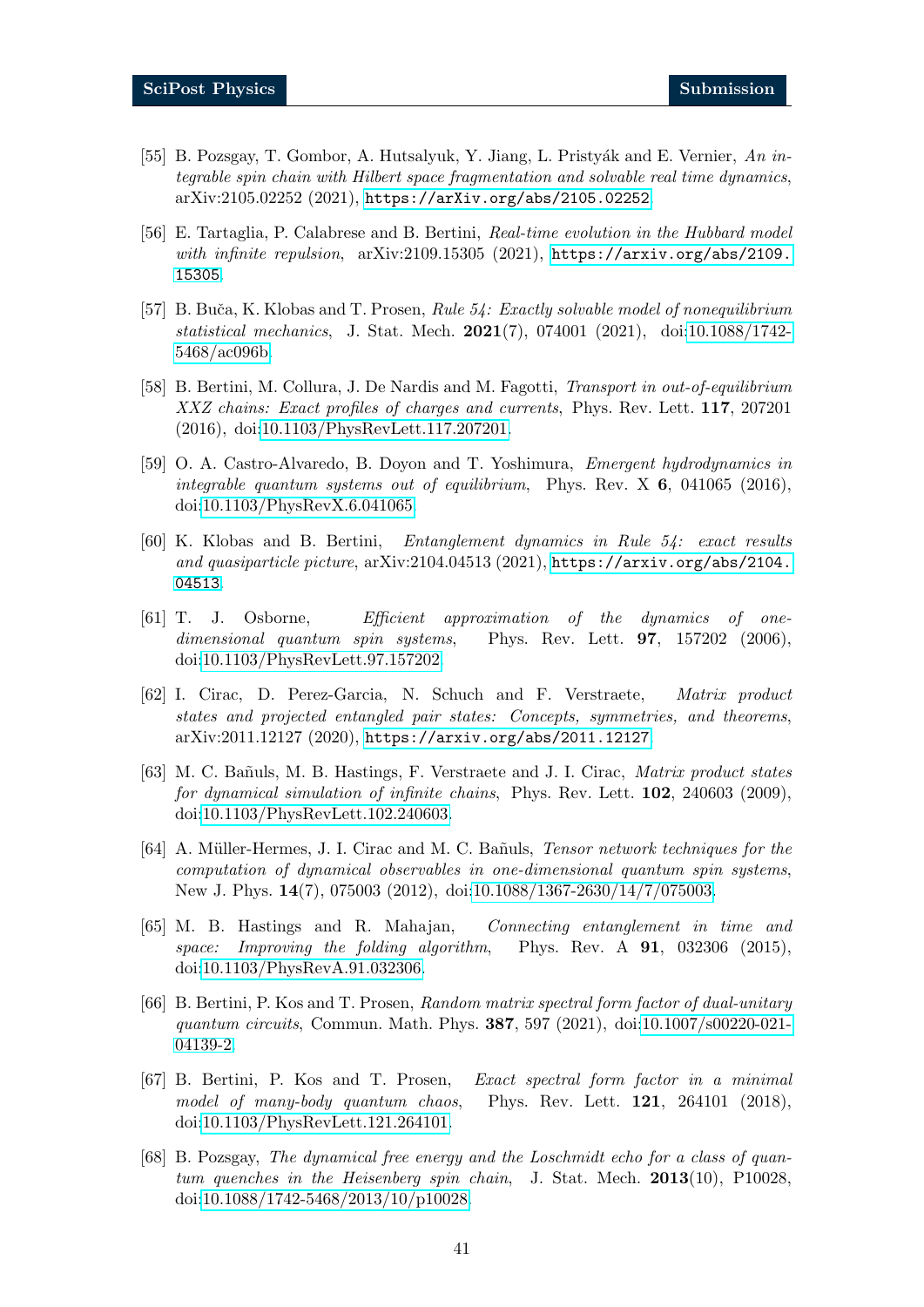- [69] L. Piroli, B. Pozsgay and E. Vernier, From the quantum transfer matrix to the quench action: The Loschmidt echo in XXZ-Heisenberg spin chains, J. Stat. Mech. 2017(2), 023106 (2017), doi[:10.1088/1742-5468/aa5d1e.](https://doi.org/10.1088/1742-5468/aa5d1e)
- <span id="page-41-0"></span>[70] L. Piroli, B. Pozsgay and E. Vernier, Non-analytic behavior of the Loschmidt echo in XXZ spin chains: Exact results, Nucl. Phys. B 933, 454 (2018), doi[:10.1016/j.nuclphysb.2018.06.015.](https://doi.org/10.1016/j.nuclphysb.2018.06.015)
- <span id="page-41-1"></span>[71] S. J. Garratt and J. T. Chalker, Many-body delocalization as symmetry breaking, Phys. Rev. Lett. 127, 026802 (2021), doi[:10.1103/physrevlett.127.026802.](https://doi.org/10.1103/physrevlett.127.026802)
- [72] M. Ippoliti and V. Khemani, Postselection-free entanglement dynamics via spacetime duality, Phys. Rev. Lett. **126**, 060501 (2021), doi[:10.1103/PhysRevLett.126.060501.](https://doi.org/10.1103/PhysRevLett.126.060501)
- [73] A. Flack, B. Bertini and T. Prosen, Statistics of the spectral form factor in the self-dual kicked Ising model, Phys. Rev. Research 2, 043403 (2020), doi[:10.1103/PhysRevResearch.2.043403.](https://doi.org/10.1103/PhysRevResearch.2.043403)
- [74] S. J. Garratt and J. T. Chalker, Local pairing of Feynman histories in many-body Floquet models, Phys. Rev. X 11, 021051 (2021), doi[:10.1103/PhysRevX.11.021051.](https://doi.org/10.1103/PhysRevX.11.021051)
- [75] P. Braun, D. Waltner, M. Akila, B. Gutkin and T. Guhr, Transition from quantum chaos to localization in spin chains, Phys. Rev. E  $101(5)$ , 052201 (2020), doi[:10.1103/PhysRevE.101.052201.](https://doi.org/10.1103/PhysRevE.101.052201)
- [76] M. Akila, D. Waltner, B. Gutkin and T. Guhr, Particle-time duality in the kicked Ising spin chain, J. Phys. A: Math. Theor. 49(37), 375101 (2016), doi[:10.1088/1751-](https://doi.org/10.1088/1751-8113/49/37/375101) [8113/49/37/375101.](https://doi.org/10.1088/1751-8113/49/37/375101)
- [77] T.-C. Lu and T. Grover, Entanglement transitions via space-time rotation of quantum circuits, arXiv:2103.06356 (2021), <https://arxiv.org/abs/2103.06356>.
- [78] M. Ippoliti, T. Rakovszky and V. Khemani, Fractal, logarithmic and volume-law entangled non-thermal steady states via spacetime duality, arXiv:2103.06873 (2021), <https://arxiv.org/abs/2103.06873>.
- <span id="page-41-2"></span>[79] M. Sonner, A. Lerose and D. A. Abanin, *Influence functional of many-body systems:* Temporal entanglement and matrix-product state representation, arXiv:2103.13741, <https://arxiv.org/abs/2103.13741>.
- <span id="page-41-3"></span>[80] P. Calabrese and J. Cardy, Time dependence of correlation functions following a quantum quench, Phys. Rev. Lett. 96, 136801 (2006), doi[:10.1103/PhysRevLett.96.136801.](https://doi.org/10.1103/PhysRevLett.96.136801)
- <span id="page-41-4"></span>[81] P. Calabrese and J. Cardy, Quantum quenches in extended systems, J. Stat. Mech. 2007(06), P06008 (2007), doi[:10.1088/1742-5468/2007/06/P06008.](https://doi.org/10.1088/1742-5468/2007/06/P06008)
- <span id="page-41-5"></span>[82] M. Suzuki and M. Inoue, The ST-transformation approach to analytic solutions of quantum systems. I: General formulations and basic limit theorems, Prog. Theor. Phys. 78(4), 787 (1987), doi[:doi.org/10.1143/PTP.78.787.](https://doi.org/doi.org/10.1143/PTP.78.787)
- [83] A. Klümper, Free energy and correlation lengths of quantum chains related to restricted solid-on-solid lattice models, Ann. Phys.  $504(7)$ , 540 (1992), doi[:10.1002/andp.19925040707.](https://doi.org/10.1002/andp.19925040707)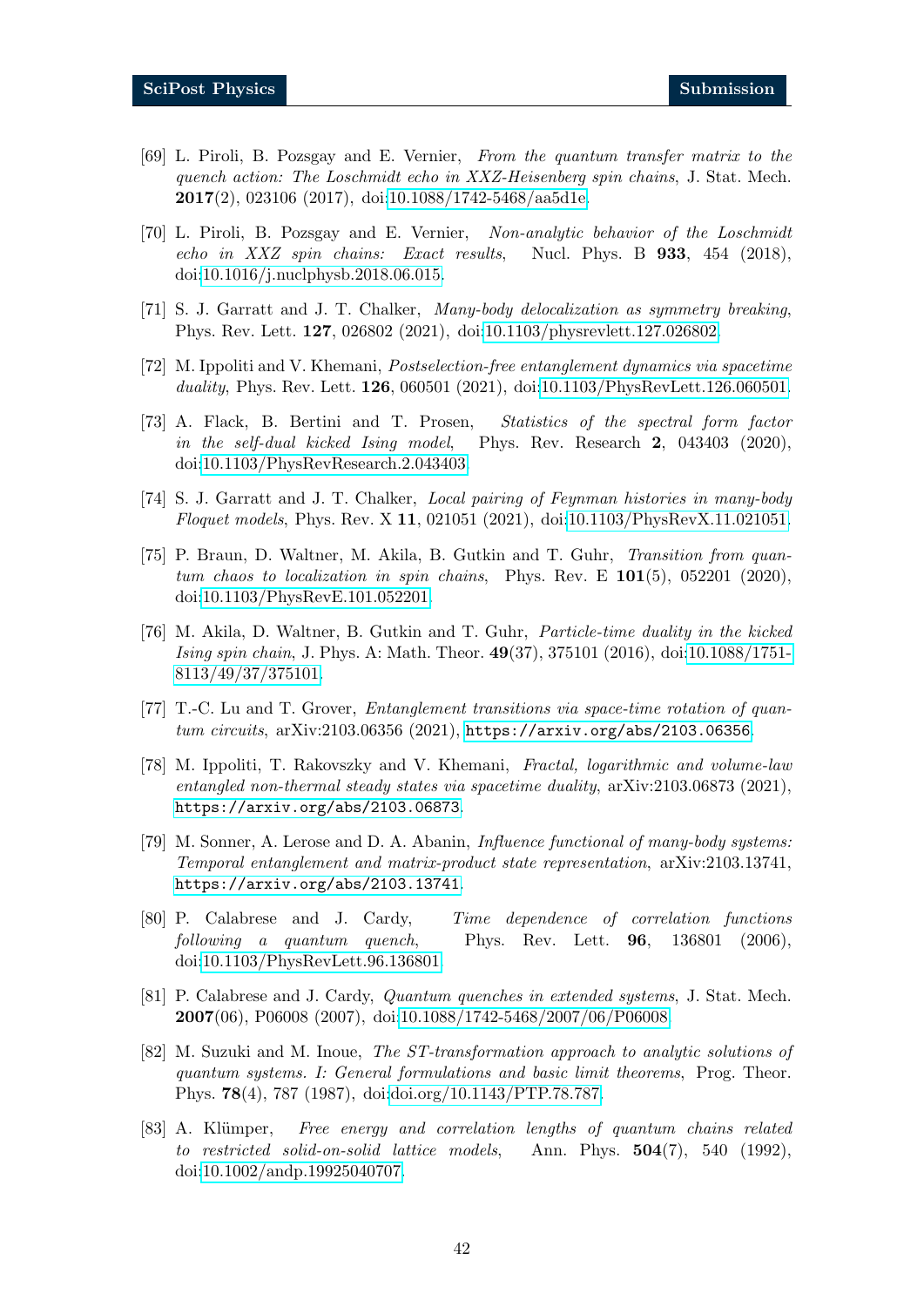- <span id="page-42-0"></span>[84] A. Klümper, *Thermodynamics of the anisotropic spin-1/2 Heisenberg chain and* related quantum chains, Z. Phys. B  $91(4)$ , 507 (1993), doi[:10.1007/BF01316831.](https://doi.org/10.1007/BF01316831)
- <span id="page-42-1"></span>[85] D. Bernard and B. Doyon, Conformal field theory out of equilibrium: A review, J. Stat. Mech. 2016(6), 064005 (2016), doi[:10.1088/1742-5468/2016/06/064005.](https://doi.org/10.1088/1742-5468/2016/06/064005)
- <span id="page-42-2"></span>[86] R. Vasseur and J. E. Moore, Nonequilibrium quantum dynamics and transport: from integrability to many-body localization, J. Stat. Mech.  $2016(6)$ , 064010 (2016), doi[:10.1088/1742-5468/2016/06/064010.](https://doi.org/10.1088/1742-5468/2016/06/064010)
- <span id="page-42-3"></span>[87] A. Bobenko, M. Bordemann, C. Gunn and U. Pinkall, On two integrable cellular automata, Commun. Math. Phys. 158(1), 127 (1993), doi[:10.1007/BF02097234.](https://doi.org/10.1007/BF02097234)
- <span id="page-42-4"></span>[88] S. Takesue, Reversible cellular automata and statistical mechanics, Phys. Rev. Lett. 59, 2499 (1987), doi[:10.1103/PhysRevLett.59.2499.](https://doi.org/10.1103/PhysRevLett.59.2499)
- <span id="page-42-5"></span>[89] G. H. Fredrickson and H. C. Andersen, Kinetic Ising-model of the glass transition, Phys. Rev. Lett. 53(13), 1244 (1984), doi[:10.1103/PhysRevLett.53.1244.](https://doi.org/10.1103/PhysRevLett.53.1244)
- <span id="page-42-6"></span>[90] T. Prosen and C. Mejía-Monasterio, Integrability of a deterministic cellular automaton driven by stochastic boundaries, J. Phys. A: Math. Theor.  $49(18)$ , 185003 (2016), doi[:10.1088/1751-8113/49/18/185003.](https://doi.org/10.1088/1751-8113/49/18/185003)
- [91] T. Prosen and B. Buča, *Exact matrix product decay modes of a boundary driven cel*lular automaton, J. Phys. A: Math. Theor. 50(39), 395002 (2017), doi[:10.1088/1751-](https://doi.org/10.1088/1751-8121/aa85a3) [8121/aa85a3.](https://doi.org/10.1088/1751-8121/aa85a3)
- [92] A. Inoue and S. Takesue, Two extensions of exact nonequilibrium steady states of a boundary-driven cellular automaton, J. Phys. A: Math. Theor. 51(42), 425001 (2018), doi[:10.1088/1751-8121/aadc29.](https://doi.org/10.1088/1751-8121/aadc29)
- [93] B. Buča and T. Prosen, *Strongly correlated non-equilibrium steady states with cur*rents – Quantum and classical picture, Eur. Phys. J. Spec. Top.  $227(3)$ ,  $421$  (2018), doi[:10.1140/epjst/e2018-00100-9.](https://doi.org/10.1140/epjst/e2018-00100-9)
- [94] B. Buča, J. P. Garrahan, T. Prosen and M. Vanicat, *Exact large deviation statistics* and trajectory phase transition of a deterministic boundary driven cellular automaton, Phys. Rev. E 100, 020103(R) (2019), doi[:10.1103/PhysRevE.100.020103.](https://doi.org/10.1103/PhysRevE.100.020103)
- [95] K. Klobas, M. Medenjak, T. Prosen and M. Vanicat, Time-dependent matrix product ansatz for interacting reversible dynamics, Commun. Math. Phys.  $371(2)$ , 651 (2019), doi[:10.1007/s00220-019-03494-5.](https://doi.org/10.1007/s00220-019-03494-5)
- <span id="page-42-9"></span>[96] K. Klobas, M. Vanicat, J. P. Garrahan and T. Prosen, Matrix product state of multitime correlations, J. Phys. A: Math. Theor. **53**(33), 335001 (2020), doi[:10.1088/1751-](https://doi.org/10.1088/1751-8121/ab8c62) [8121/ab8c62.](https://doi.org/10.1088/1751-8121/ab8c62)
- <span id="page-42-7"></span>[97] K. Klobas and T. Prosen, Space-like dynamics in a reversible cellular automaton, SciPost Phys. Core 2, 10 (2020), doi[:10.21468/SciPostPhysCore.2.2.010.](https://doi.org/10.21468/SciPostPhysCore.2.2.010)
- <span id="page-42-8"></span>[98] S. Gopalakrishnan and B. Zakirov, Facilitated quantum cellular automata as simple models with non-thermal eigenstates and dynamics, Quantum Sci. Technol.  $3(4)$ , 044004 (2018), doi[:10.1088/2058-9565/aad759.](https://doi.org/10.1088/2058-9565/aad759)
- [99] S. Gopalakrishnan, D. A. Huse, V. Khemani and R. Vasseur, Hydrodynamics of operator spreading and quasiparticle diffusion in interacting integrable systems, Phys. Rev. B 98, 220303(R) (2018), doi[:10.1103/PhysRevB.98.220303.](https://doi.org/10.1103/PhysRevB.98.220303)